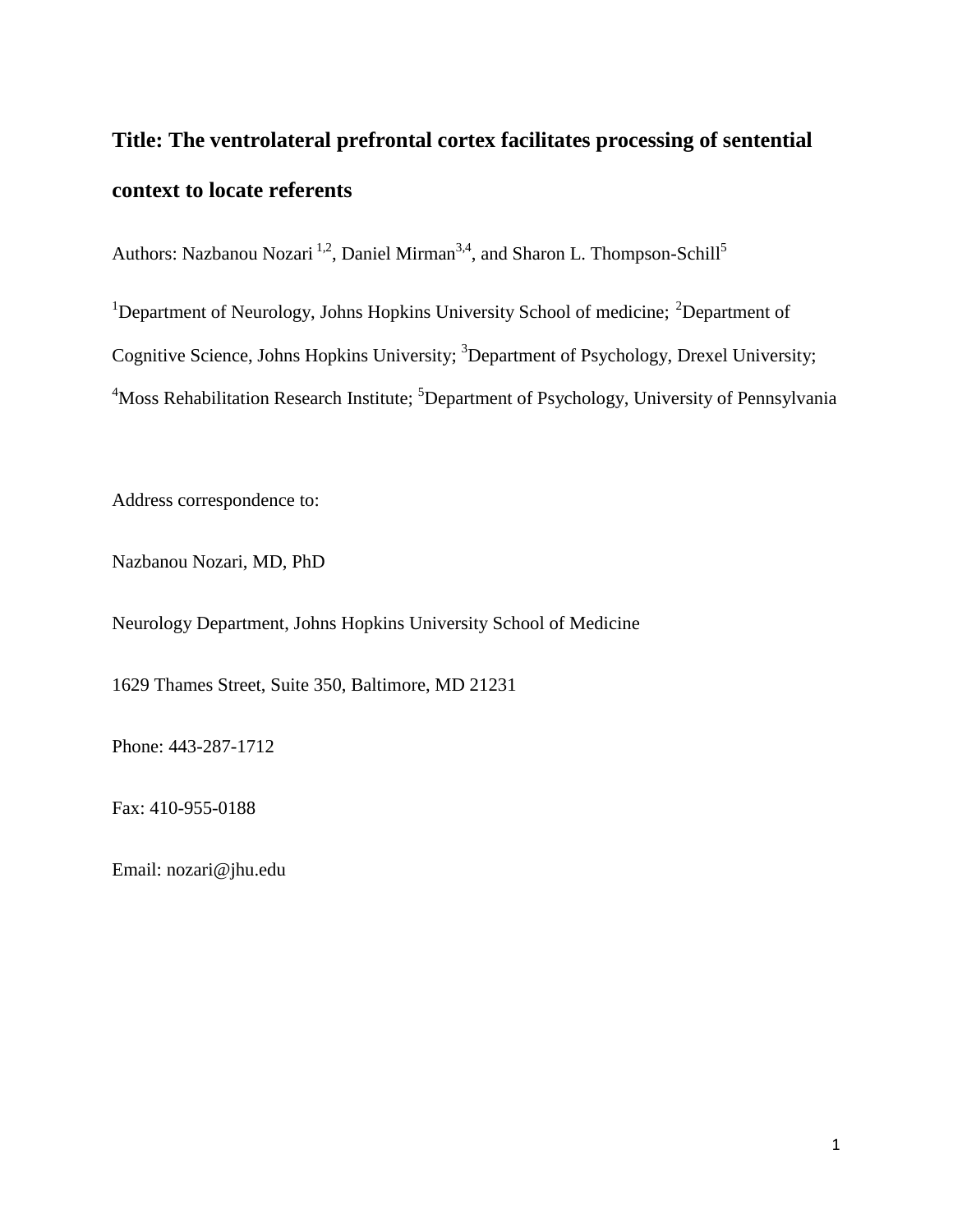### **Abstract**

Left ventrolateral prefrontal cortex (VLPFC) has been implicated in both integration and conflict resolution in sentence comprehension. Most evidence in favor of the integration account comes from processing ambiguous or anomalous sentences, which also poses a demand for conflict resolution. In two eye-tracking experiments we studied the role of VLPFC in integration when demands for conflict resolution were minimal. Two closely-matched groups of individuals with chronic post-stroke aphasia were tested: the Anterior group had damage to left VLPFC, whereas the Posterior group had left temporo-parietal damage. In Experiment 1 a semantic cue (e.g., "She will *eat* the apple") uniquely marked the target (apple) among three distractors that were incompatible with the verb. In Experiment 2 phonological cues (e.g., "She will see *an* eagle." / "She will see *a* bear.") uniquely marked the target among three distractors whose onsets were incompatible with the cue (e.g., all consonants when the target started with a vowel). In both experiments, control conditions had a similar format, but contained no semantic or phonological contextual information useful for target integration (e.g., the verb "see", and the determiner "the"). All individuals in the Anterior group were slower in using both types of contextual information to locate the target than were individuals in the Posterior group. These results suggest a role for VLPFC in integration beyond conflict resolution. We discuss a framework that accommodates both integration and conflict resolution.

### **Keywords**

Sentence comprehension, eye-tracking, ventrolateral prefrontal cortex, inferior frontal gyrus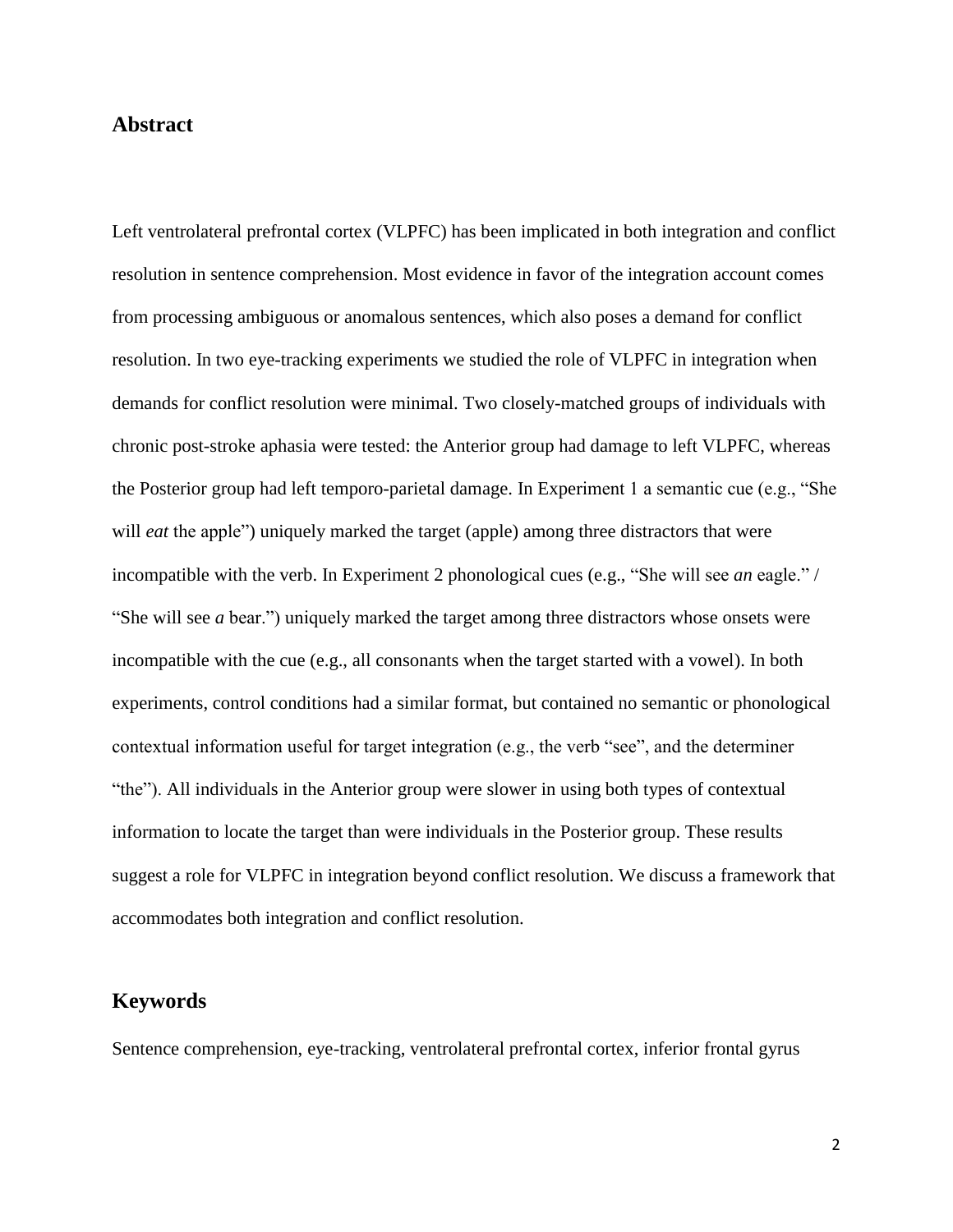### **Highlights**

- We studied the role of VLPFC in auditory sentence comprehension.
- Patients with and without VLPFC lesions were tested in an eye-tracking paradigm.
- Semantic or phonological cues were used less efficiently by the VLPFC patients.
- This finding supports the integration account of VLPFC in sentence comprehension.
- A common framework for integration and conflict resolution in VLPFC is proposed.

### **Introduction**

Left ventrolateral prefrontal cortex (VLPFC) has been implicated in numerous processes, such as semantic processing (e.g., Buckner et al., 1995; Démonet et al., 1992; Fiez, 1997; Martin, Haxby, Lalonde, Wiggs, & Ungerleider, 1995; Petersen, Fox, Snyder, & Raichle, 1990; Raichle et al., 1994), syntactic processing (Ben-Shachar, Hendler, Kahn, Ben-Bashat, & Grodzinsky, 2003; Embick, Marantz, Miyashita, O'Neil, & Sakai, 2000; Grodzinsky, 2000), phonological segmentation and sequencing (Démonet et al., 1992; Newman, Twieg, & Carpenter, 2001; Price et al., 1994; Zatorre, Evans, Meyer, & Gjedde, 1992) and phoneme-to-grapheme conversional processes (e.g., Fiebach, Friederici, Müller, & Von Cramon, 2002), among others. Some have also suggested a domain-general role for this region, in processes such as temporal sequencing regardless of the specific stimulus type (Gelfand & Bookheimer, 2003).

The present work investigates the role of VLPFC in sentence comprehension, which is most widely proposed to be either semantic integration (e.g., Hagoort, 2005) or conflict resolution (e.g., Novick, Trueswell, & Thompson-Schill, 2005; Nozari & Thompson-Schill, 2015). Semantic integration refers to a process whereby the representation of the incoming word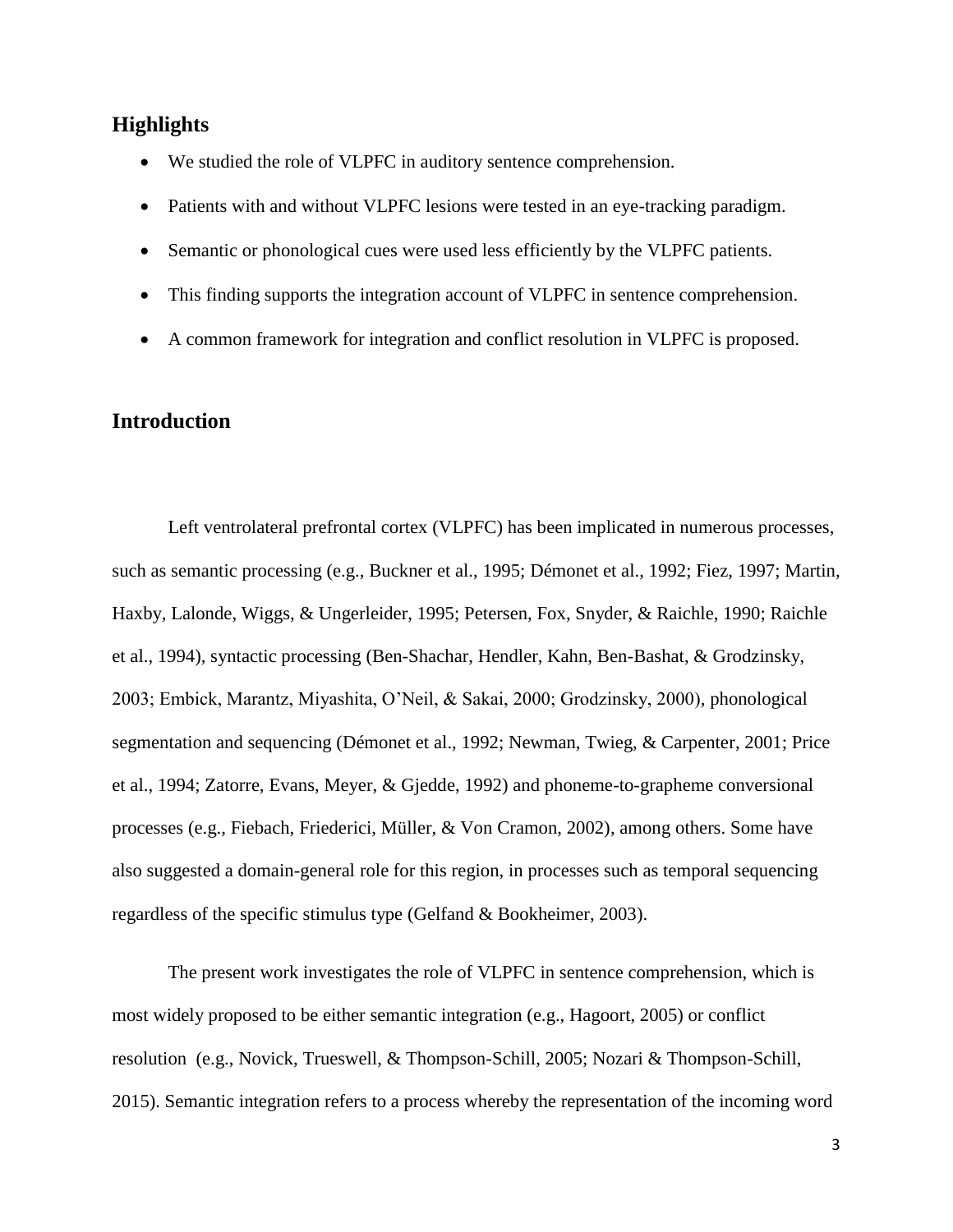is bound to the representation constructed from previous words in the sentence (e.g., Hagoort, 2005). Conflict resolution refers to an executive operation through which processing is biased towards the relevant and away from the irrelevant information (e.g., Nozari & Thompson-Schill, 2013). These two proposals are, by no means, mutually exclusive. If at any point during the integration process there are competing representations (e.g., when one meaning of a homophone must be selected (Bedny, McGill, & Thompson-Schill, 2008; Hagoort, 2005; Lau, Phillips, & Poeppel, 2008)), conflict resolution is required. However, integration would still be needed for sentence comprehension even in the absence of strong competition. This study examines if VLPFC has a role in semantic integration when competition is controlled for.

#### **VLPFC and conflict resolution**

As discussed above, the conflict resolution account proposes a domain-general role for the VLPFC in resolving competition between multiple incompatible representations of a stimulus by biasing processing toward task- or context-appropriate information (Thothathiri, Kim, Trueswell, & Thompson-Schill, 2012). This may happen as part of semantic integration during sentence comprehension, for example, processing sentences containing ambiguous words elicits VLPFC activation (e.g., Rodd, Davis, & Johnsrude, 2005; Rodd, Johnsrude, & Davis, 2012; Rodd, Longe, Randall, & Tyler, 2010; Zempleni, Renken, Hoeks, Hoogduin, & Stowe, 2007), which can activate conflicting meanings. Similarly, VLPFC is activated when encountering garden-path sentences (January, Trueswell, & Thompson-Schill, 2009; Novick, Kan, Trueswell, & Thompson-Schill, 2009; Novick et al., 2005), which can activate conflicting syntactic trees. The idea is that VLPFC starts to bias processing at the moment the parser encounters an ambiguity and continues to update the bias as more information accumulates. If the parser is biased towards the incorrect interpretation, the later the disambiguating information comes in,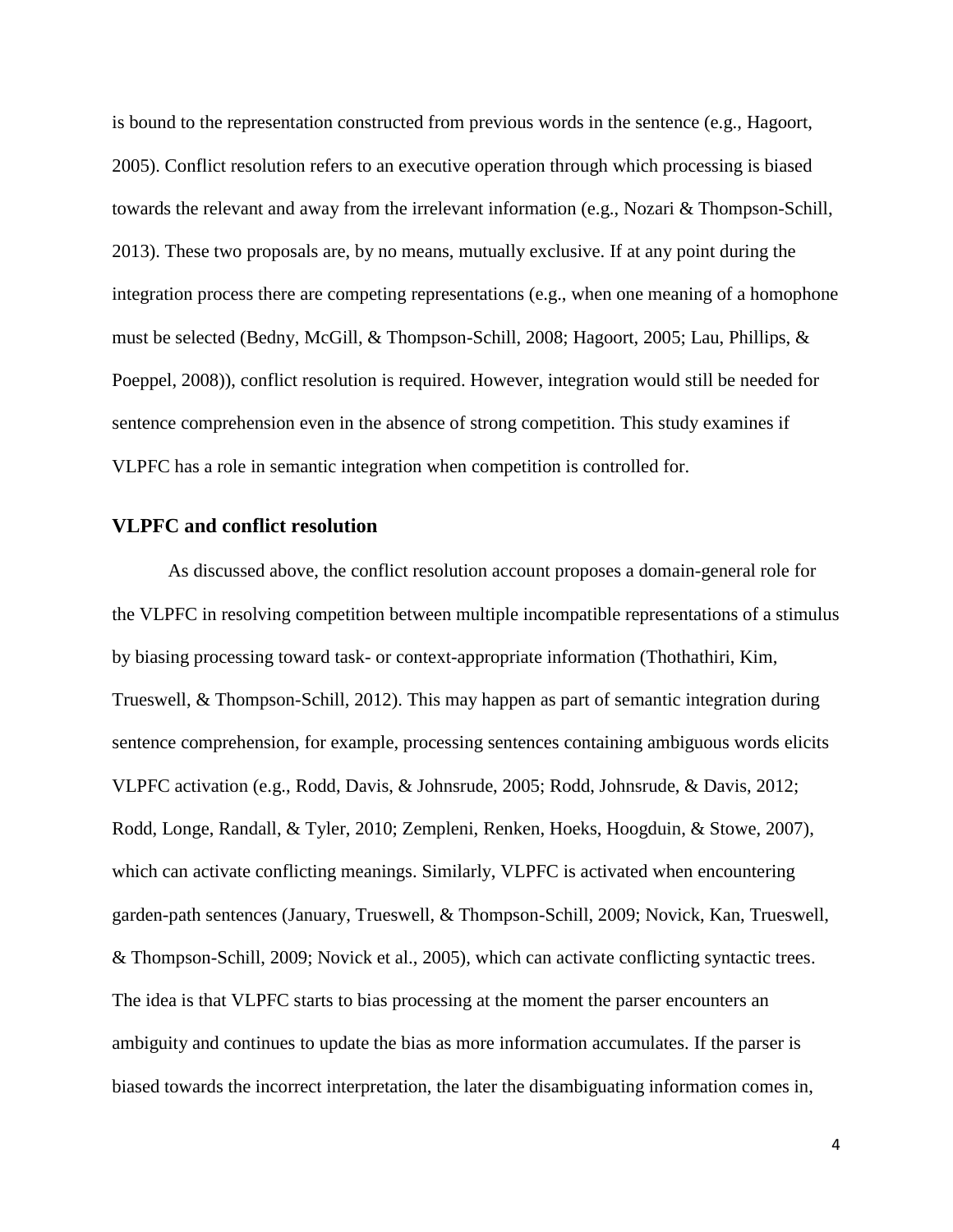the more work needed to shift the competition in favor of the alternative meaning, and the greater the VLPFC activation. Thus, VLPFC activation must correlate with the distance between the point of ambiguity and the point of disambiguation. In agreement with this prediction, VLPFC activation is greater when disambiguating information comes later rather than earlier in a sentence (Fiebach, Schlesewsky, Lohmann, Von Cramon, & Friederici, 2005). Also, when the relative timing of an ambiguous word and the disambiguating information is manipulated, VLPFC activation is induced both by the ambiguous word and by the disambiguating information, two points in the sentence where biasing competition was necessary (Rodd, Johnsrude, & Davis, 2012).

Nozari and Thompson-Schill (2015) reviewed a large body of literature linking VLPFC to comprehension of sentences with syntactic complexity, ambiguity, anomaly, and reasoned that all such cases require resolution of conflict between competing representations (See also Kaan & Swaab, 2002.) However, all of these cases fit with the semantic integration account as well: the goal of selecting the relevant information is to construct a coherent representation that could convey an unambiguous message. Thus, the two proposals cannot be distinguished based on experiments in which sentence comprehension requires conflict resolution. Validation of the conflict resolution proposal requires demonstrating that VLPFC is involved in cases where integration into sentential context is not relevant. There are numerous examples of this in the literature, some of which we review below.

An early demonstration of VLPFC activation outside of sentence comprehension was provided through three experiments by Thompson-Schill, D'Esposito, Aguirre, and Farah (1997). VLPFC was found to be more activated when (1) matching a picture (e.g., car) to an attribute (e.g., "expensive") compared to its name ("car"), (2) when similarity of items was to be judged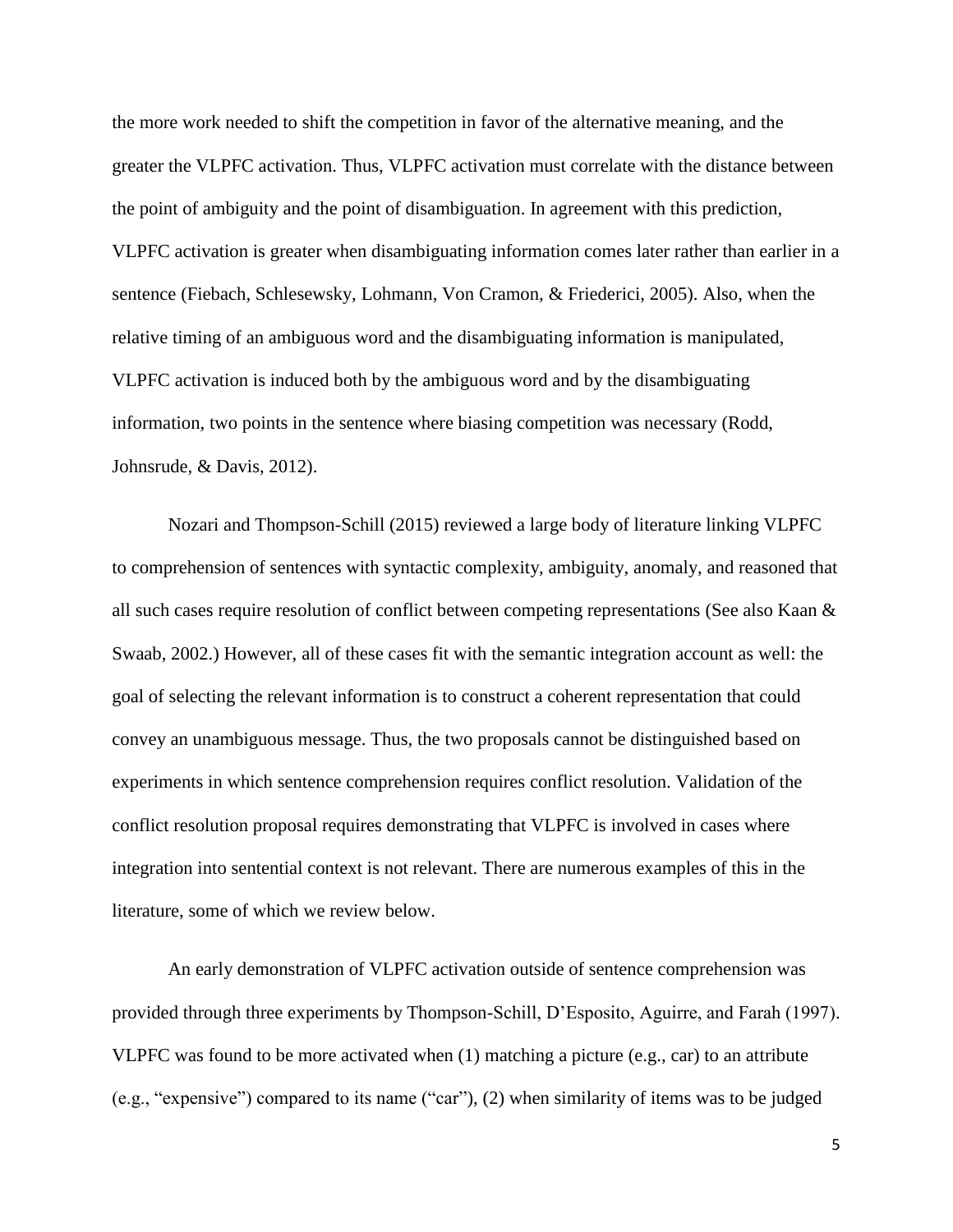based on a specific feature (e.g., feature "white" for judging the similarity between tooth, bone and tongue), ignoring other features, compared to when global similarity was the basis of judgment, and (3) when verbs were to be generated in answer to items that were associated strongly with a single verb (e.g., scissors  $\rightarrow$  cut) than with many possible verbs (e.g., cat  $\rightarrow$  eat, meow, play, etc.). Numerous other studies have also shown VLPFC activation outside the domain of sentence comprehension. Among these are living/nonliving classification (Demb et al., 1995; Gabrieli et al., 1996; Kapur et al., 1994), feature-based similarity judgment (e.g., Whitney, Kirk, O'Sullivan, Lambon Ralph, & Jefferies, 2011), category-based verbal fluency (Basho, Palmer, Rubio, Wulfeck, & Müller, 2007; Birn et al., 2010), and Stroop and working memory tasks (Milham, Banich, & Barad, 2003; Nelson, Reuter-Lorenz, Sylvester, Jonides, & Smith, 2003). Moreover, while certain regions of LPFC are sensitive to the stimulus type, the pattern of activity for spatial and verbal information is indistinguishable along LPFC's rostrocaudal axis (e.g., Bahlmann, Blumenfeld, & D'Esposito, 2014), pointing to some level of domain-generality of this area in carrying out executive control (e.g., Fedorenko & Thompson-Schill, 2014).

In summary, the activation of VLPFC during a variety of tasks and across various modalities builds a strong case for its involvement in a domain-general executive function, one that we have argued is biasing competition. This naturally extends to processing sentences in which conflict resolution is frequently required, hence explaining why this region would be activated when individuals attempt to comprehend sentences with semantic or syntactic anomaly or ambiguity. The critical question is whether VLPFC has any role beyond this in sentence comprehension.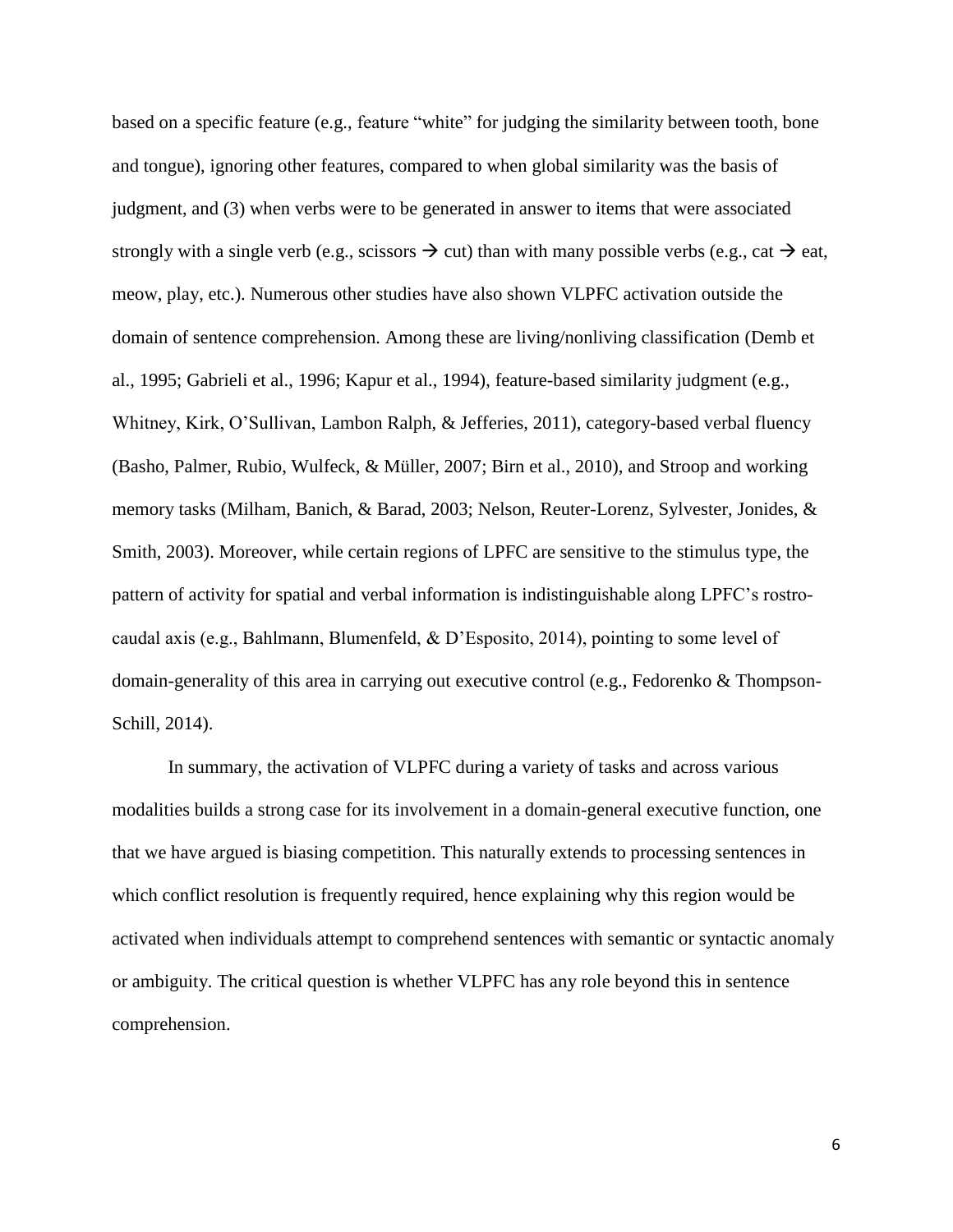### **VLPFC and integration**

The bulk of evidence for the role of VLPFC in integration comes from studies showing the region's increased activity when a sentence contains an anomaly (Hagoort, Hald, Bastiaansen, & Petersson, 2004; Kiehl, Laurens, & Liddle, 2002; Kuperberg, 2007; Kuperberg et al., 2000; Kuperberg, Caplan, Sitnikova, Eddy, & Holcomb, 2006; Kuperberg, Sitnikova, & Lakshmanan, 2008; Kuperberg, Holcomb, et al., 2003; Kuperberg, Sitnikova, Caplan, & Holcomb, 2003; Newman et al., 2001; Ni et al., 2000). The type of anomaly does not seem to be critical for VLPFC activation. While not all similar in their EEG footprints, syntactic violations (e.g., "at breakfast the boys would eats…"), semantic violations in the absence of syntactic violations (e.g., "at breakfast the eggs would eat…"), violation of world knowledge (e.g., "The Dutch trains are white…") or unexpected events (e.g., "…at breakfast the boys would plant…") all have been shown to activate VLPFC (e.g., Kuperberg et al., 2008).

Anomalies need not be confined to the linguistic system to recruit VLPFC. Willems, Özyürek, and Hagoort (2007) showed that VLPFC responded to mismatch not only within the linguistic domain (e.g., the Dutch version of "He should not forget the items he *hit* on the shopping list."), but also to a mismatch between the linguistic and gestural information (e.g., watching the hitting action while listening to a linguistically sound sentence such as "He should not forget the items he wrote on the shopping list."). In the same vein, Tesink et al. (2009) showed bilateral activation of VLPFC when the semantic content of the sentence did not match the speaker's characteristics such as age, sex and social background implied by the speaker's voice. For example, although "Every evening I drink a glass of wine before going to bed" is semantically and syntactically sound, it is unexpected from a child.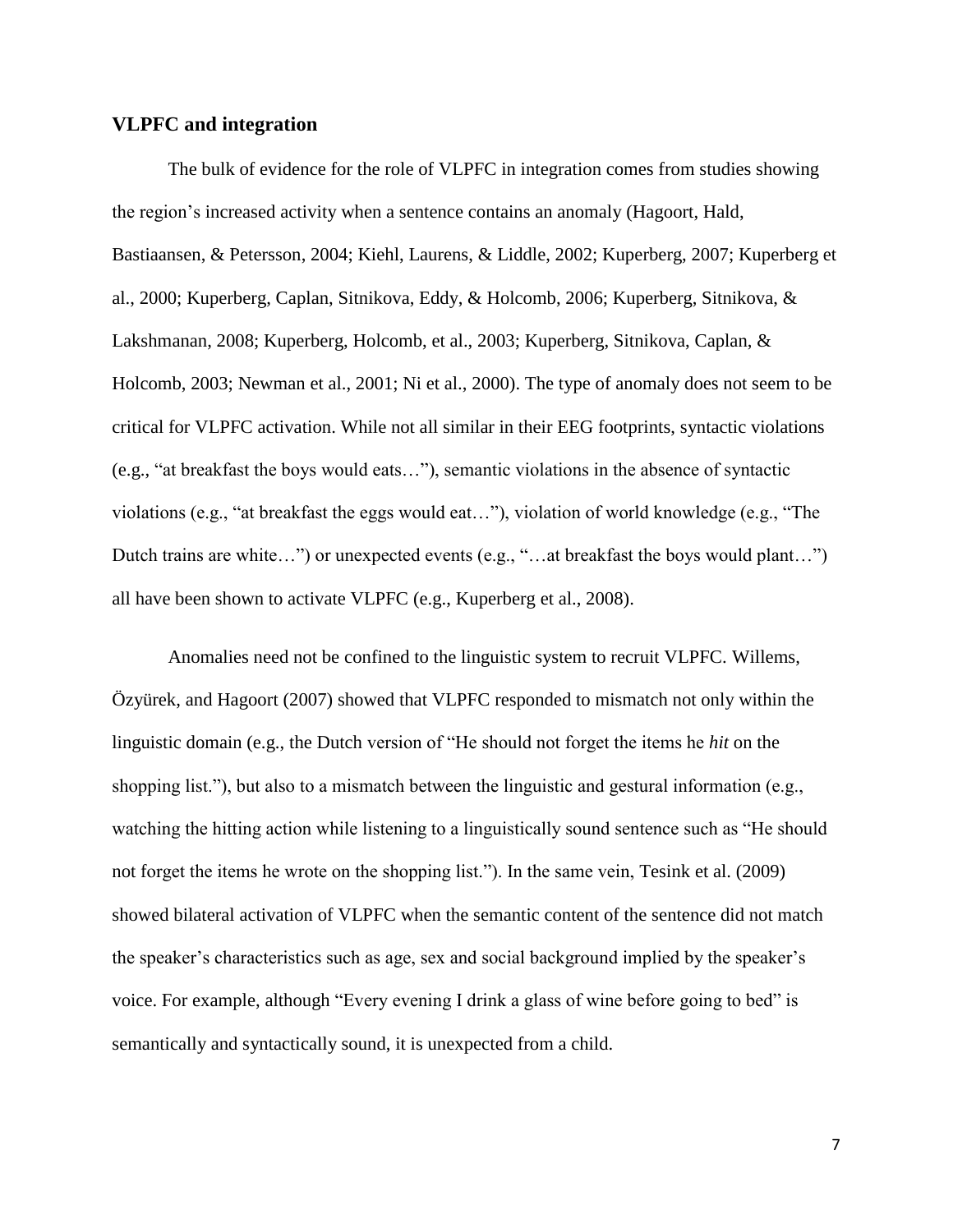As discussed earlier, the increased activation of VLPFC in anomalous vs. correct sentences is also compatible with a conflict resolution account, because when the expected and the actual outcomes clash, two representations are competing for selection. A few studies claim that VLPFC activation is not limited to cases with conflicting information. For example, VLPFC activation was also observed when speaker's characteristics matched the content of the sentence (Tesink et al., 2009, Fig. 1). Note, however, that this claim is based on a comparison between processing non-anomalous sentences and rest. It is therefore hard to argue that VLPFC activation during processing of such sentences spoke specifically to integration as opposed to any number of processes involved in sentence comprehension.

#### **Current study**

The current study evaluated whether VLPFC has a role in semantic integration beyond conflict resolution. The first step is to operationalize the definition of integration. As stated earlier, integration has usually been defined as binding of representation of the incoming word to the representation constructed from previous words in the sentence (e.g., Hagoort, 2005). This statement can be interpreted in two ways: (a) the definition is literal, in which case "binding" really means attaching two representations by establishing a quick connection between them, something that PFC is known for (e.g., Dehaene, Kerszberg, & Changeux,1998; Stokes, 2015). In this sense, anticipation would be the gold standard test for binding. If a word can be retrieved before information about it reaches sensory processing, its representation must have already been retrieved through binding with prior information. (b) The second interpretation of this definition is metaphorical. Perhaps "binding" implies a host of processes that facilitate extraction of a complete message form the parts of the sentence. This interpretation too requires rapid retrieval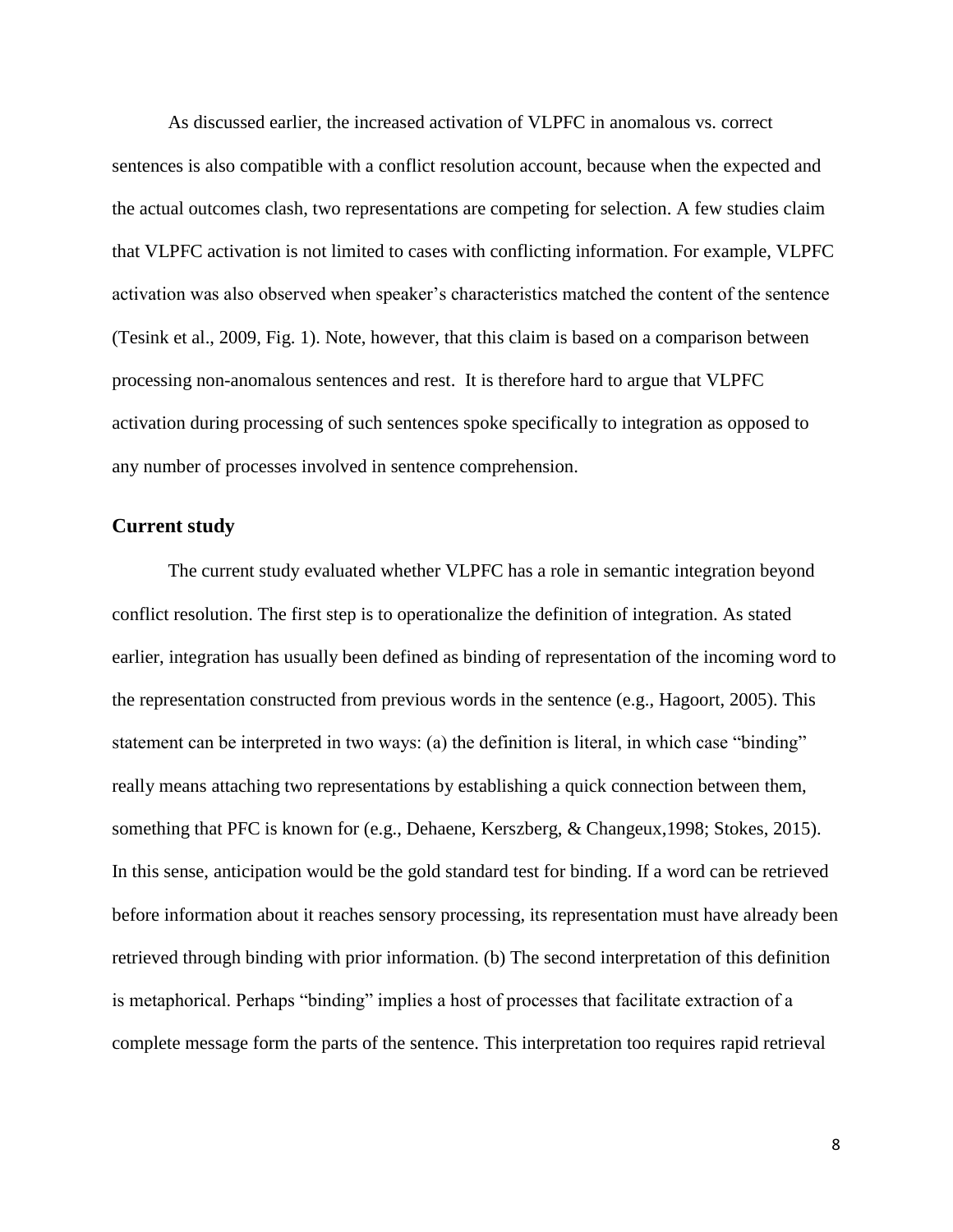of lexical items and access to their semantic. Again, anticipation would be an excellent test of this ability.

More generally, while comprehension is not limited to anticipatory processing, anticipation contributes substantially to rapid integration and comprehension, at least under circumstances where anticipated outcomes match the actual outcomes (e.g., Altmann & Kamide, 1999). Thus, we investigated whether VLPFC has a role in using contextual information to more quickly activate the representations compatible with such information, which would in turn lead to facilitated integration. We identified four individuals who had damage to left VLPFC following left hemisphere stroke, mostly sparing other frontal regions and fully sparing temporoparietal regions (the Anterior group), and compared them to three individuals with lesions to the temporo-parietal cortex that spared the prefrontal regions (the Posterior group). The participants heard a short simple sentence and looked at four pictures on the four corners of the screen, one of which was the target of the sentence. Their eyes were tracked during each trial in order to obtain an implicit, temporally-sensitive measure of online sentence comprehension. In two experiments, we manipulated two types of contextual cues and tested the difference between the two participant groups in their ability to use these cues to rapidly locate the target picture.

Experiment 1 manipulated semantic cues. Participants heard a sentence like "She will eat the apple." In the experimental (Restrictive) condition, the verb was compatible with only one referent (e.g., "eat", when the four pictures were apple, pen, shirt, igloo). Earlier findings showed that neurologically-intact adults can use the information contained in the restrictive verbs to locate the target before the noun is spoken (e.g., Altmann & Kamide, 1999; Kamide, Altmann, & Haywood, 2003). We tested whether the Anterior and Posterior groups differed in this ability. In order to rule out differences in other processes, such as simultaneous processing of the sentence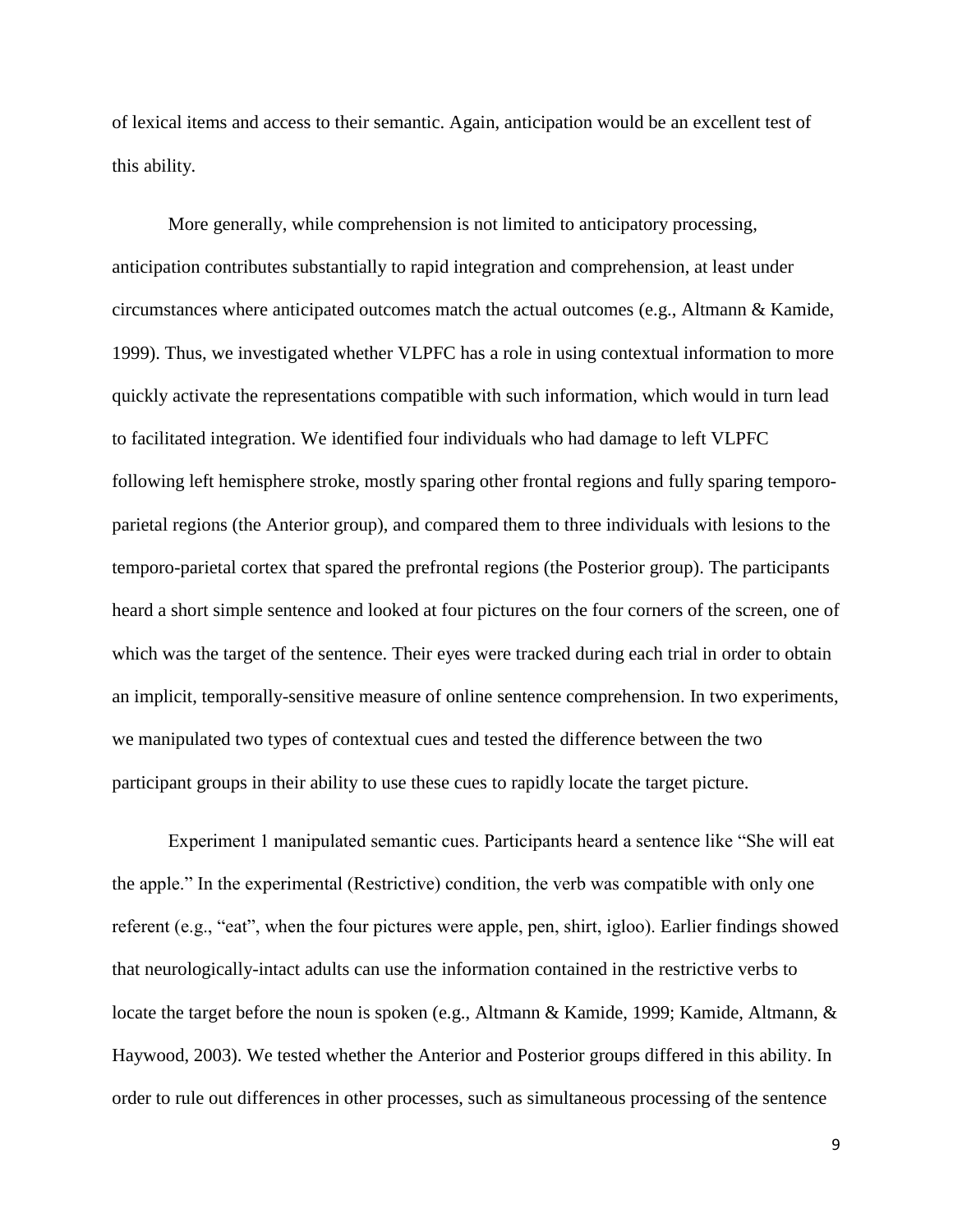and the visual scene, focusing on the visual display, or selecting one of the four pictures, we included a control (Non-restrictive) condition. This condition was similar to the Restrictive condition, except that the verb was equally compatible with all four alternatives (e.g., "see"). Therefore, while identical in all other aspects to the Restrictive condition, the control condition did not provide contextual information that could be used to make predictions. We compared performance in the two patient groups after correction for the baseline abilities captured by the control condition, which left us with a pure measure of context-based prediction/integration, uncontaminated by conflict-resolution demands of sentence comprehension.

In Experiment 2 we tested the same hypothesis, but using phonological cues. Past research has shown that participants quickly use phonological information to locate the correct target. For example, upon hearing a certain onset (e.g.,  $/k/$ ) multiple words that start with that onset compete for selection (Allopenna, Magnuson, & Tanenhaus, 1998; Zwitserlood & Schriefers, 1995), until further cues (i.e., the next phoneme) constrain competition by eliminating some of the options. Salverda, Dahan, and McQueen (2003) showed that even subtle prosodic cues constrained competition: listeners showed preferential looking to bisyllabic words if the vowel duration was consistent with such words. Similarly, Dahan, Magnuson, Tanenhaus, and Hogan, (2001) showed that misleading coarticulatory cues for the final consonants (provided by cross-splicing initial segments of words like NECK and NET) reliably affected competition.

All sentences in Experiment 2 had the verb "see", so no contextual information was conveyed by the verb. The manipulation consisted of using either (1) targets that started with a vowel among distractors that started with consonants (e.g., eagle, shirt, rake, cherry), or (2) targets that started with a consonant among distractors that started with a vowel (e.g., shirt, eagle, orange, anchor). In the experimental (Restrictive) condition, the sentence had an indefinite article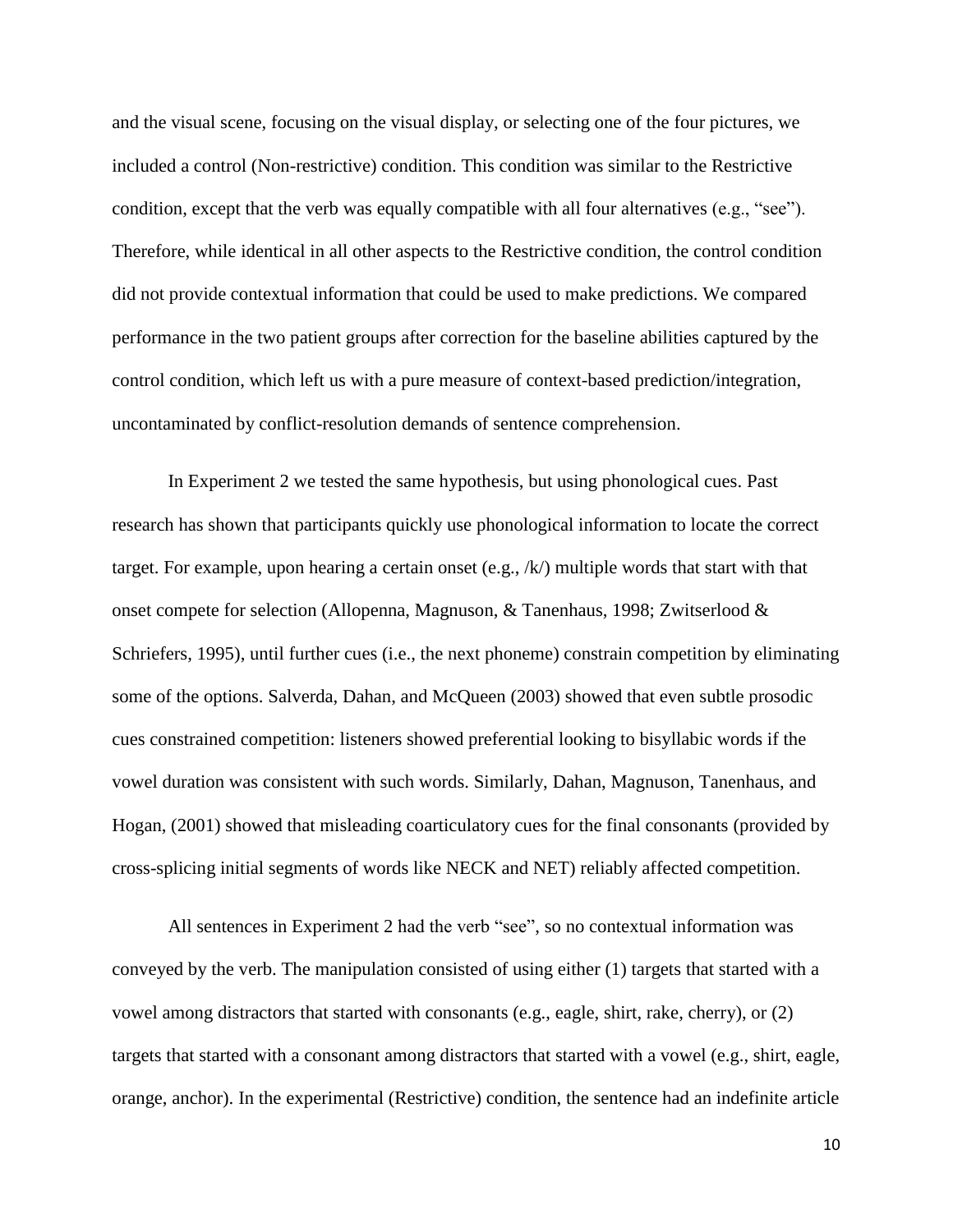(a or an), which unambiguously cued the target because the onset of the target differed from the three distractors (e.g, when hearing "an" the only possible referent from the set {eagle, shirt, rake, cherry} is "eagle"). To account for baseline differences, a control (Non-restrictive) condition was used in which the sentence was produced with the definite article "the". Similar to Experiment 1, we were interested in the difference between the Anterior and Posterior groups in their efficient use of the contextual cues, after accounting for the possible differences in other abilities through the control conditions. To further minimize task demands, which can confound individual differences (e.g., due to differences in motor control impairment), the participants were simply asked to look at the screen while listening to sentences and not required to make any overt response.

Critically, in both experiments, the sentences were not ambiguous or anomalous either semantically or syntactically and the visual display did not contain any related distractors, so there was neither linguistic nor visual conflict that required resolution. The combination of these two experiments allows us to answer two questions: (1) Does VLPFC play a role in contextual integration when demands for conflict resolution are minimal? (2) Is VLPFC's role in integration specific to the use of semantic cues in the context or does it have a general role in facilitating processing of all types of cues?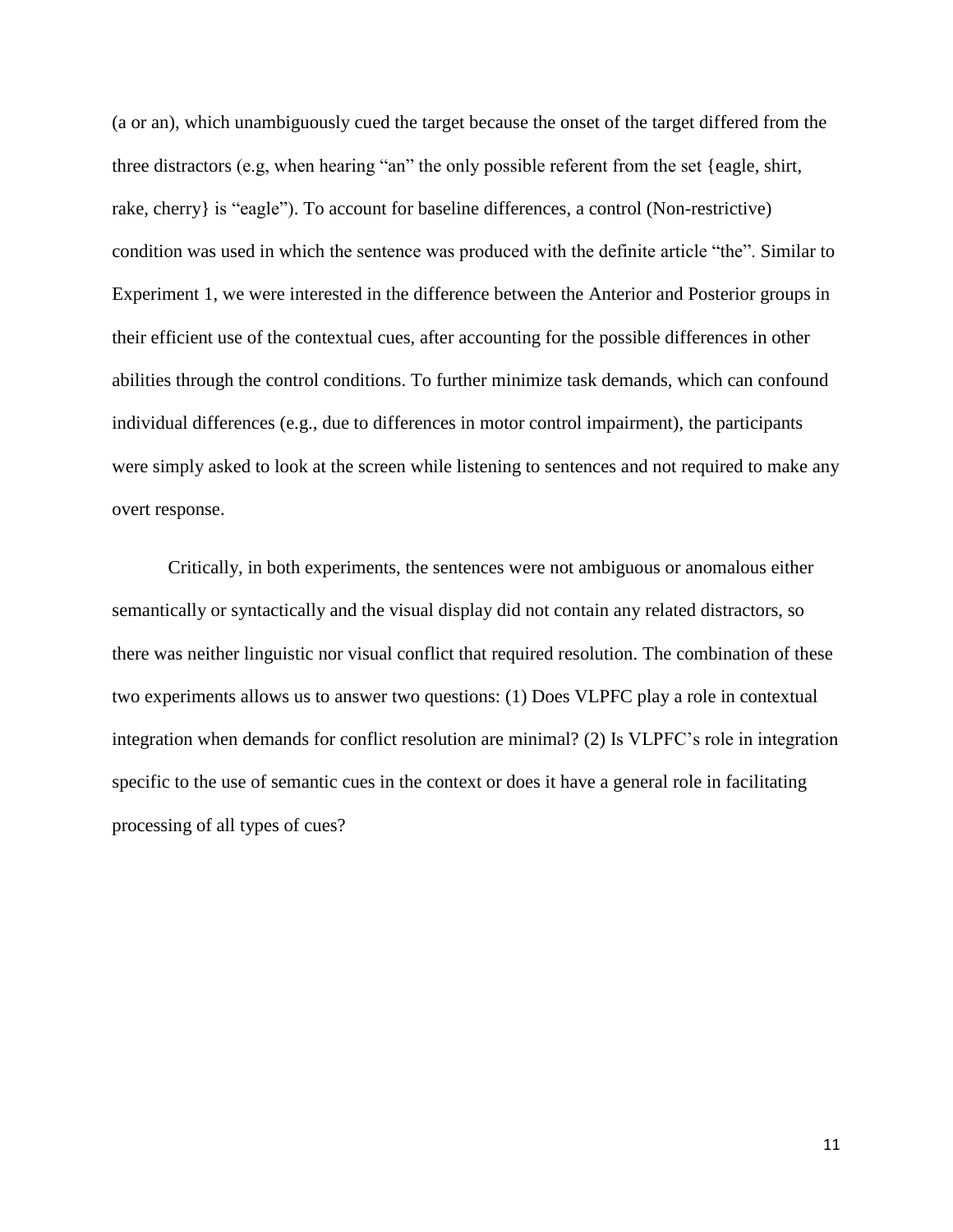### **Experiment 1**

### **Methods**

#### **Participants**

 $\overline{\phantom{a}}$ 

Seven individuals with chronic aphasia were recruited via the Moss Neurocognitive Rehabilitation Research Registry (Schwartz, Brecher, Whyte, & Klein, 2005). All had exclusively left hemisphere lesions after a single episode of stroke between 2002 and 2010. Of these, four had Anterior (the experimental group) and three had Posterior lesions (the control group). Lesion sites in the two groups were mutually exclusive: all Anterior group participants had >40% damage to at least one of the VLPFC Brodmann Areas (BA) 44, 45 or 47 (average damage to the three areas ranged between 23 and 50%), and <1% damage to the Posterior regions BA 20, 21, 22, 40, 41, 42. Their average lesions to BA46, BA9 and BA10 were 5%, 10% and <1% respectively, limiting the lesion mostly to the ventral part of the PFC. The Posterior group, on the other hand, all had lesions occupying at least 40% of the temporal/parietal regions listed above (average damage in all six areas ranged between 14% and 24%) and <1% damage to the lesion sites of the four Anterior group participants. The two groups did not differ reliably in mean age ( $M = 63.5$ ,  $SE = 6.01$  in the Anterior group and  $M = 53.3$ ,  $SE = 2.03$  in the Posterior group;  $z = 1.06$ ,  $p = 0.29<sup>1</sup>$ ), education (M = 14.0, SD = 2.82 for the Anterior and M = 14.7, SD = 1.76 for the Posterior group;  $z = 0.58$ ,  $p = 0.56$ ), or total lesion volume, measured as the number of damaged voxels ( $M = 41268$ ,  $SE = 8331$  for the Anterior and  $M = 59380$ ,  $SE = 16662$  for the Posterior group;  $z = 1.10$ ,  $p = 0.28$ ).

 $1$  Results of this and subsequent tests on the small sample are reported from the non-parametric Mann-Whitney test.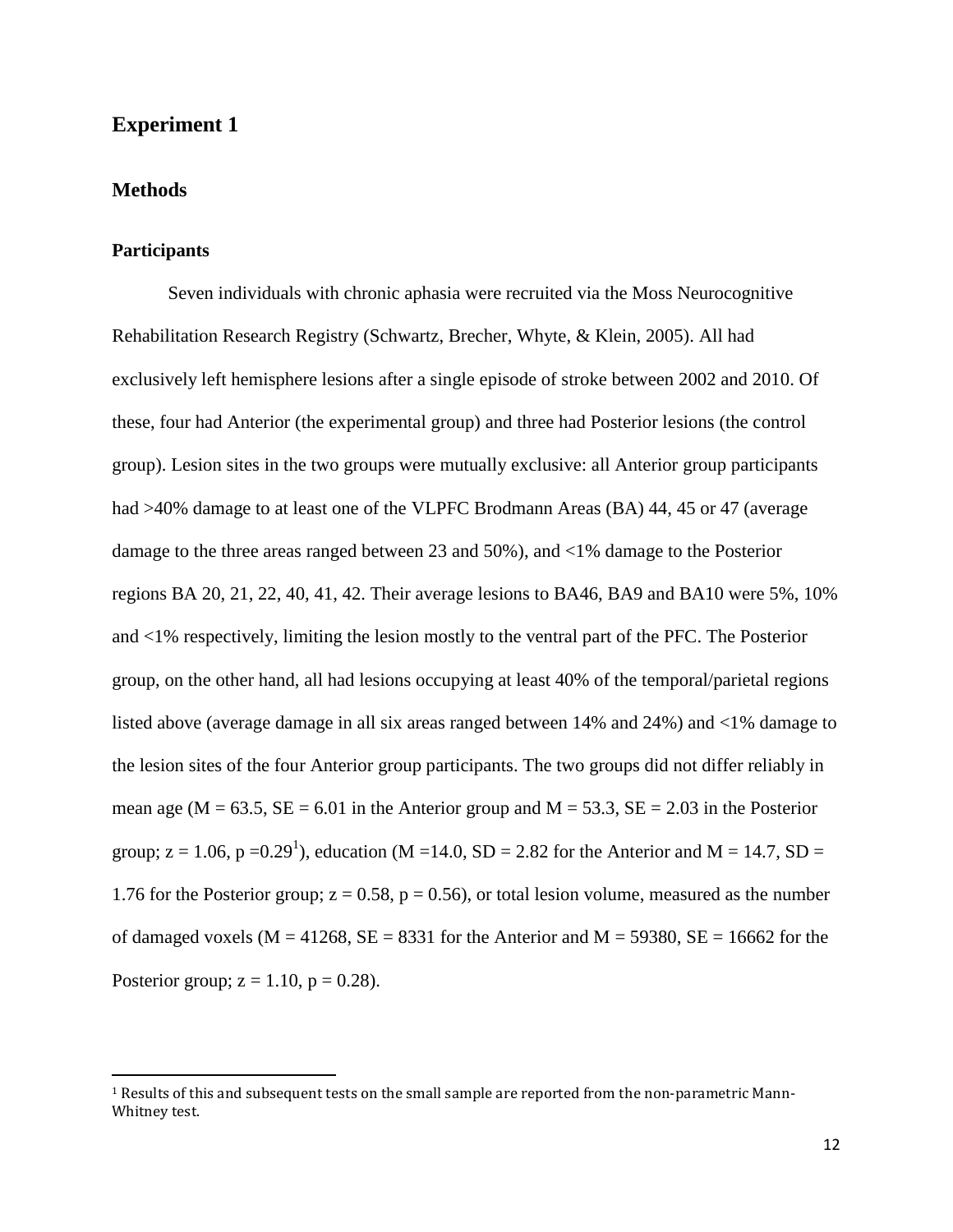Table 1 provides a summary of the behavioral profiles of each participant on standardized language tests (see Mirman et al., 2010; Nozari & Dell, 2013 for more details on the background assessments). Apart from the Western Aphasia Battery (WAB) overall comprehension measure, three measures of semantic comprehension are reported: Pyramids & Palm Trees (PPT) assesses semantic comprehension. Picture Name Verification Test (PNVT) is derived from the Philadelphia Naming Test (PNT) and measures the individual's ability to match a spoken word to a picture in the presence of foils. Thus, it is a good measure to assess the participant's ability to match auditory to visual information. Synonym judgment task assesses the participant's ability to compare words in their meaning, thus it measures activation of word meaning without visualsemantic cues. We reported the accuracy on the verb component of this task, as our semantic cues were all verbs. As can be seen from the table, performance is quite similar between individuals from the two groups. Importantly, participants in the Anterior group do not show inferior comprehension compared to those in the Posterior group. A combined measure of semantic comprehension, averaging all four comprehension scores, shows a mean of  $68.05$  (SE = 1.7) for the Anterior and 65.6 (SE = 3.5) for the Posterior group ( $z = .35$ ,  $p = 0.72$ ).

Table 1 also contains information about participants' production performance, using a variety of measures, neither of which showed reliable differences between groups at  $\alpha = 0.05$ . The accuracy on the PNT was  $82.5 \pm 7.1$  for the Anterior vs.  $75.3 \pm 11.2$  for the Posterior group, and the accuracy for auditory word repetition measured by repetition of the target words from the PNT was  $96.2 \pm 0.48$  for the Anterior vs.  $87.3 \pm 11.2$  for the Posterior group. Finally, Table 1 shows that the two groups were comparable in their ability to perceive and retain phonological and semantic information. The Auditory discrimination test required comparison of phonological strings with a difference in one phoneme. We report the accuracy of this comparison after 5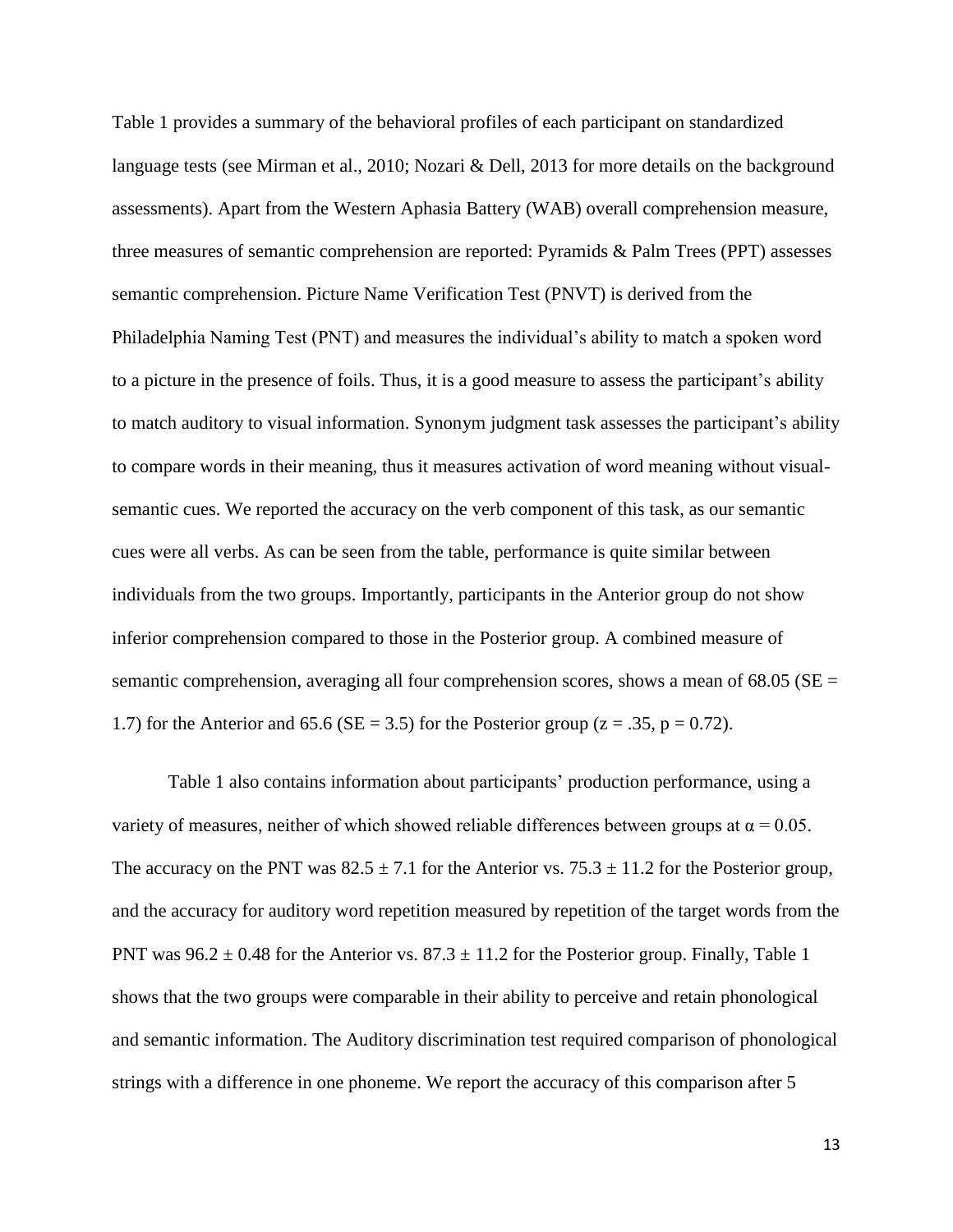seconds to account for information retention during processing of sentence which unfolds over time; however, the pattern of scores was similar in the non-delayed version of the task. Performance was not significantly different between the two groups  $(88.7 \pm 4.8$  for the Anterior vs.  $91.0 \pm 3.6$  for the Posterior;  $z = 0.73$ ,  $p = 0.47$ ). The Rhyme probe task (based on Freedman & Martin, 2001) also measures the ability to retain phonological information by requiring participants to determine if any of the items in a list rhymed with a target item. The task becomes more difficult as the number of items increases and the scores in Table 1 report the average maximum number of list items with which performance was accurate. Again, performance showed no difference (4.9  $\pm$  2.0 for the Anterior vs. 4.3  $\pm$  1.1 for the Posterior; z = 0.71, p = 0.48). The Semantic (category) probe task (Freedman & Martin, 2001) is similar in nature, except that instead of a rhyme comparison, a semantic comparison is required, thus measuring the participant's ability to process and retain semantic information. Here too, we found no reliable differences between participant groups (2.7  $\pm$  1.0 for the Anterior vs. 1.6  $\pm$  0.38 for the Posterior;  $z = 1.41$ ,  $p = 0.16$ ). In summary, there were no reliable behavioral differences between the two groups and patients in the Anterior group had slightly superior abilities in a number of tasks.

#### **Materials**

Targets were 30 common nouns, each presented once with a restrictive verb, once with a non-restrictive verb (Appendix, Table A1), and six times as distractors along with other target pictures. We validated our choice of restrictive and non-restrictive verbs by norming the experimental materials on Amazon Mechanical Turk. Sixty-Three native speakers of American English were presented with the written form of the incomplete experimental sentence (e.g., "She will drive the ...") and the four options (car, hat, banana, flashlight) to choose from. For the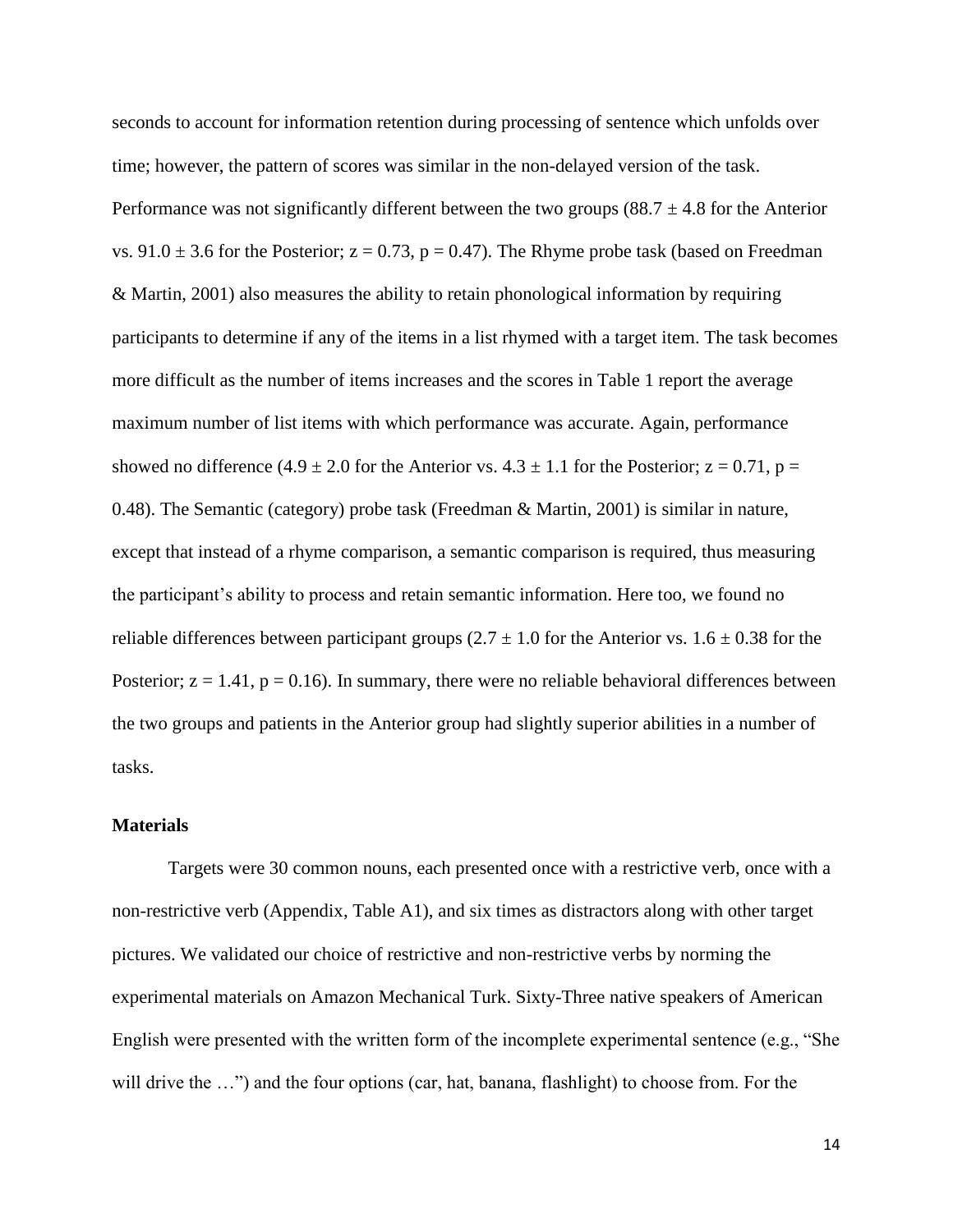restrictive trials, the target was chosen >95% of the time, while for non-restrictive trials, none of the alternatives were chosen >50% of the time across participants.

Materials were presented as 300×300 pixel pictures of black and white line-drawings taken from either the IPNP corpus (Szekely et al., 2004) or from Snodgrass & Vanderwart (1980). Sixty sentences in the form of "She will [verb] the [noun]" were recorded by a native English speaker at 44.1 kHz., and were digitally edited to remove silence, so that all sentences would have the same duration from the beginning of the sentence to the beginning of the verb. There was no reliable difference between the duration of restrictive and non-restrictive verbs that were paired with the same target noun  $(t(29) = 0.71, p = 0.48)$ .

#### **Apparatus**

Participants were seated approximately 25 inches away from a 17-inch monitor with the resolution set to 1024×768 dpi. Stimuli were presented using E-Prime Professional, Version 2.0 software (Psychology Software Tools, Inc., www.pstnet.com). A remote Eyelink 1000 eyetracker recorded participants' monocular gaze position at 250 Hz.

#### **Procedure**

Participants were instructed to "listen and look at the pictures" (no response was required). Each trial began with 1375 ms preview. In the first 1000 ms, the four line-drawings were presented in the four corners, and in the last 375 ms a shrinking red dot appeared at the center to draw the gaze back to the central location. After the preview, the sentence was presented through speakers at a comfortable listening volume. Trials were presented in a pseudorandomized order (so that each word appeared as the "target" in the Restrictive and Nonrestrictive condition once in each half of the experiment. Within each half, the order of trials was randomized for each participant). The position of the four pictures was randomized on every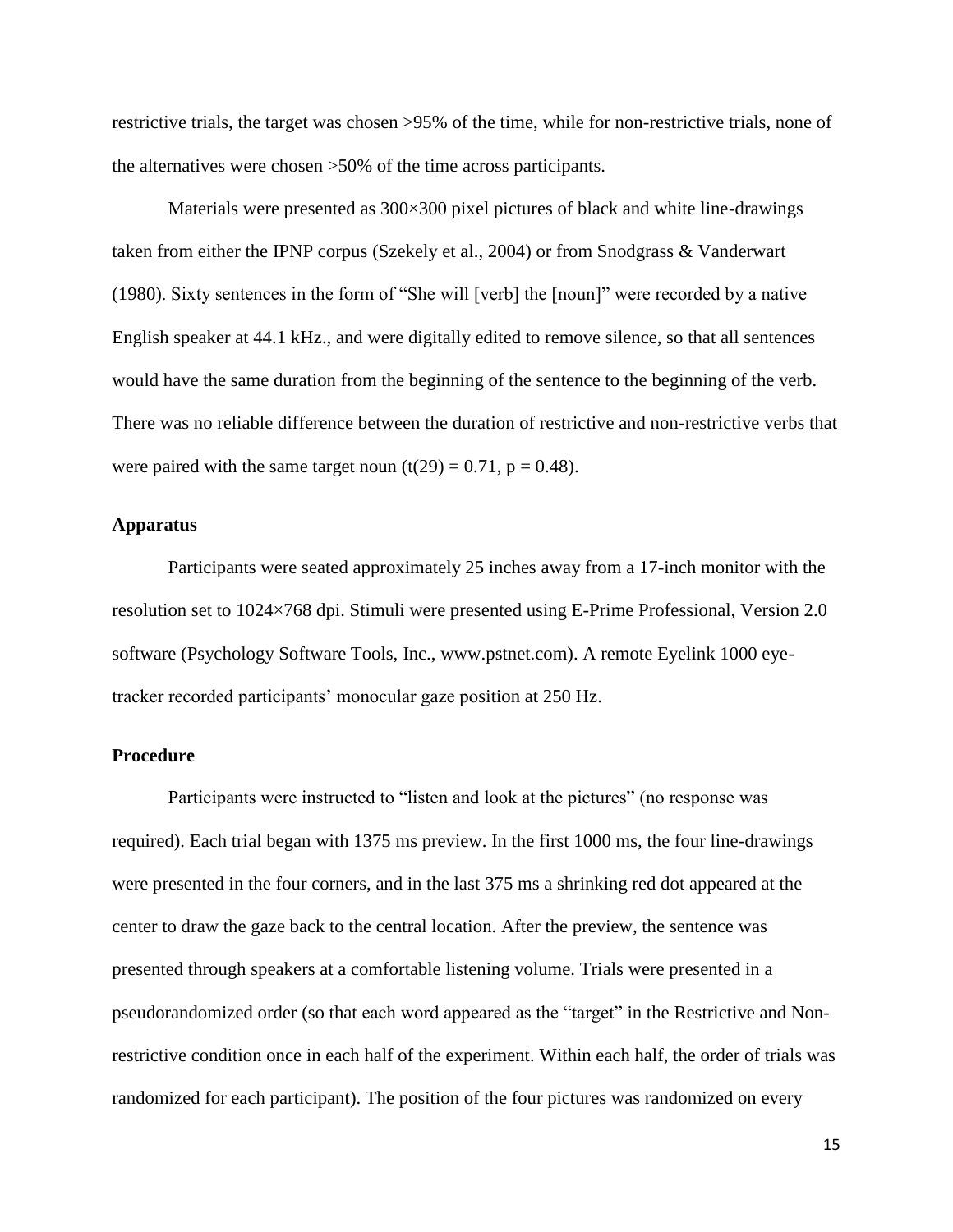trial. Participants first completed six practice trials (three Restrictive and three Non-restrictive), and then moved on to the experimental trials.

#### **Offline comprehension test**

The results of the standard language tests did not reveal any reliable differences between the two groups. To ensure that neither group had difficulty with comprehension of sentences of the type used in this study, we had our participants complete a short offline test after the eyetracking experiment. They listened to 20 sentences and made offline judgments of whether the sentence was semantically plausible or not. The sentence structure was the same as that used for the eye-tracking study. All sentences were syntactically correct, but half of them contained a semantic anomaly (e.g., "She will read the strawberry."). None of the participants in the Anterior group made any mistakes on this test. Two participants in the Posterior group each made one mistake. Thus, offline measures of sentence comprehension indicate that our participants could properly hear and understand the semantics of the sentences similar to those used in the study.

### **Results and Discussion**

The stringent criteria we used for participant selection yielded a small sample in each group. To ensure that the results we report are not driven by an idiosyncratic individual, we first report measures of central tendency, and analyses pertaining to those, but also report effect sizes at the level of individuals. The latter allows for inspection of the consistency of the effect among participants belonging to each group. Figure 1 shows the proportion of fixations  $(\pm SE)$  to the target (left panel) and the three unrelated items averaged together (right panel) in the two patient groups. For each group, the Restrictive and Non-restrictive conditions are plotted separately. As seen in the graph, divergence of looks to the target as a function of restrictiveness of the verb happens earlier in the Posterior than in the Anterior group.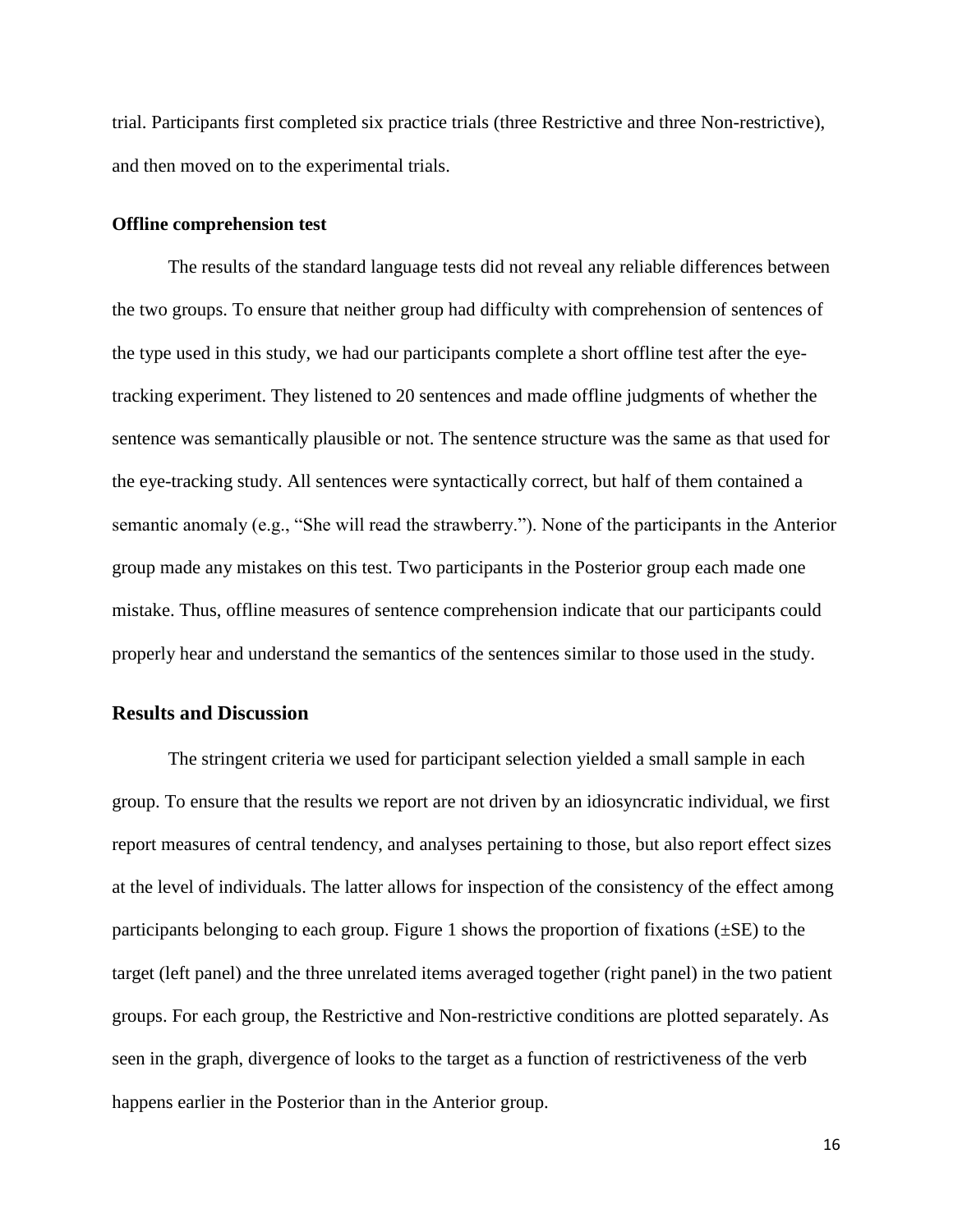We tested the reliability of this difference using the Growth Curve Analysis method (Mirman, 2014), a variant of multilevel regression (or hierarchical linear modeling) that uses orthogonal polynomials to capture the curvilinear pattern of fixation proportions over time. Effects of the variables of interest on the polynomial terms provide a way to quantify and evaluate those effects on statistically independent (i.e., orthogonal) aspects of the fixation proportions trajectory. Fixation proportions were computed for each time bin (20 ms) as the number of trials on which the participant was fixating each object divided by the number of trials in that condition. These proportions do not add to 1.0 because, at any given time, participants need not be fixating one of the objects -- they may be looking elsewhere (e.g., screen center or off-screen), or moving their eyes (e.g., a saccade), or there may be track loss (e.g., a blink). This also means that target object fixations can increase without an arithmetically equivalent decrease in distractor object fixation, particularly early in the time course when participants are likely to be looking at screen center until they have information that drives target fixation. The overall target fixation trajectory was modeled with a cubic polynomial as in previous studies (e.g., Chen & Mirman, 2015; Magnuson, Dixon, Tanenhaus, & Aslin, 2007). The hypotheses regarding anticipation were tested by adding effects of Condition (Restrictive vs. Non-Restrictive) and Group (Anterior vs. Posterior) on the intercept term, which captures the mean fixation proportion during the analysis time window (analogous to a repeated measures ANOVA), and on the linear term, which captures the linear increase in fixation proportions during the analysis time window. These terms capture differences between conditions and groups in these aspects of the target fixation trajectory. Critical for our purpose, is the interaction between Condition and Group, which tests whether the within-subject Condition manipulation had a different effect for the two groups while taking into account any overall (condition-independent) differences between the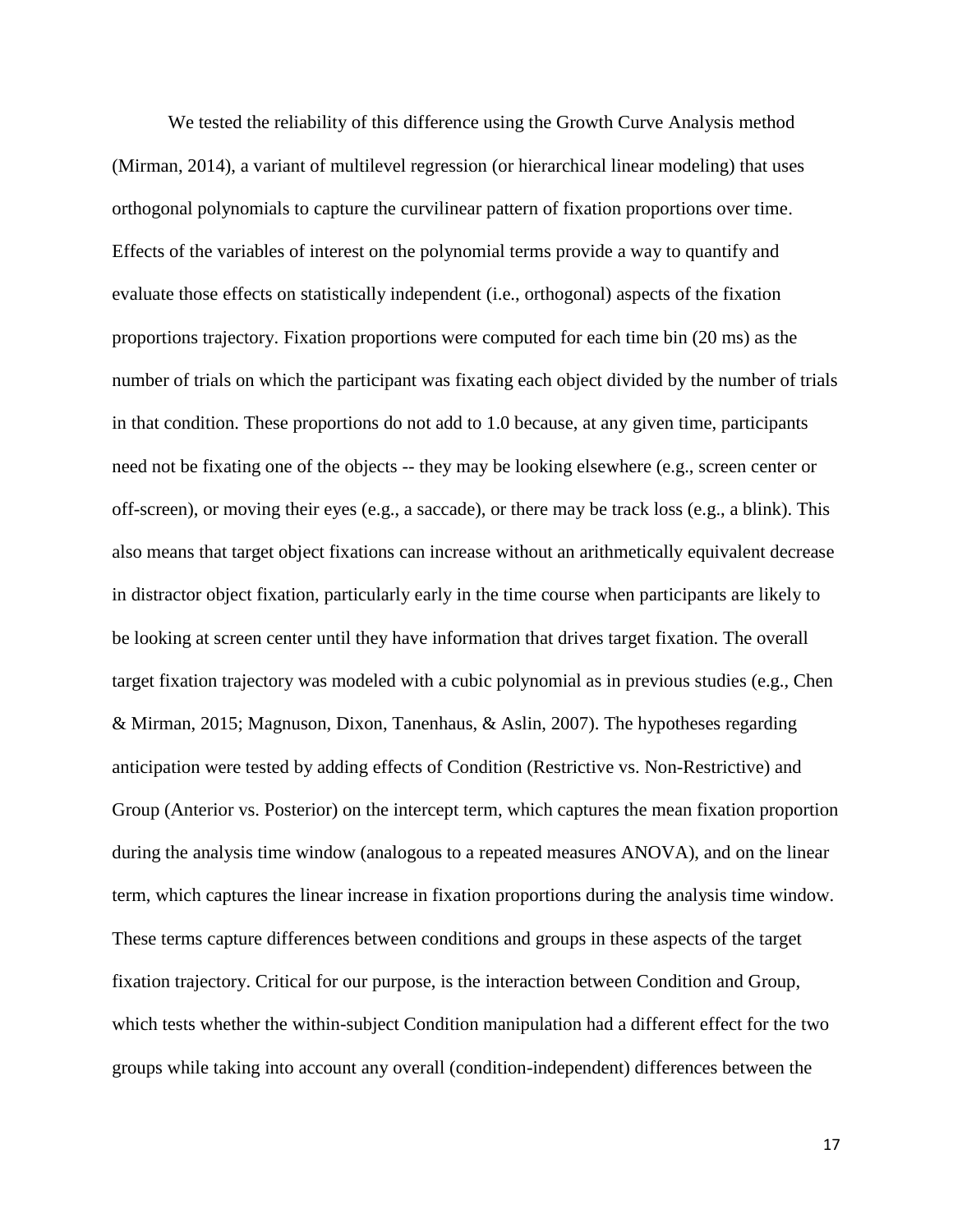groups. In addition to these fixed effects, the model included random effects of participant and participant-by-condition on all time terms to capture individual variability in target fixation trajectory. All analyses were conducted in the statistical software R-3.2.1, using the package LmerTest.

The window of the analysis was 200 ms after the verb onset (to allow time for planning and execution of an eye movement; e.g. Hallet, 1986) until the average noun onset for sentences in our experiment, which was 731 ms after the verb. This time window accurately captures the anticipatory looks to the target before participants have a chance to use the noun information to locate the target. Table 2 shows the full results of this analysis. Most critical for our hypothesis is the difference between looks to the target in the Restrictive and Non-restrictive conditions in the Anterior and Posterior groups. This difference starts to show later in the Anterior group (Figure 1), and its reliability can be tested using the Condition-by-Group interaction, which had a significant effect on the intercept term (Estimate =  $-0.031$ , SE = 0.007, t =  $-4.13$ , p = 0.004) and marginal effect on the linear term (Estimate =  $-0.055$ , SE = 0.027, t =  $-2.06$ , p = 0.072). Figure 2 plots the difference between mean target fixation proportions in the Restrictive and Nonrestrictive conditions for each individual in the time window specified above (i.e., the individual participant anticipation effect sizes). The figure shows that the two groups are linearly separable: all patients with Anterior damage had lower values than all patients with Posterior damage<sup>2</sup>.

In summary, both the group analysis and inspection of individual effect sizes show that patients with VLPFC damage exhibited reduced use of semantic contextual cues to locate the target. Experiment 2 tests whether this is also true for phonological contextual cues.

 $\overline{\phantom{a}}$ 

<sup>&</sup>lt;sup>2</sup> The results of the GCA were double-checked by using the non-parametric Mann-Whitney test, which showed the two groups were significantly different in the difference of looks to the target when the verb was restrictive vs. when it was not ( $z = 2.12$ ,  $p = 0.034$ ).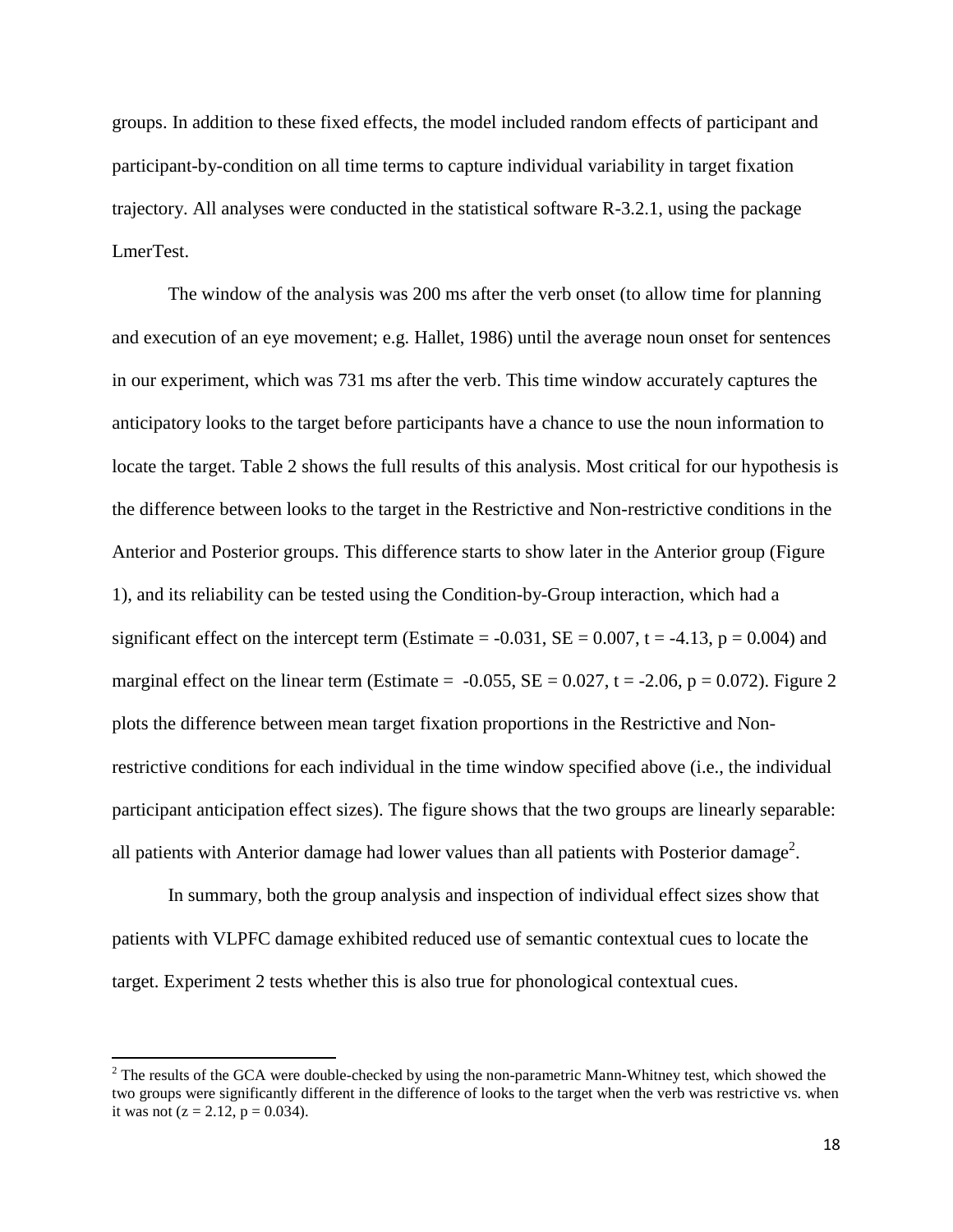### **Experiment 2**

### **Methods**

#### **Participants**

The participants from Experiment 1 also completed Experiment 2, except for one participant from the Anterior group (A2) who was no longer available for testing.

#### **Materials**

Targets were pictures of 60 common nouns (taken from the same corpora as in Experiment 1), half beginning with a vowel, the other half with a consonant (Appendix, Table A2). Each item appeared once as the target in the experimental (Restrictive) condition ("an eagle"), once as the target in the control (Non-restrictive) condition ("the eagle"), and six more times as distractor in trials with other target nouns. A hundred and twenty sentences (60 Restrictive with "a"/"an" and 60 Non-restrictive with "the") with the structure "She will see [determiner][target]." were recorded by the same speaker as in Experiment 1 and with the same specifications. All sentences were recorded naturally, without word splicing. This was necessary because each word serves as its own control in the "a/an" vs. "the" condition, and pronunciation of "the" changes depending on whether the following noun starts with a vowel or a consonant. Splicing would have provided an unnatural comparison baseline for a subset of trials and could have contaminated the results. In the recorded materials, there was no significant difference between the duration of the determiners and their paired "the" controls  $(t(29) = .58, p = .56$  for "a" vs. "the";  $t(29) = 1.15$ ,  $p = .23$  for "an" vs. "the").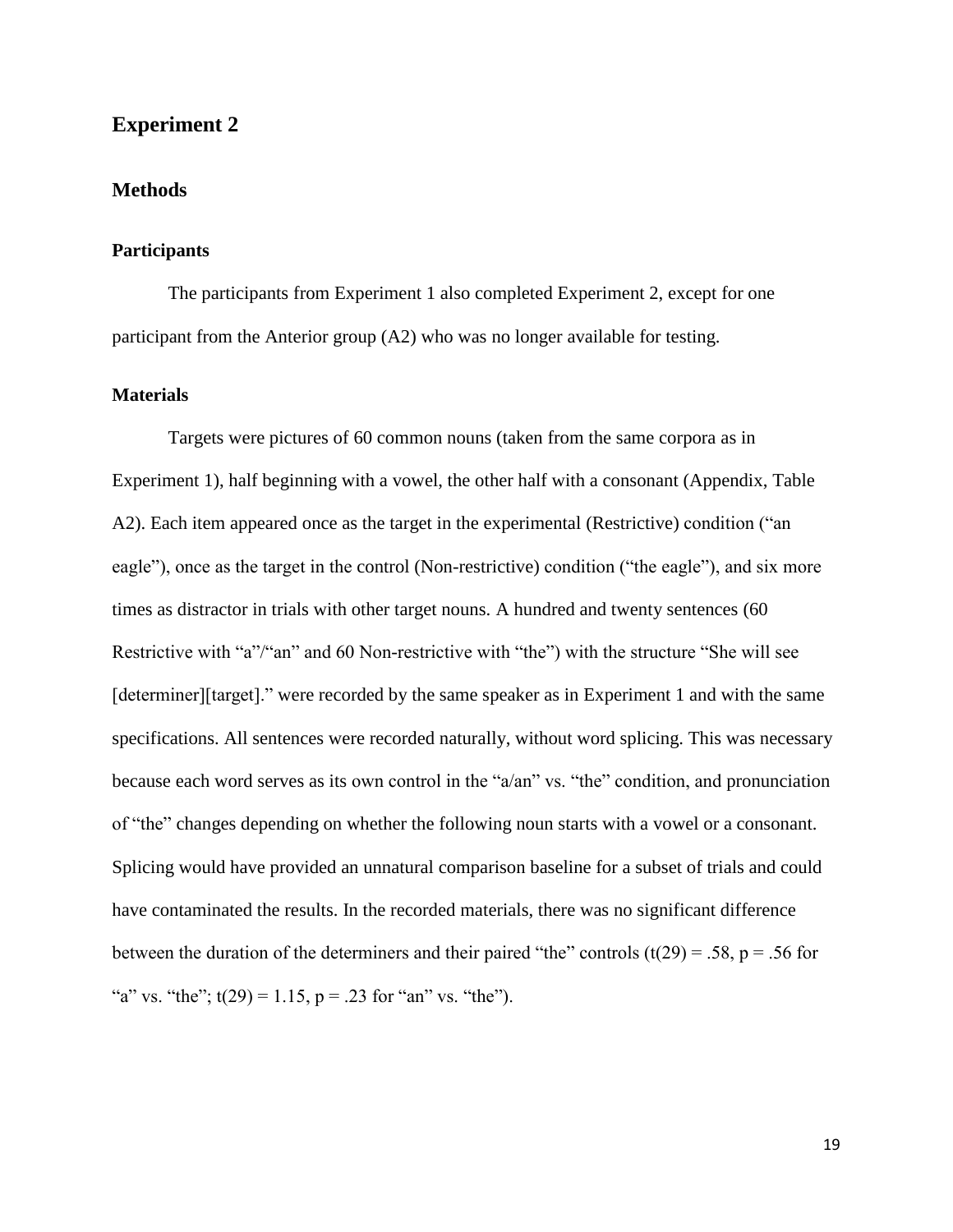### **Procedure**

 $\overline{\phantom{a}}$ 

Procedures were similar to Experiment 1. Because this experiment was longer, it was divided into two blocks, and participants were allowed to take a break (as long as they wished) between the blocks. All participants finished the study within an hour.

### **Results and Discussion**

Figure 3 shows the results, formatted as in Experiment 1. The same analysis method as Experiment 1 was used. Table 3 shows the full results of this analysis. As before, we focus on the interactions between the intercept and variables of interest. Because the articles are very short (average time from article onset to noun onset  $= 260$  ms), and planning an eye-movement also takes 200 ms, the window of analysis could not be confined to the pre-noun region. We therefore selected a window comparable to Experiment 1: starting 200 ms after the article onset and lasting 500 ms (which covers on average 2/3 of the noun utterance). Although this window no longer captures strictly "anticipatory" looks, it still captures the use of past information for integrating the noun, and is in a sense, a more direct measure of "integration" of the already-available information. Just as in Experiment 1, the Condition-by-Group interaction had a significant effect on the intercept term (Estimate =  $0.061$ , SE =  $0.015$ , t =  $3.957$ , p =  $0.005$ ). Figure 4 shows individual effect sizes, as the average proportion of target fixations in the Restrictive minus Nonrestrictive conditions in the defined analysis window. The figure shows that all the individuals in the Anterior group had consistently smaller effect sizes than all individuals in the Posterior  $group<sup>3</sup>$ .

 $3$  Using the conservative non-parametric Mann-Whitney test, a comparison between the two groups returns a  $z = 1.96$  ( $p = 0.05$ ).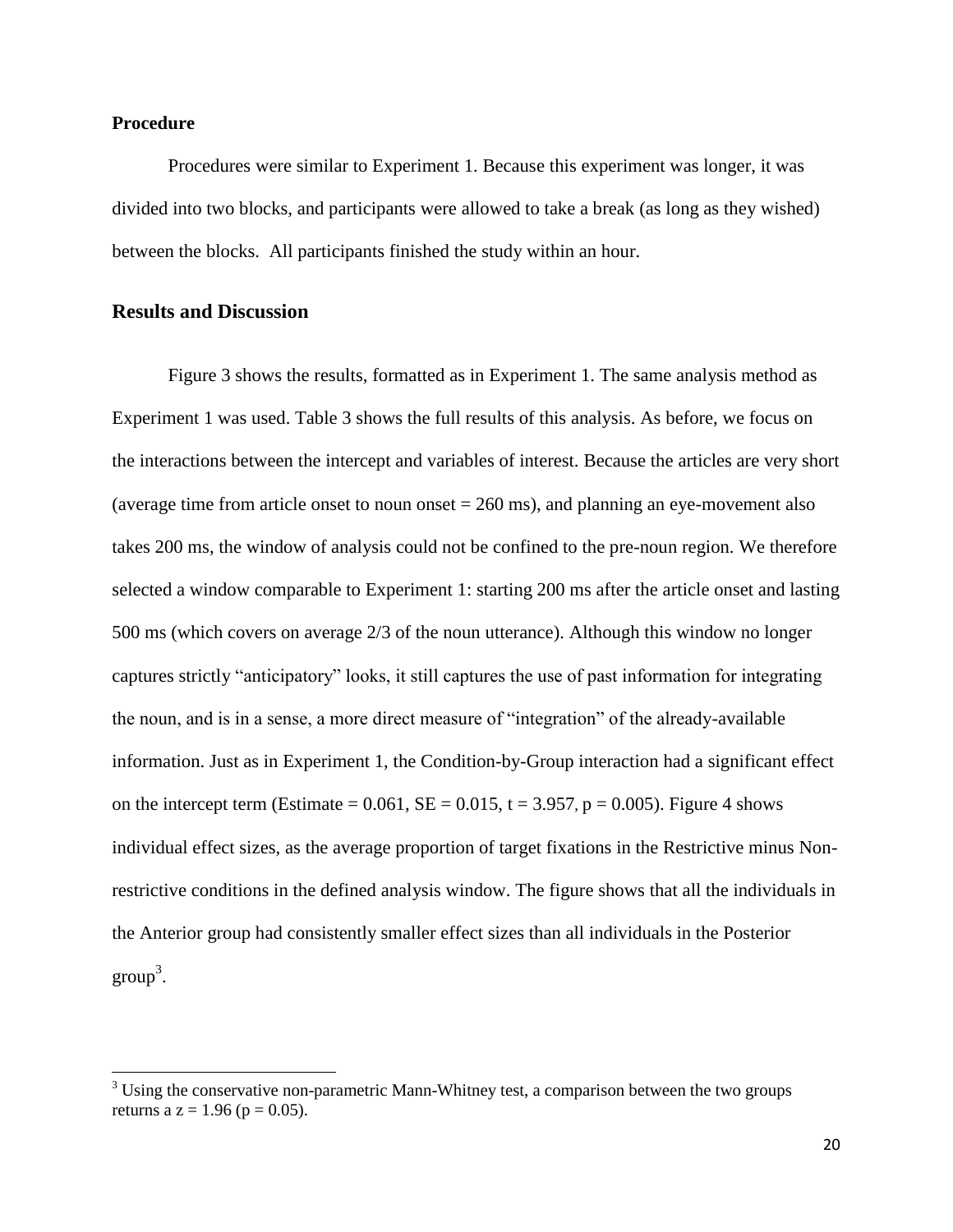In summary, the results of Experiment 2 replicated the key findings of Experiment 1, but in the phonological domain.

### **General Discussion**

In two experiments we investigated the role of the left VLPFC in comprehension of simple sentences with minimal syntactic complexity or ambiguity. Experiment 1 tested the time course of using verb cue information to locate the target in the absence of strong competitors in individuals with VLPFC lesions compared to a matched group of individuals with lesions that spared VLPFC. If VLPFC has a role in integrating information (words) into contexts (sentences), its damage should manifest as slower target fixations in the Anterior group. This prediction was supported: all individuals in the Anterior group were slower than all individuals in the Posterior group in using the verb cue to anticipate the target. Importantly, this slowness was relative to a baseline that required the same basic processes of matching a sentence to a visual scene and choosing a target picture among four options, so the difference between the two groups appears to be specific to how quickly they were able to link the restrictive verb to the target.

Why does the difference manifest in the timing and not the magnitude of fixations to the target? This is similar to the question of speed-accuracy trade-off in behavioral experiments. Two strategies can be adopted by participants: (1) They can choose to keep the criterion of accuracy high. In DDM terms, this translates into keeping the response boundaries in the same place as the control group. The time to reach the boundary then becomes the main index of performance. A difficult condition (e.g., when VLPFC's boosting is absent) would manifest as a random walk which simply reaches the boundary later, but once it does, the response is as strong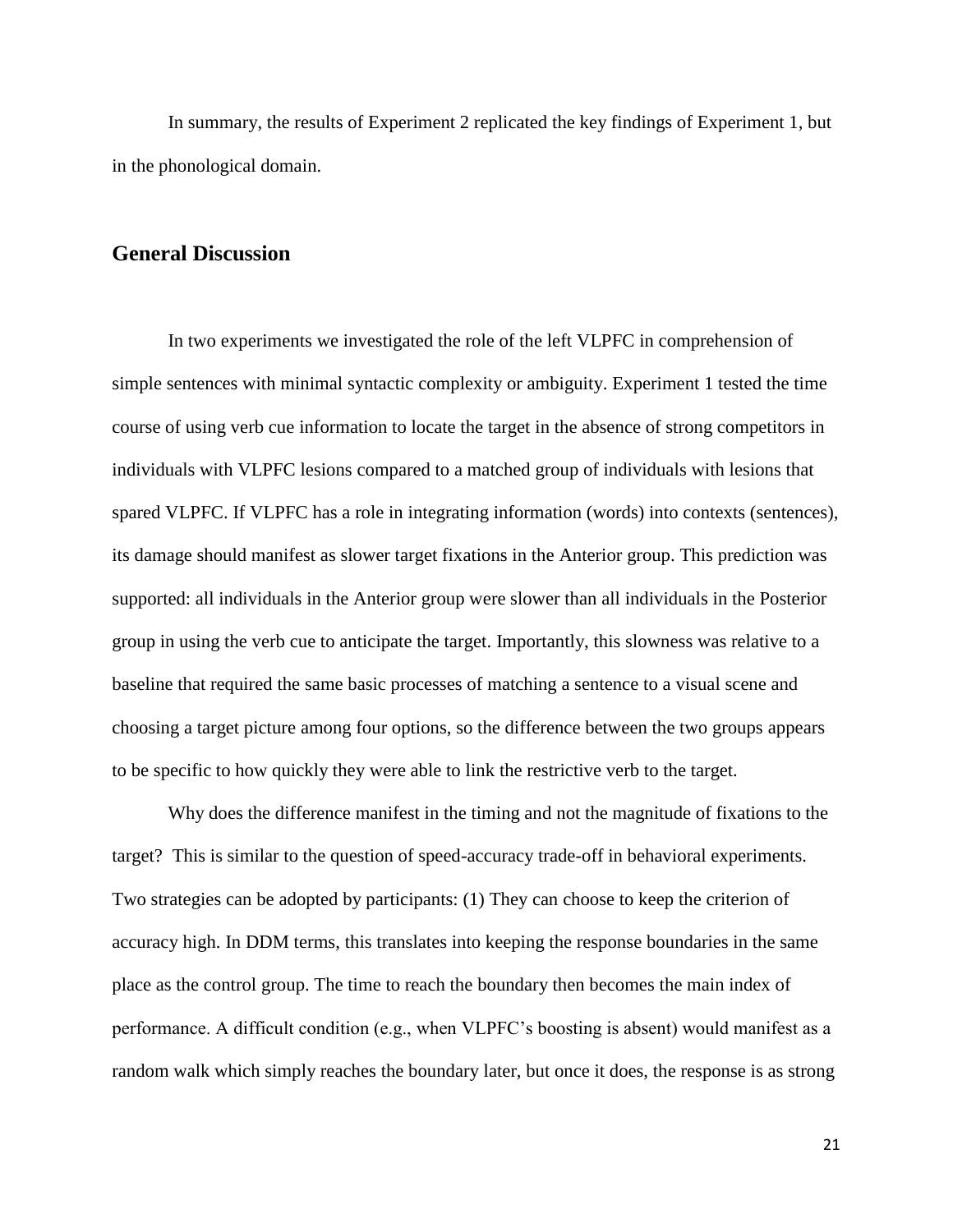as that of the control group. (2) Participants may choose to lower their criterion of selection, by bringing the response boundaries closer to the midline, i.e., the starting point of evidence accumulation. In that case, preservation of speed would be accompanied by lower accuracy, as responses are chosen based on fewer pieces of evidence. Thus, in according to a DDM, it is theoretically possible to have looks diverge later with preserved accuracy after divergence, if decision boundaries are unchanged, or to have less accuracy but quicker divergence of looks. Participants in the current study opted for the former option.

Although we have shown a robust difference between the two groups, this should not be taken to mean that participants in the Anterior group were not able to anticipate the target. In fact, the timeline of the effect suggests that they most likely did. Figure 1 shows that the looks to the target in the Restrictive and Non-restrictive conditions start to diverge right around the noun onset in the Anterior group. If the Anterior group were using only the noun information to locate the target, they would have needed another 200 ms to plan and execute a saccade towards the target. Thus, in all likelihood, they were able to use the verb information to pick the target, although this was delayed compared to the Posterior group. One might argue that participants were using co-articulatory cues to locate the target. Since such cues become available before the noun onset, this may have given them enough time to execute an eye-movement which coincided with the onset of the noun. However, if they were using coarticulatory cues, it is unclear why their fixations would have differed between the Restrictive and Non-restrictive conditions, as both provide co-articulatory cues. At least two of the Anterior group participants had greater proportion of looks to the target in the pre-noun region, suggesting some anticipatory use of the verb cue. This finding is compatible with the absence of deficits for comprehension of simple sentences in individuals with VLPFC damage. The eye-tracking paradigm is, however, sensitive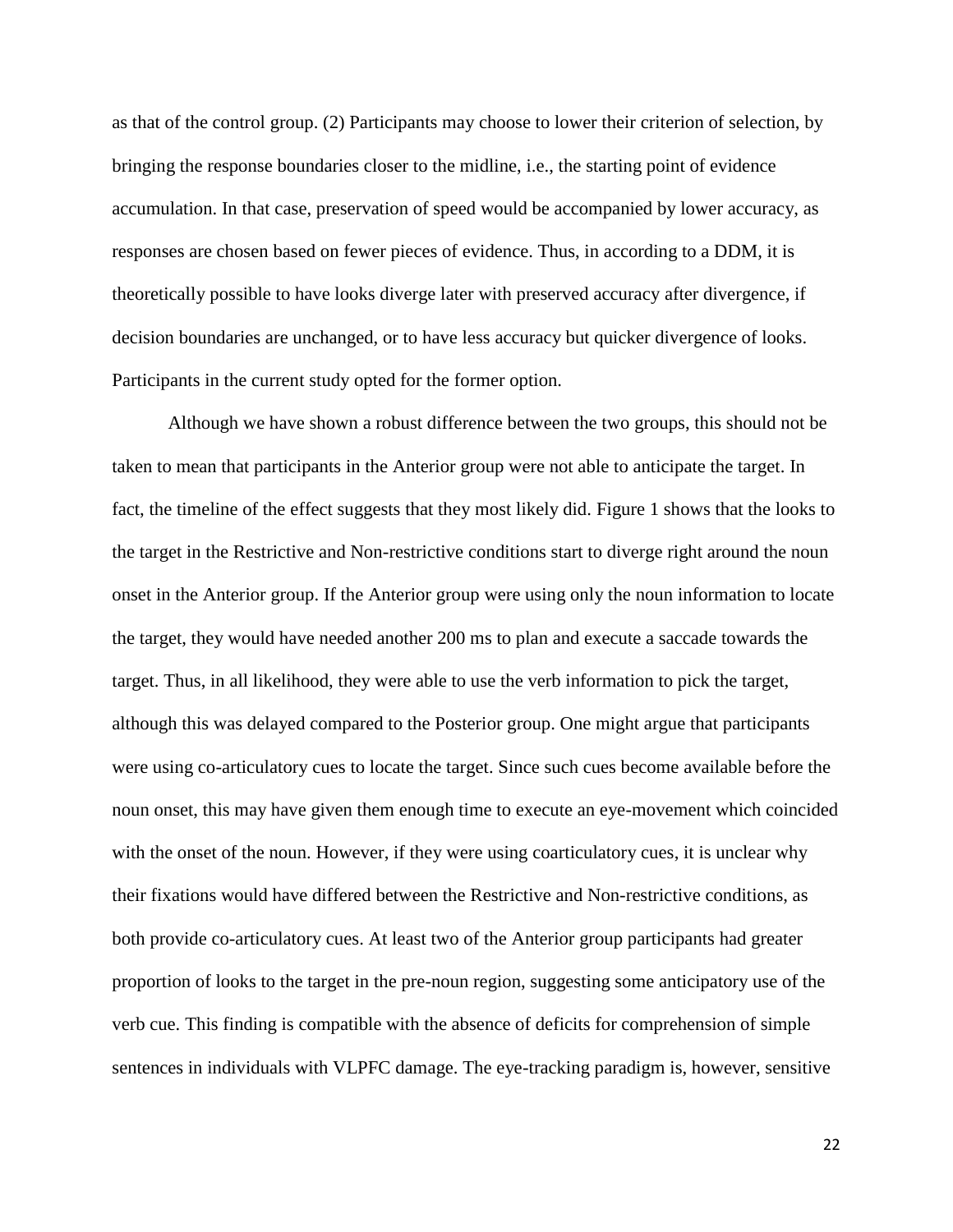enough to pick up on subtle differences that may not be testable in overt behavioral measures. In summary, the results of Experiment 1 showed that in the absence of strong competitors, the Anterior group was able to locate the target, but was significantly slower than the Posterior group to utilize semantic constraints of the sentence context.

Experiment 2's results mirrored those obtained from Experiment 1 but in the phonological domain. Unlike Experiment 1, the analysis window in this experiment was not limited to prediction, but included integration after the noun information became available. Here too, the Anterior group was delayed in using the contextual information to locate the target noun. Thus, we can answer question (1) posed in the Introduction confidently: VLPFC does have a role in integration even when the task poses no explicit demands for competition resolution. This can manifest as using context for predicting the target before direct information about the target identity becomes available, or as using contextual information to more quickly activate the target after some information about its identity is available. Both cases boil down to more efficient integration of information with context. Together the two experiments also provided an answer to question (2): VLPFC does not seem to be exclusively sensitive to semantic information. Both semantic and phonological contextual cues were employed more quickly by participants whose lesion did not include left VLPFC. It is possible, however, that different but neighboring subsections of VLPFC were sensitive to semantic vs. phonological information.

Before we can conclude that current findings support integration of information in sentences for the purpose of referent localization, we consider an alternative explanation. It is possible that the current results simply reflect a mechanical impairment in the Anterior group in programming a saccade in a timely fashion. There are a few arguments against this interpretation. For one, none of the terms in the statistical model that compared group differences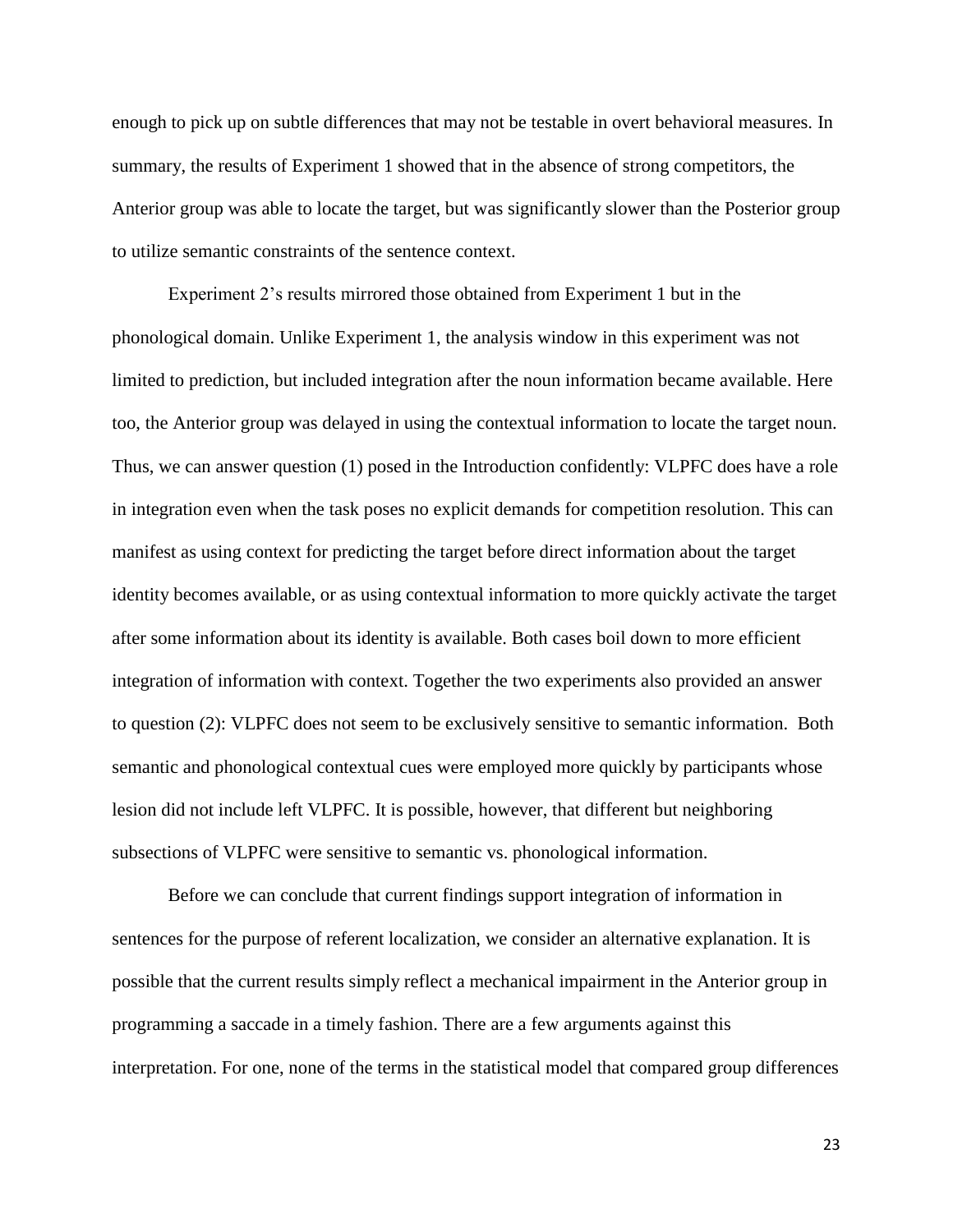without including condition were close to significant, implying no main differences between fixations in the two groups when conditions are collapsed. This is in keeping with past reports of normal visually-guided and memory-guided saccades in patients with PFC lesions in the absence of damage to the frontal eye field (Pierrot‐Deseilligny et al., 2003). Moreover, in an eye-tracking task with four pictures and a single auditory word, Mirman and Graziano (2012) showed that the time course of target fixation did not differ between patients with Anterior lesions and those with Posterior lesions (their Fig. 2). Together, these findings show that patients with anterior lesions sparing the frontal eye field do not have a general impairment in planning and executing eye movements, and that their activation of thematic relations, when not anticipatory and in a context requiring fast integration is normal. Thus, the current results imply a specific problem in integration of semantic information in patients with VLPFC damage, when efficient processing requires anticipatory activation of the upcoming word.

These findings align well with previous reports on the role of the PFC in using contextual cues for prediction (e.g., Fogelson et al., 2009). Although not limited to VLPFC, patients with lesions to PFC show smaller gains in performance on predictable targets than random targets, compared to healthy controls. This finding implies a general impairment in use of predictive local context for fast processing, an essential component of integration in sentence comprehension. We also acknowledge that other parts of the PFC, such as the dorsolateral region, might also be involved in anticipation and integration of information (e.g., Pierrot‐ Deseilligny et al., 2003).

In the Introduction, we reviewed evidence for the role of VLPFC in conflict resolution even when no integration was necessary. Current results provide evidence for its role in integration when no conflict resolution seems necessary. Does this mean that VLPFC has (at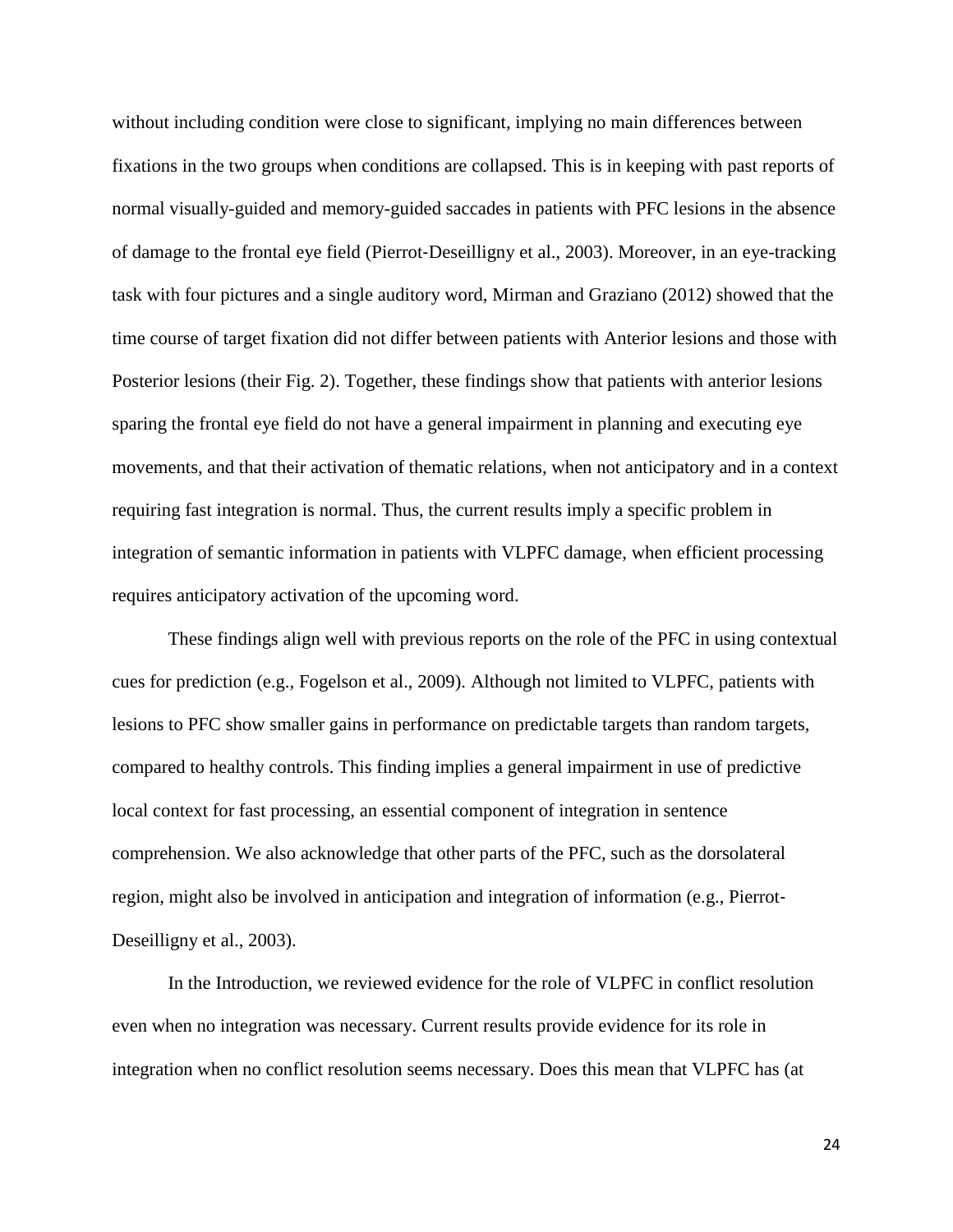least) two functions, conflict resolution and integration? Many have proposed functional and anatomical heterogeneity of the VLPFC (e.g., Amunts et al., 2004; Badre & Wagner, 2007; Hagoort, 2005; Huang et al., 2012; Lau et al., 2008; Zhu et al., 2013). For example, in their dual account of VLPFC, Badre and Wagner (2007) proposed two roles for VLPFC in lexical-semantic processing, (a) accessing the stored representations, which is specific to semantics and is carried out by anterior VLPFC, and (b) selection among competitors, which is domain-general and is carried out by middle VLPFC (Badre, Poldrack, Paré-Blagoev, Insler, & Wagner, 2005). In a recent study, Zhu et al. (2013) reported that both anterior and posterior parts of VLPFC showed increased activation during semantic integration, but only the posterior part showed sensitivity to congruency in the Stroop task (see also Fedorenko, Behr, & Kanwisher, 2011). Another study found that while BA45 responded to conflict in both semantic and syntactic domains, BA47's activity was associated only with semantic conflict (Glaser et al., 2013). Finally, Hagoort (2005) proposed that posterior VLPFC supports phonological and syntactic processing. While we do not have enough variability in our sample to test the anatomical heterogeneity of VLPFC, we now consider whether a single computational framework can accommodate both conflict resolution and semantic integration.

#### **A single framework for integration and competition resolution**

Selection of a referent is a process of evidence accumulation, whereby different pieces of often-noisy information are gathered over time until a decision threshold is reached and a target is chosen. This general idea can and has been implemented in a variety of different computational frameworks. The Drift Diffusion Model (DDM; Laming, 1968; Ratcliff, 1978; Stone, 1960; see also Wagenmakers, Ratcliff, Gomez, & McKoon, 2008; Wagenmakers, Van Der Maas, & Grasman, 2007, for specific application to linguistic forced-choice tasks) was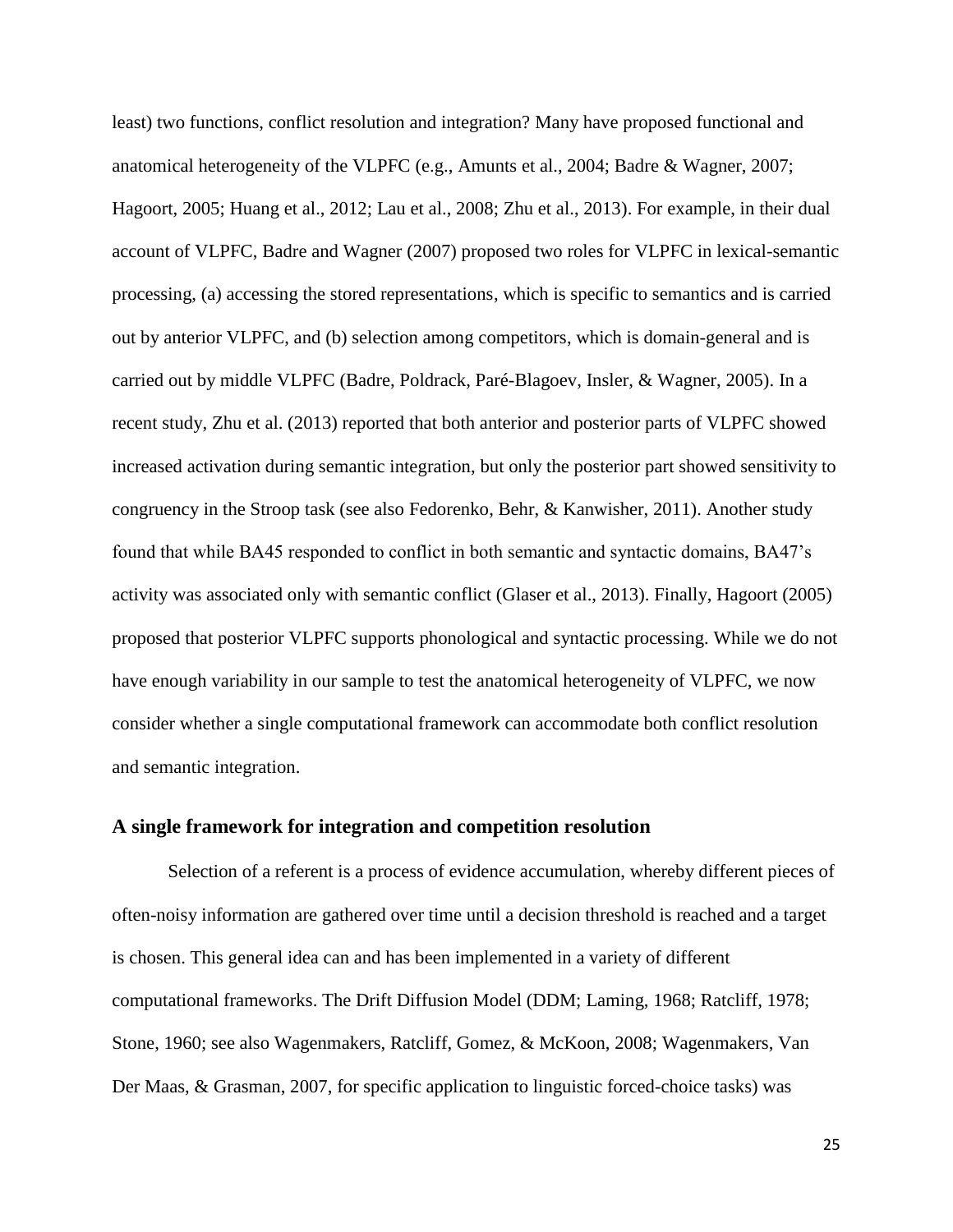initially constructed to explain how individuals choose between two alternatives, but extensions of the model can explain situations where more than two alternatives are available (e.g., Ratcliff & McKoon, 1997). The DDM continuously accumulates information in favor of one response or another over repeated samples, and moves towards one response boundary or another at each step (Figure 5). The *drift rate* (v, v' in Figure 5) captures how quickly a response boundary is reached. In parallel distributed processing (PDP) or connectionist computational frameworks, an analogous function is served by activation gain (e.g., Kello & Plaut, 2003; Mirman, Yee, Blumstein, & Magnuson, 2011). We propose that VLPFC's operation affects this drift rate or activation gain parameter. In what follows, our focus on the DDM is not meant as an endorsement or test of the model; rather, the DDM simply provides a straightforward way to describe the effect of drift rate (or gain) on processing.

Before discussing the implications of VLPFC's effect on the drift rate, let us review the rest of the DDM's parameters to see if any may explain the difference in performance between the two participant groups. The main parameters are the starting bias and the boundary position (along with their variability measures). Starting bias reflects a tendency to make a certain type of response more often than another (this could be resting activation levels in a PDP model). In the present study, this could manifest as a higher tendency to looking at a certain location, say the top-right corner. This bias would predict a difference between the groups in their looks to the target picture regardless of the condition's restrictiveness. However, the analyses showed no such overall difference between the groups in this respect (the non-significant effect of Group on the polynomial terms in Tables 2 and 3). The other parameter, the boundary position, reflects a speed-accuracy trade-off (this could be a response threshold in a PDP model). By shifting the response boundary closer to the starting point, participants can select a response more quickly,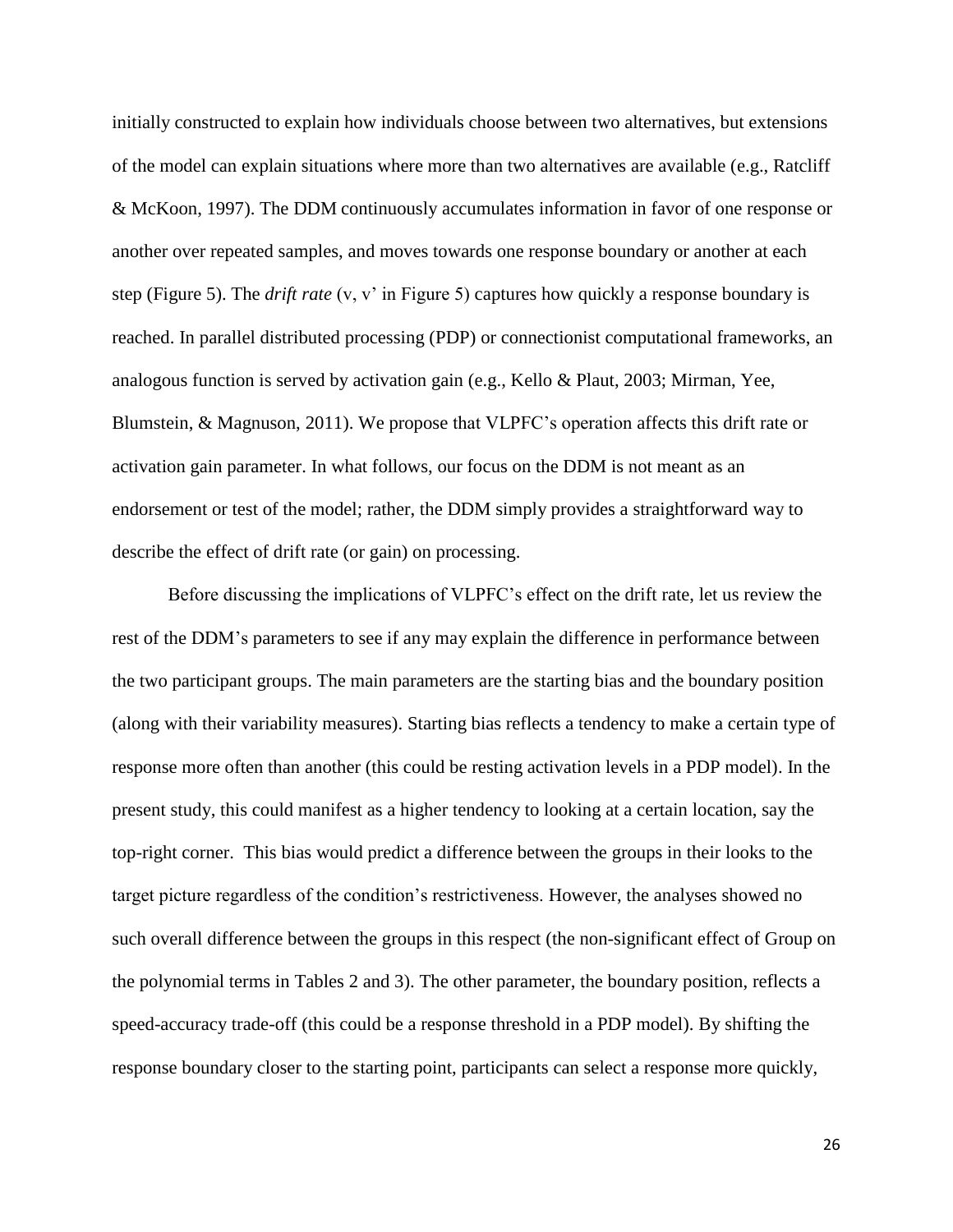while sacrificing accuracy. This is unlikely to have been the case in our task, because (1) no response was required, hence no pressure to choose quickly, and (2) the overall looks to the target did not differ between the two groups. If the Posterior group had opted for a lower selection criterion, their probability of fixating the correct target should have decreased. Because these two parameters are unlikely to explain the differences observed in our study, we instead focus on the drift rate.

In general, the differences in stimulus properties are best captured by changes to the drift rate (Ratcliff, Gomez, & McKoon, 2004). The drift rate captures the difference in the strength of bottom-up information contained in the input, for example the strength of association between memorized items in a retrieval task (Ratcliff, 1978), or the "word-likeness" of a word in a lexical decision task (Ratcliff et al., 2004). In our case, because "eat" signals "apple" more strongly than "see" signals "apple", the drift rate will be inherently higher for an "eat" than a "see" trial, even without any intervention from VLPFC (Figure 5, the dotted black vs. the dotted blue line). Thus, bottom-up association imposes its effect even when VLPFC is not strongly involved. However, when VLPFC is intact, the same bottom-up cues are mapped onto the target more quickly (i.e., in Figure 1 and 3 the solid lines are above the dotted lines for both groups). This is compatible with VLPFC activity affecting the drift rate by boosting the associations between the bottom-up cues and the target. It is noteworthy that variations in the drift rate may also reflect "top-down attention" (e.g., Bogacz et al., 2006; p.731), but implementation of top-down attention seems to be more aligned with the role of dorsolateral PFC (e.g., Snyder, et al., 2014).

The proposal that VLPFC boosts associations is not new. Wagner et al. (2001) reported that during a global similarity judgment task, VLPFC was more activated when judging the similarity of low-association items such as "candle" to "halo" than when judging the similarity of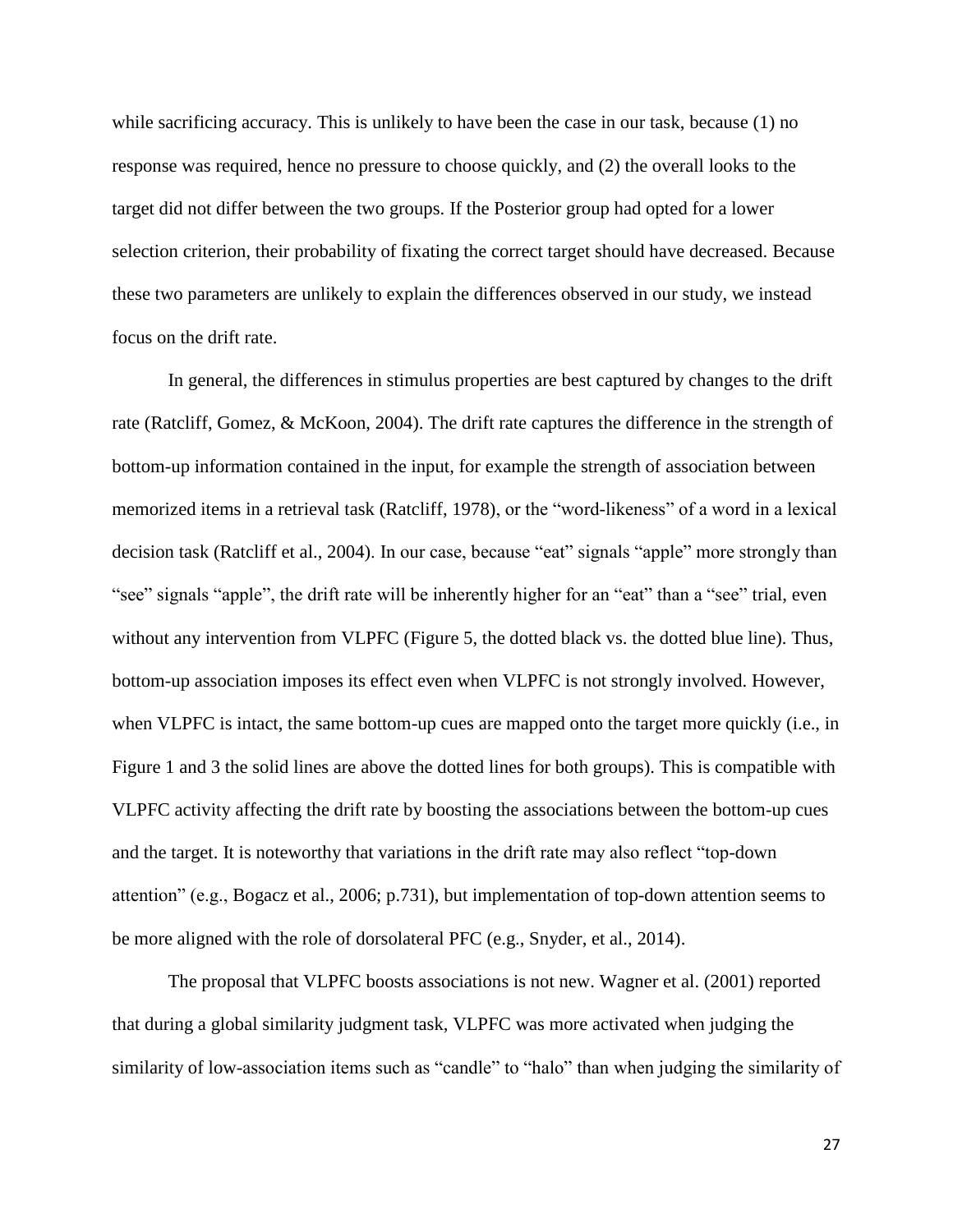high-association items like "candle" to "flame". Similarly, Martin and Cheng (2006) showed that patients with VLPFC damage were not impaired in generating a verb in response to a noun probe as long as the two were highly associated, even if multiple possible answers were possible. For example, both "apple"  $\rightarrow$  eat, and "door"  $\rightarrow$  close/open were easier for VLPFC patients compared to "rug"  $\rightarrow$  roll, lay, walk, etc., even though "apple" was strongly associated with only one verb, and "door" with more than one (see also Snyder, Banich, & Munakata, 2014). The authors argued that these results pointed to VLPFC's role in strengthening associations, as opposed to selection among alternatives. Our results also suggest that VLPFC might facilitate processing of association when no overt selection demands are posed, compatible with a role of this region in integration. Our data also show that involvement of VLPFC in boosting associations is not binary (i.e., present for weak associations; absent for strong associations), and even relatively strong associations (e.g., "eat" and "apple") can benefit from the boost. This effect, which is difficult to capture with overt measures of performance such as accuracy and even RTs, can be captured with tracking fixations. Note again, that even patients with VLPFC damage were able to establish a link between restrictive verbs and their corresponding nouns around the time of the noun onset (Fig. 1), showing that potent associations can be established in the absence of intact VLPFC, even though with a small - but reliable - delay. Thus, it is not unexpected that such patients would show little to no clinical deficits performing tasks that involve strong bottom-up associations. This is another reason why discussing VLPFC's role in terms of a DDM is appealing, as it provides a natural explanation for graded sensitivity of association strength to VLPFC's boost: the stronger the associations, the less room for contribution of a boost (Fig. 5), without the need for a binary cutoff between strong and weak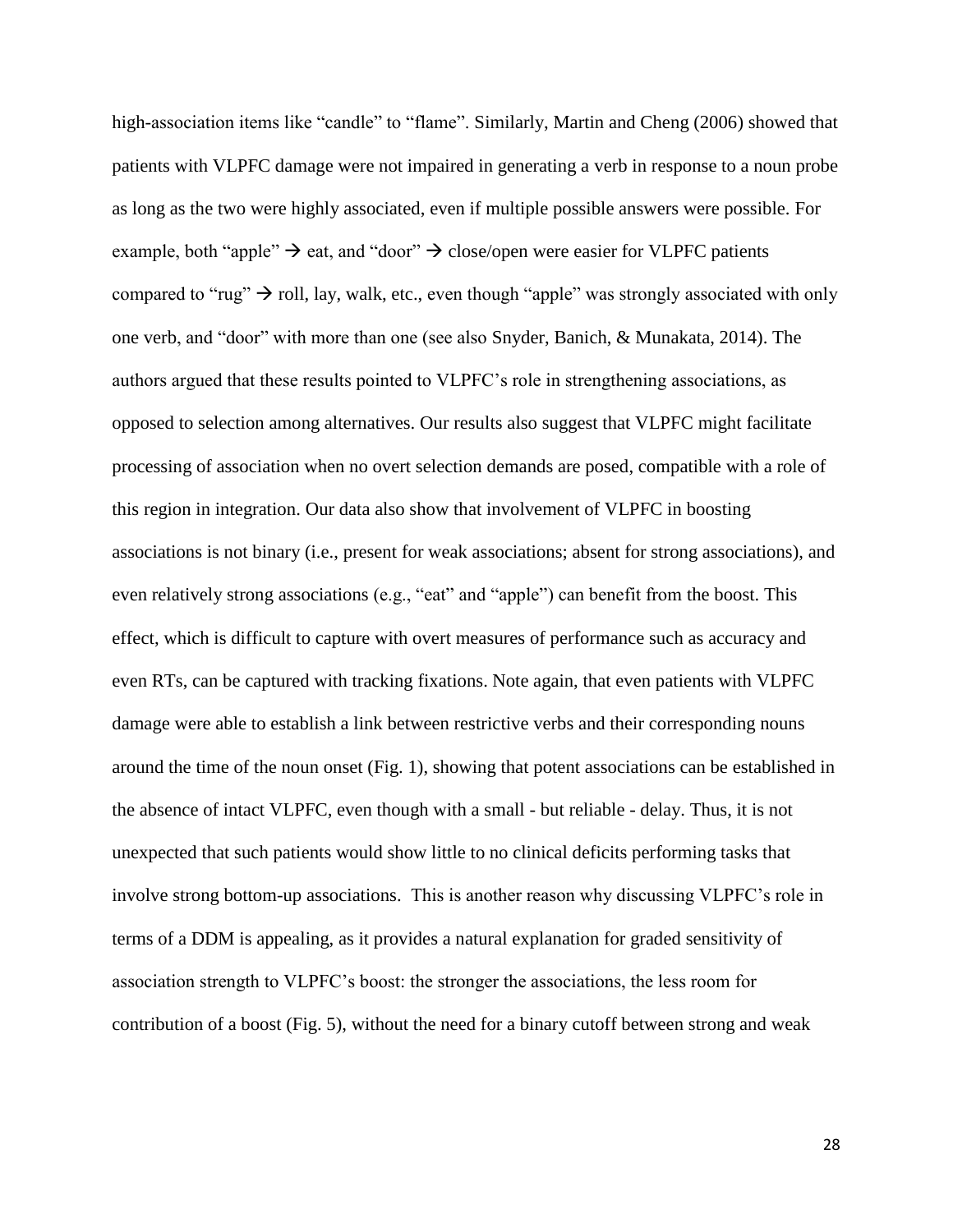associations. One question remains: Is this process fundamentally different from competition resolution?

As we have noted throughout the preceding discussion, the drift rate parameter in DDM and gain parameter in PDP models have very similar computational properties. DDM does not have an explicit competition resolution parameter, because the drift rate inherently contains this information: any movement *towards* the boundary of one response implies a movement *away* from the boundary of the other response. This also explains why situations with high association between a bottom-up cue and target rely less strongly on VLPFC activation compared to low association situations. Parameter *d* in Figure 5 provides an intuitive demonstration: when association is high, movement towards one response boundary is quick (dotted black line), thus the room for speeding up this process (solid black line) is limited leading to a smaller difference in the means between the VLPFC-facilitated and VLPFC-independent distributions of response selection times, compared to situations where the original association, and the subsequent drift rate, is low.

In the PDP models, the efficiency of competition resolution is often captured by the mutual inhibition<sup>4</sup> parameter. Because mutual inhibition is typically a monotonically increasing function of activation, a representation that is more active than its competitors sends a stronger inhibitory signal to those competitors until it eventually becomes the only active representation (i.e., until competition is resolved). An increase in gain would increase the inhibitory effect on competitors and therefore speed up the rate of this competition resolution process. The same asymmetry between the benefit of boosting associations in the case of high and low associations

l

 $4 Bogacz et al. (2006) compared two architecturally similar models – one without mutual inhibition$ (Vickers, 1970) and one that had mutual inhibition (Usher & McClelland, 2001; simplified version) – and found that the mutual inhibition model was reducible in its essentials to the DDM, but the inhibition-free model was not.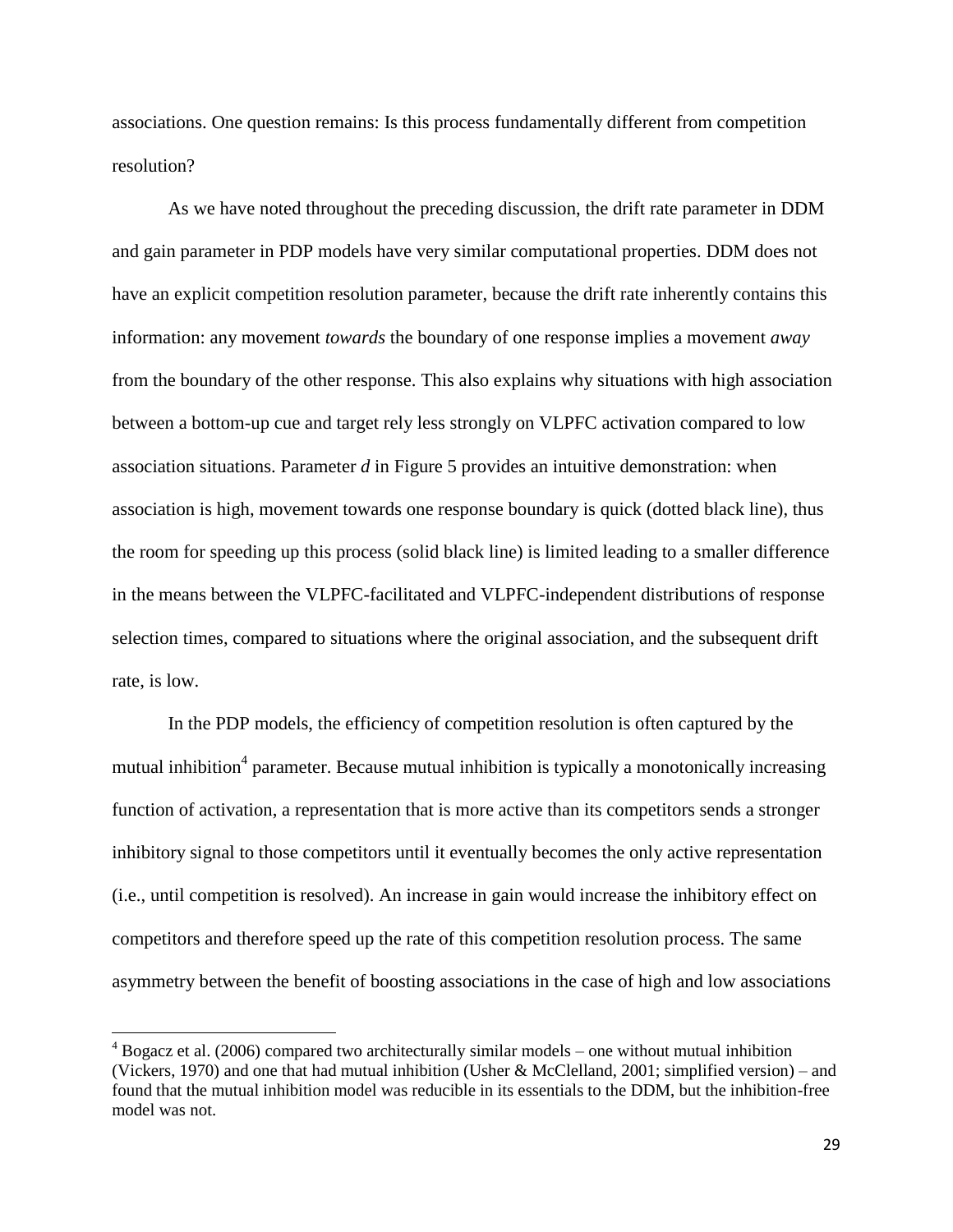demonstrated above, falls out of the activation dynamics of PDP models. For biologicallymotivated reasons, output functions in these models are a non-linear (sigmoidal) function of their input. If the input to a node is already large, the extra input makes little difference. However, if a neuron's input is around zero, any extra input has a significant effect on the node's output. If we view the input received from the stimulus (e.g., the verb) as the original input and VLPFC's contribution as the additional input to the output nodes, the original input will be much stronger in the case of high than low association. Therefore, an output neuron is closer to its maximum response in the high association case and benefits less from the additional input provided by the VLPFC. However, this little extra input can exert an influence on target selection, even though it may not be behaviorally tangible.

This computational approach offers a path for reconciling integration and competition resolution accounts of VLPFC, and explains the classic finding that VLPFC is more involved in low-association than high-association conditions. Thus VLPFC's role can be viewed as increasing the drift rate (integration) or gain (competition resolution), with the same behavioral outcomes. This computational perspective allows us to see that differences in drift rate or gain should influence processing even when no "integration" is required (e.g., single word processing) or when there are no strong competitors (e.g., the present experiments). However, the role/influence of VLPFC will be *larger* when either integration is difficult (e.g., semantically or syntactically anomalous or garden path sentences) or competition resolution is difficult (e.g., multiple strongly competing responses).

To put this all together, VLPFC seems to facilitate the process of mapping an input to an output by affecting how quickly that mapping is established. This could be accomplished by a neuromodulatory function that increased neural responsiveness, as illustrated by the higher drift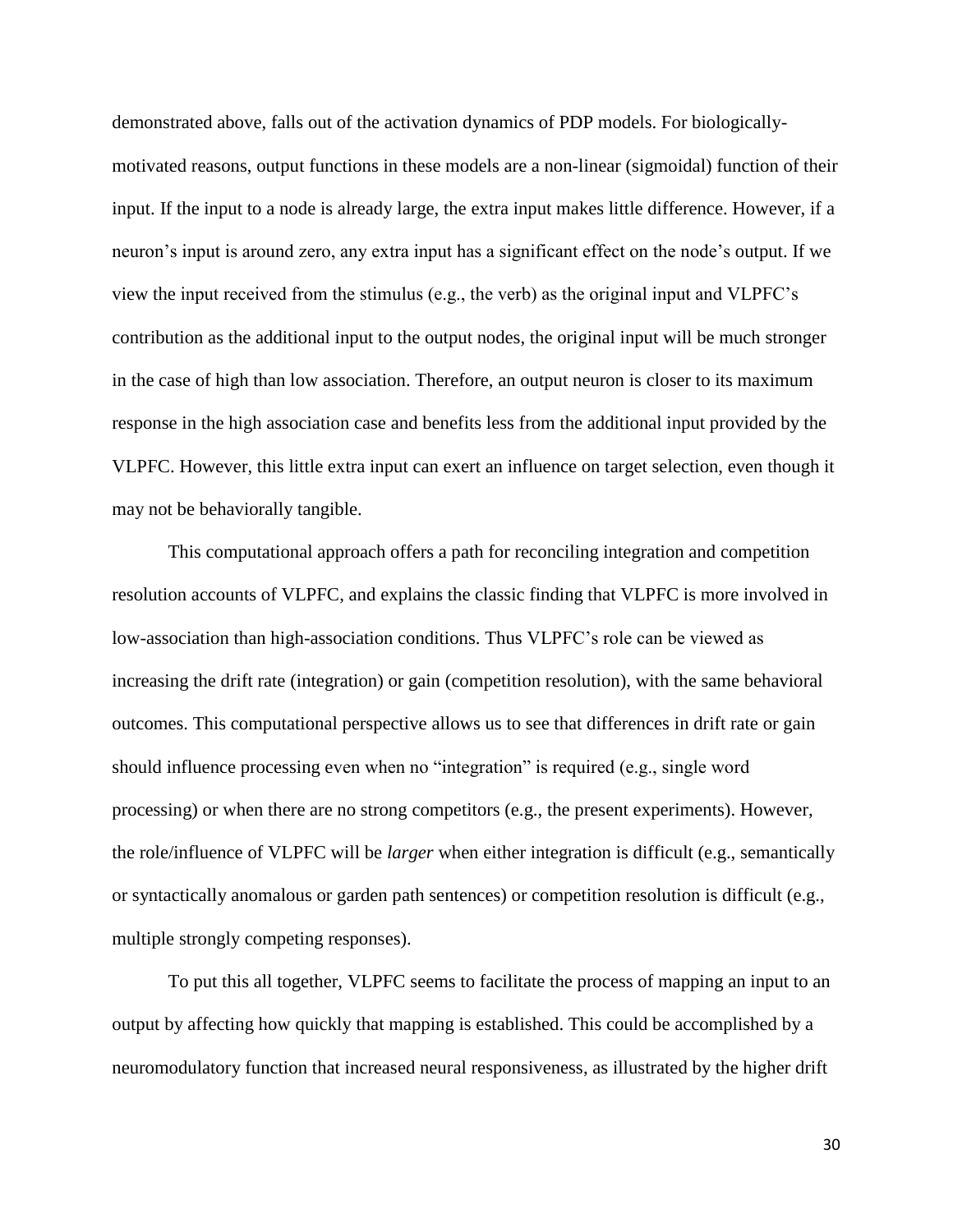rate v' in Figure 5 (for a detailed discussion and neurobiologically plausible implementation see Gotts & Plaut, 2002; for a related but different view see Munakata et al., 2011). The nonlinear dynamics of neural processing (i.e., threshold or sigmoidal) also constrain the impact of drift rate or gain modulation: there is an intermediate "sensitive range" of activation (i.e., near the threshold or the cross-over point of the sigmoid curve) where changes in gain would have a large impact on neural activation; neurons that are very weakly active and very strongly active (far from the threshold or in the asymptotic sections of the sigmoid curve) would show very little response to gain modulation. That is, an equivalent (VLPFC-based) modulation of gain should have a much larger influence on hard input-output mappings (e.g., when bottom-up cues are weak to signal a response) than on easy input-output mappings (e.g., when bottom-up cues strongly suggest a response). It is important to note that while this computational framework provides a unified account of integration and conflict resolution in case of indeterminacy (i.e., when several responses are associated with the probe with equal strength), additional mechanisms are required for resolution of conflict in favor of the less potent response when in competition with a response that is more strongly associated with the probe (e.g., naming the ink color in Stroop). A recent study shows that resolution of conflict in the face of prepotent responses might be critically dependent on DLPFC, a region that is hypothesized to selectively support the task relevant responses (Snyder et al., 2014). Regardless of whether VLPFC has a role in boosting associations in cases where overriding a prepotent response is required (e.g., January et al., 2009; Novick et al., 2005, 2009; Thompson-Schill et al., 1997; Thothathiri et al., 2012) or not (Snyder et al., 2014), contribution of a region that links task goals to the to-beselected representations seems necessary in those conditions.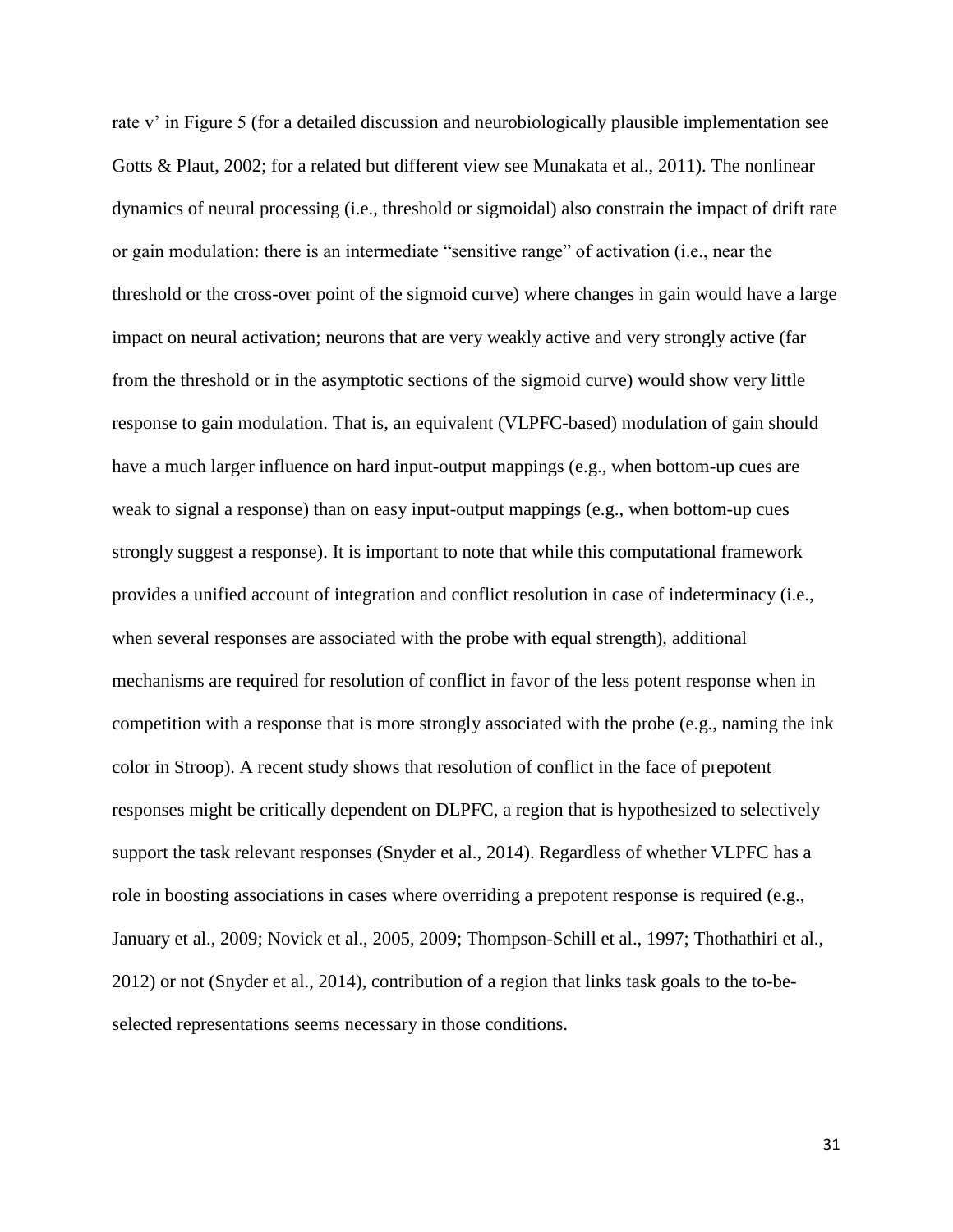### **Conclusion**

This study demonstrated the role of VLPFC in facilitating target activation in response to contextual cues (i.e., integration), when demands for resolving conflict were minimal. Furthermore, both semantic and phonological cues evoked similar patterns of behavior, pointing to some degree of domain-generality in VLPFC's involvement in integration. These results call for models in which VLPFC's activation facilitates the process of input-output mapping. While we are agnostic with regard to the possible specialization of different parts of VLPFC for processing different kinds of input, we suggested that a unitary computational framework can accommodate findings on both integration and conflict resolution. Future work must test whether integration and conflict resolution can be doubly dissociated in individuals with brain damage, in which case, the proposed unified framework would need to be revised.

### **Acknowledgment**

This work was supported by R01-DC009209 to STS and R01DC010805 to DM. We would like to thank the participants and staff at Moss Rehabilitation Research Institute, Allison Britt and Kristen Graziano for their help with data collection, and Drs. Randi Martin and Vitória Piai for their comments on an earlier version of this manuscript.

### **References**

Allopenna, P. D., Magnuson, J. S., & Tanenhaus, M. K. (1998). Tracking the time course of spoken word recognition using eye movements: Evidence for continuous mapping models. *Journal of Memory and Language*, *38*(4), 419–439.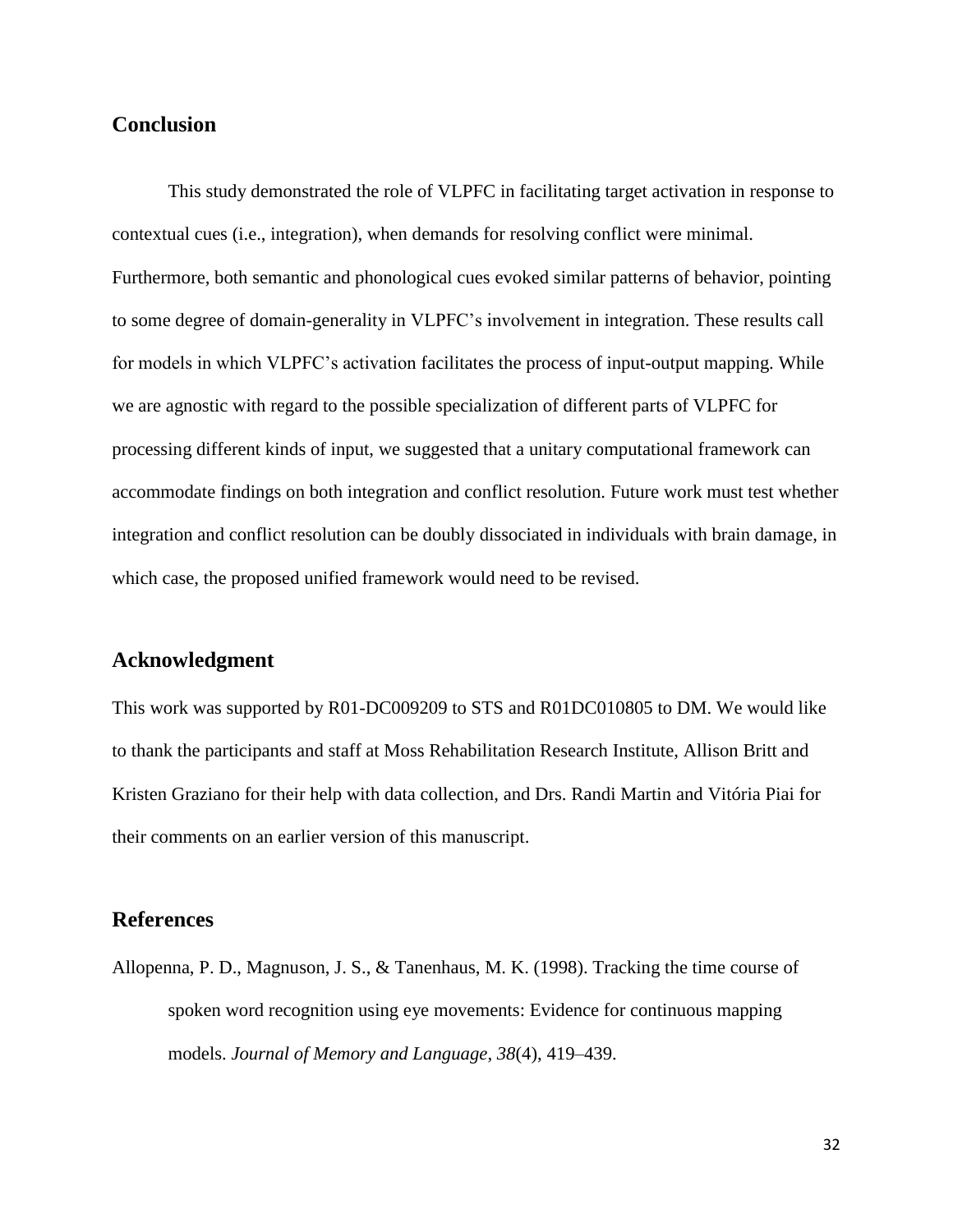- Altmann, G., & Kamide, Y. (1999). Incremental interpretation at verbs: Restricting the domain of subsequent reference. *Cognition*, *73*(3), 247–264.
- Amunts, K., Weiss, P. H., Mohlberg, H., Pieperhoff, P., Eickhoff, S., Gurd, J. M., … Zilles, K. (2004). Analysis of neural mechanisms underlying verbal fluency in cytoarchitectonically defined stereotaxic space—the roles of Brodmann areas 44 and 45. *Neuroimage*, *22*(1), 42–56.
- Badre, D., Poldrack, R. A., Paré-Blagoev, E. J., Insler, R. Z., & Wagner, A. D. (2005). Dissociable controlled retrieval and generalized selection mechanisms in ventrolateral prefrontal cortex. *Neuron*, *47*(6), 907–918.
- Badre, D., & Wagner, A. D. (2007). Left ventrolateral prefrontal cortex and the cognitive control of memory. *Neuropsychologia*, *45*(13), 2883–2901.
- Basho, S., Palmer, E. D., Rubio, M. A., Wulfeck, B., & Müller, R.-A. (2007). Effects of generation mode in fMRI adaptations of semantic fluency: paced production and overt speech. *Neuropsychologia*, *45*(8), 1697–1706.
- Bedny, M., McGill, M., & Thompson-Schill, S. L. (2008). Semantic adaptation and competition during word comprehension. *Cerebral Cortex*, *18*(11), 2574–2585.
- Ben-Shachar, M., Hendler, T., Kahn, I., Ben-Bashat, D., & Grodzinsky, Y. (2003). The neural reality of syntactic transformations evidence from functional magnetic resonance imaging. *Psychological Science*, *14*(5), 433–440.
- Birn, R. M., Kenworthy, L., Case, L., Caravella, R., Jones, T. B., Bandettini, P. A., & Martin, A. (2010). Neural systems supporting lexical search guided by letter and semantic category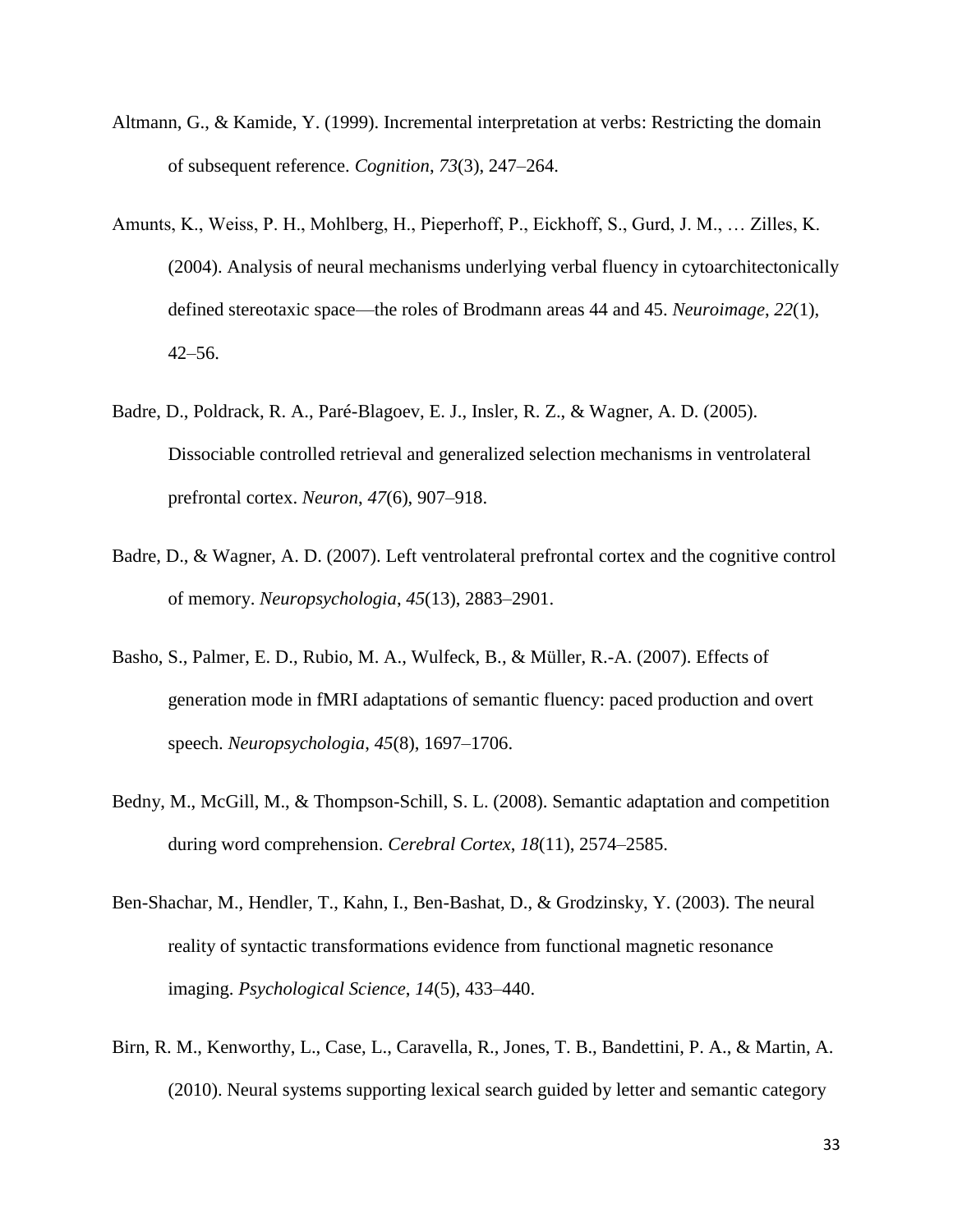cues: a self-paced overt response fMRI study of verbal fluency. *Neuroimage*, *49*(1), 1099–1107.

- Bogacz, R., Brown, E., Moehlis, J., Holmes, P., & Cohen, J. D. (2006). The physics of optimal decision making: a formal analysis of models of performance in two-alternative forcedchoice tasks. *Psychological Review*, *113*(4), 700.
- Buckner, R. L., Petersen, S. E., Ojemann, J. G., Miezin, F. M., Squire, L. R., & Raichle, M. E. (1995). Functional anatomical studies of explicit and implicit memory retrieval tasks. *The Journal of Neuroscience*, *15*(1), 12–29.
- Chen, Q., and Mirman, D. (2015). Interaction between phonological and semantic representations: Time matters. Cognitive Science, 39(3), 538-558.
- Dahan, D., Magnuson, J. S., Tanenhaus, M. K., & Hogan, E. M. (2001). Subcategorical mismatches and the time course of lexical access: Evidence for lexical competition. *Language and Cognitive Processes*, *16*(5-6), 507–534.
- Dehaene, S., Kerszberg, M., & Changeux, J. P. (1998). A neuronal model of a global workspace in effortful cognitive tasks. *Proceedings of the National Academy of Sciences*, *95*(24), 14529-14534.
- Demonet, J.-F., Chollet, F., RAMSAY, S., Cardebat, D., Nespoulous, J.-L., Wise, R., … Frackowiak, R. (1992). The anatomy of phonological and semantic processing in normal subjects. *Brain*, *115*(6), 1753–1768.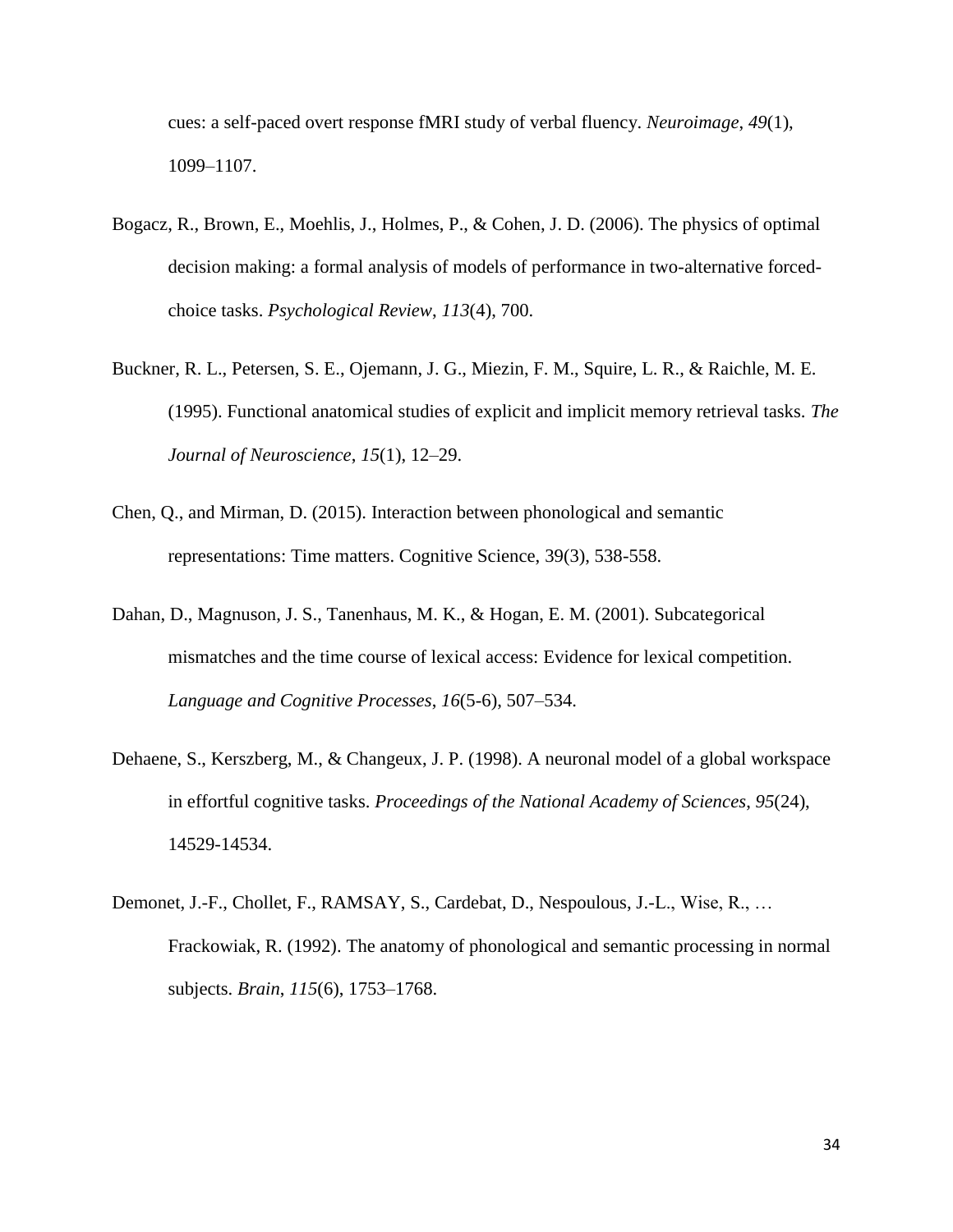- Fedorenko, E., Behr, M. K., & Kanwisher, N. (2011). Functional specificity for high-level linguistic processing in the human brain. *Proceedings of the National Academy of Sciences*, *108*(39), 16428–16433.
- Fedorenko, E., & Thompson-Schill, S. L. (2014). Reworking the language network. *Trends in Cognitive Sciences*, *18*(3), 120–126.
- Fogelson, N., Shah, M., Scabini, D., & Knight, R. T. (2009). Prefrontal cortex is critical for contextual processing: evidence from brain lesions. *Brain*, *132,* 3002–3010.
- Fiebach, C. J., Friederici, A. D., Müller, K., & Von Cramon, D. Y. (2002). fMRI evidence for dual routes to the mental lexicon in visual word recognition. *Journal of Cognitive Neuroscience*, *14*(1), 11–23.
- Fiebach, C. J., Schlesewsky, M., Lohmann, G., Von Cramon, D. Y., & Friederici, A. D. (2005). Revisiting the role of Broca's area in sentence processing: syntactic integration versus syntactic working memory. *Human Brain Mapping*, *24*(2), 79–91.
- Fiez, J. A. (1997). Phonology, semantics, and the role of the left inferior prefrontal cortex. *Human Brain Mapping*, *5*(2), 79–83.
- Freedman, M., & Martin, R. (2001). Dissociable components of short-term memory and their relation to long-term learning. Cognitive europsychology, 18(3), 193–226.
- Gabrieli, J. D., Desmond, J. E., Demb, J. B., Wagner, A. D., Stone, M. V., Vaidya, C. J., & Glover, G. H. (1996). Functional magnetic resonance imaging of semantic memory processes in the frontal lobes. *Psychological Science*, *7*(5), 278–283.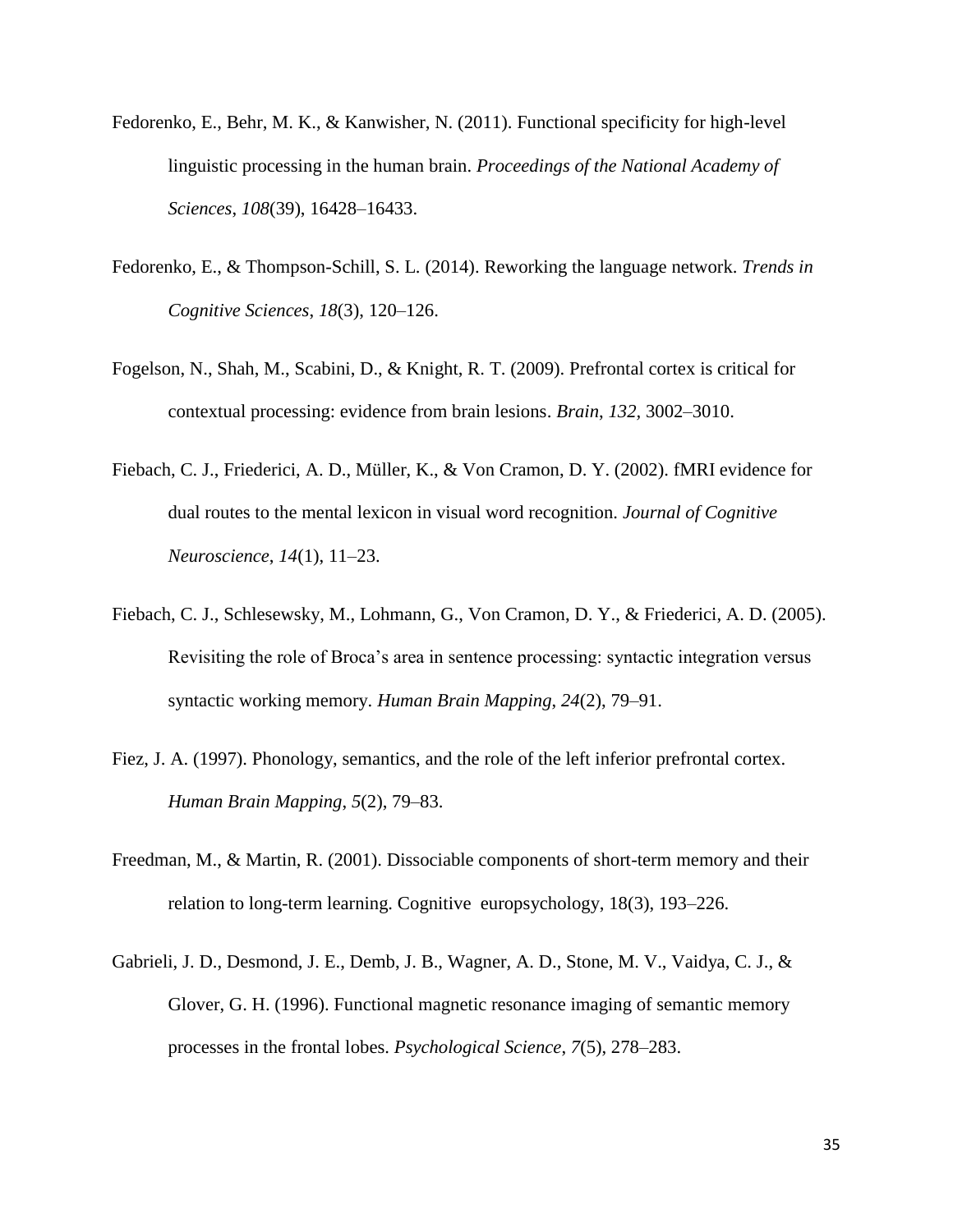- Gelfand, J. R., & Bookheimer, S. Y. (2003). Dissociating neural mechanisms of temporal sequencing and processing phonemes. *Neuron*, *38*(5), 831–842.
- Glaser, Y. G., Martin, R. C., Van Dyke, J. A., Hamilton, A. C., & Tan, Y. (2013). Neural basis of semantic and syntactic interference in sentence comprehension. *Brain and language*, *126*(3), 314-326.
- Grodzinsky, Y. (2000). The neurology of syntax: Language use without Broca's area. *Behavioral and Brain Sciences*, *23*(01), 1–21.
- Hagoort, P. (2005). On Broca, brain, and binding: a new framework. *Trends in Cognitive Sciences*, *9*(9), 416–423.
- Hagoort, P., Hald, L., Bastiaansen, M., & Petersson, K. M. (2004). Integration of word meaning and world knowledge in language comprehension. *Science*, *304*(5669), 438–441.
- Hallett, P. (1986). Eye movements((and human visual perception)). *Handbook of Perception and Human Performance.*, *1*, 10–1.
- Huang, J., Zhu, Z., Zhang, J. X., Wu, M., Chen, H.-C., & Wang, S. (2012). The role of left inferior frontal gyrus in explicit and implicit semantic processing. *Brain Research*, *1440*, 56–64.
- January, D., Trueswell, J. C., & Thompson-Schill, S. L. (2009). Co-localization of Stroop and syntactic ambiguity resolution in Broca's area: Implications for the neural basis of sentence processing. *Journal of Cognitive Neuroscience*, *21*(12), 2434–2444.
- Kaan, E., & Swaab, T. Y. (2002). The brain circuitry of syntactic comprehension. *Trends in Cognitive Sciences*, *6*(8), 350–356.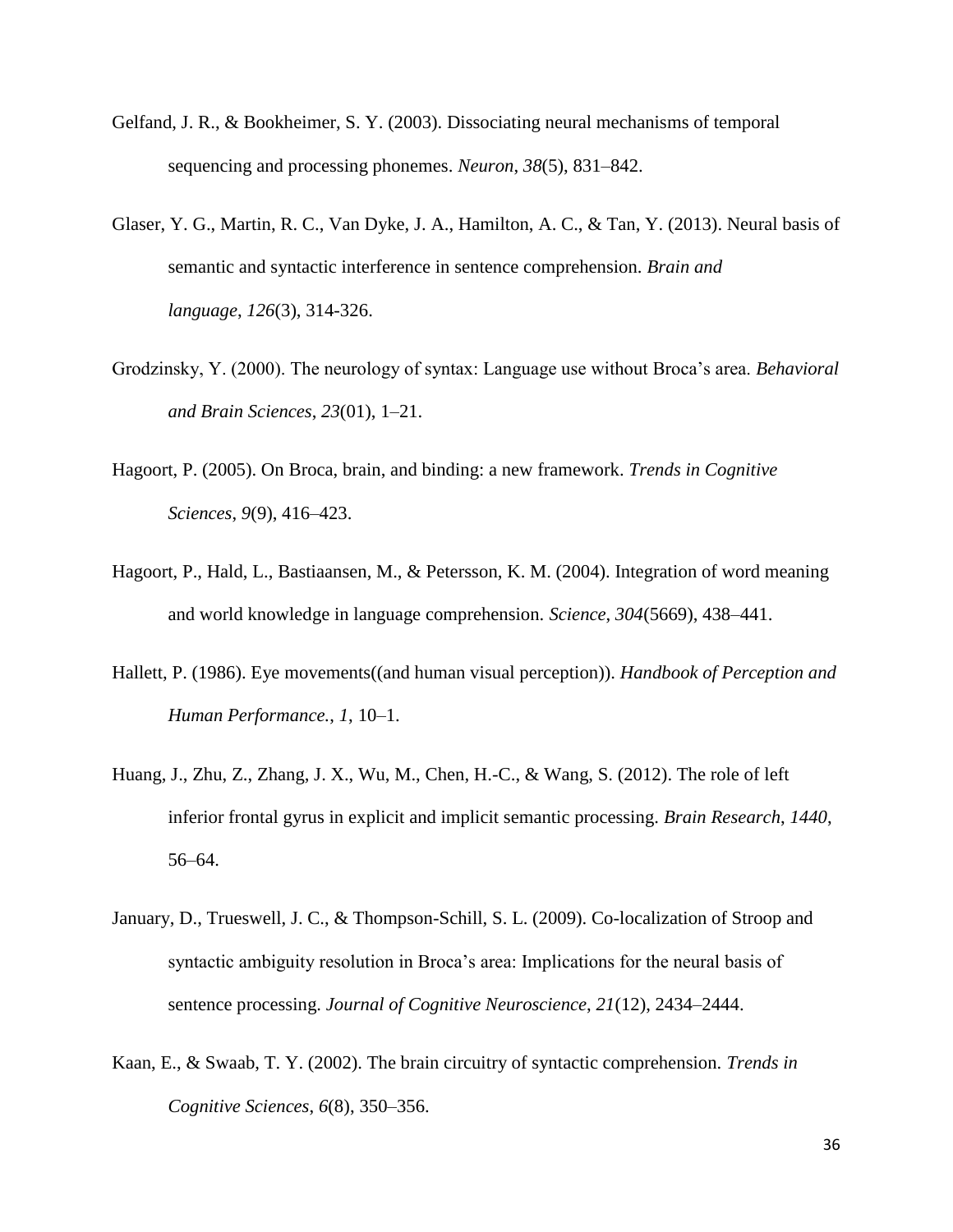- Kamide, Y., Altmann, G., & Haywood, S. L. (2003). The time-course of prediction in incremental sentence processing: Evidence from anticipatory eye movements. *Journal of Memory and Language*, *49*(1), 133–156.
- Kello, C. T., & Plaut, D. C. (2003). Strategic control over rate of processing in word reading: A computational investigation. *Journal of Memory and Language*, *48*(1), 207–232.
- Kiehl, K. A., Laurens, K. R., & Liddle, P. F. (2002). Reading anomalous sentences: an eventrelated fMRI study of semantic processing. *Neuroimage*, *17*(2), 842–850.
- Kuperberg, G. R. (2007). Neural mechanisms of language comprehension: Challenges to syntax. *Brain Research*, *1146*, 23–49.
- Kuperberg, G. R., Holcomb, P. J., Sitnikova, T., Greve, D., Dale, A. M., & Caplan, D. (2003). Distinct patterns of neural modulation during the processing of conceptual and syntactic anomalies. *Journal of Cognitive Neuroscience*, *15*(2), 272–293.
- Kuperberg, G. R., McGuire, P. K., Bullmore, E. T., Brammer, M. J., Rabe-Hesketh, S., Wright, I. C., … David, A. S. (2000). Common and distinct neural substrates for pragmatic, semantic, and syntactic processing of spoken sentences: an fMRI study. *Journal of Cognitive Neuroscience*, *12*(2), 321–341.
- Kuperberg, G. R., Sitnikova, T., & Lakshmanan, B. M. (2008). Neuroanatomical distinctions within the semantic system during sentence comprehension: evidence from functional magnetic resonance imaging. *Neuroimage*, *40*(1), 367–388.
- Magnuson, J. S., Dixon, J. A., Tanenhaus, M. K., & Aslin, R. N. (2007). The dynamics of lexical competition during spoken word recognition. *Cognitive Science*, *31*(1), 133–156.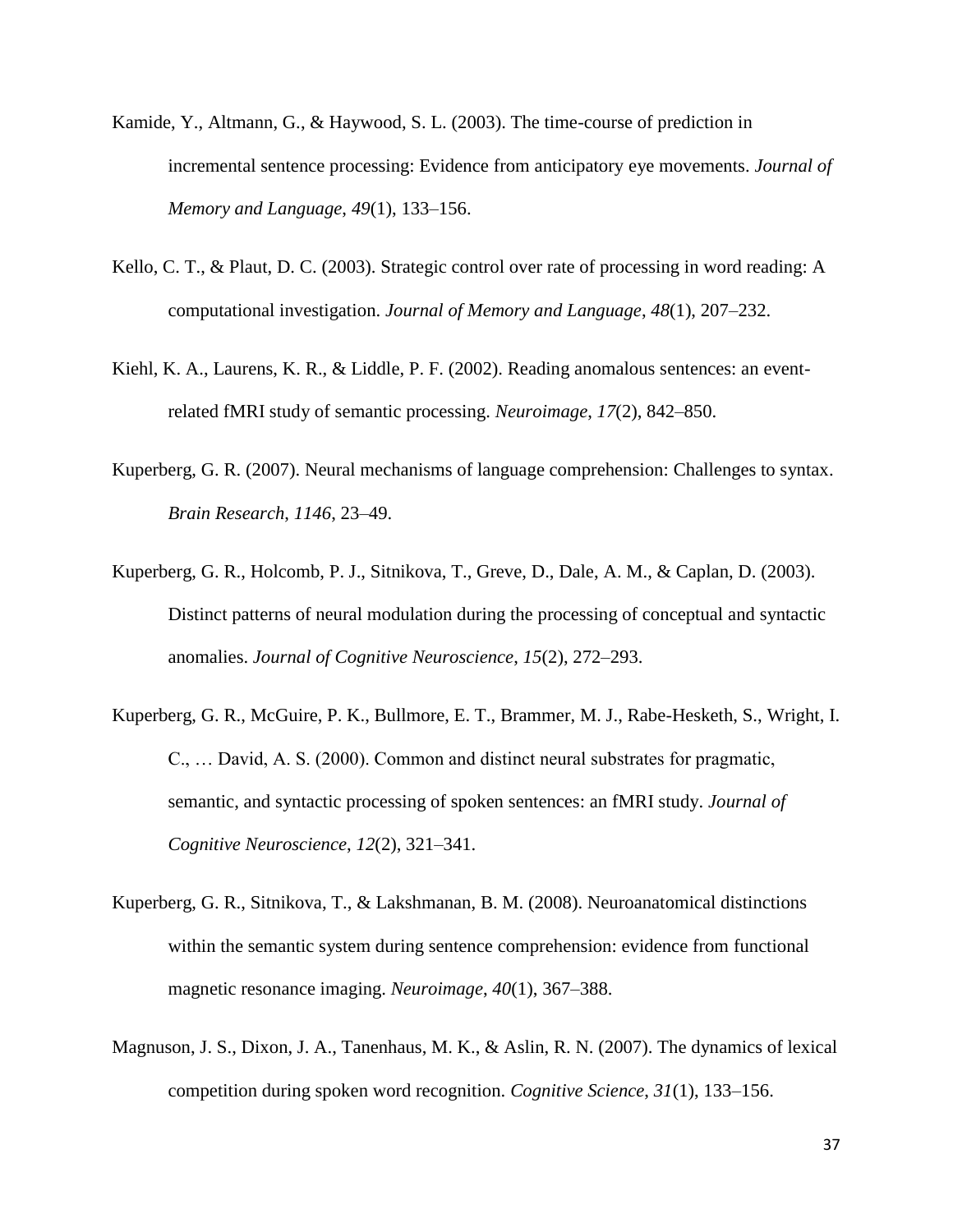- Martin, A., Haxby, J. V., Lalonde, F. M., Wiggs, C. L., & Ungerleider, L. G. (1995). Discrete cortical regions associated with knowledge of color and knowledge of action. *Science*, *270*(5233), 102–105.
- Martin, R. C., & Cheng, Y. (2006). Selection demands versus association strength in the verb generation task. *Psychonomic Bulletin & Review*, *13*(3), 396–401.
- Milham, M. P., Banich, M. T., & Barad, V. (2003). Competition for priority in processing increases prefrontal cortex's involvement in top-down control: an event-related fMRI study of the Stroop task. *Cognitive Brain Research*, *17*(2), 212–222.
- Mirman, D. (2014). *Growth Curve Analysis and Visualization Using R*. Florida, USA: Chapman & Hall/CRC Press.
- Mirman, D., & Graziano, K. M. (2012). Damage to temporo-parietal cortex decreases incidental activation of thematic relations during spoken word comprehension. *Neuropsychologia*, *50*(8), 1990-1997.
- Mirman, D., Yee, E., Blumstein, S. E., & Magnuson, J. S. (2011). Theories of spoken word recognition deficits in aphasia: evidence from eye-tracking and computational modeling. *Brain and Language*, *117*(2), 53–68.
- Munakata, Y., Herd, S. A., Chatham, C. H., Depue, B. E., Banich, M. T., & O'Reilly, R. C. (2011). A unified framework for inhibitory control. *Trends in Cognitive Sciences*, *15*(10), 453–459.
- Nelson, J. K., Reuter-Lorenz, P. A., Sylvester, C.-Y. C., Jonides, J., & Smith, E. E. (2003). Dissociable neural mechanisms underlying response-based and familiarity-based conflict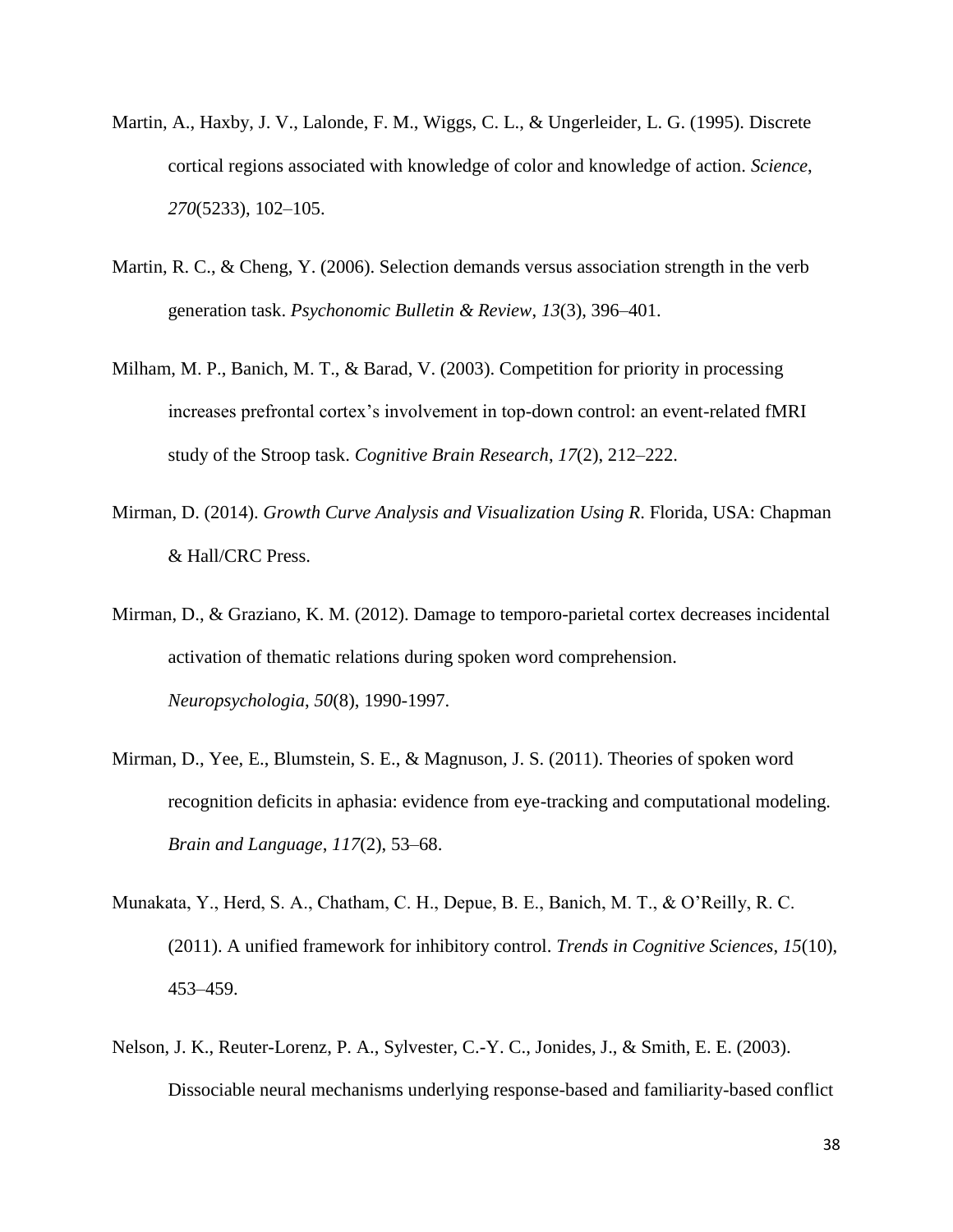in working memory. *Proceedings of the National Academy of Sciences*, *100*(19), 11171– 11175.

- Newman, S. D., Twieg, D. B., & Carpenter, P. A. (2001). Baseline conditions and subtractive logic in neuroimaging. *Human Brain Mapping*, *14*(4), 228–235.
- Ni, W., Constable, R. T., Mencl, W. E., Pugh, K. R., Fulbright, R. K., Shaywitz, S. E., … Shankweiler, D. (2000). An event-related neuroimaging study distinguishing form and content in sentence processing. *Journal of Cognitive Neuroscience*, *12*(1), 120–133.
- Novick, J. M., Kan, I. P., Trueswell, J. C., & Thompson-Schill, S. L. (2009). A case for conflict across multiple domains: Memory and language impairments following damage to ventrolateral prefrontal cortex. *Cognitive Neuropsychology*, *26*(6), 527–567.
- Novick, J. M., Trueswell, J. C., & Thompson-Schill, S. L. (2005). Cognitive control and parsing: Reexamining the role of Broca's area in sentence comprehension. *Cognitive, Affective, & Behavioral Neuroscience*, *5*(3), 263–281.
- Nozari, N., & Dell, G. S. (2013). How damaged brains repeat words: A computational approach. *Brain and Language*, *126*(3), 327–337.
- Nozari, N., & Thompson-Schill, S. L. (2013). More attention when speaking: Does it help or does it hurt? *Neuropsychologia*, *51*(13), 2770–2780.
- Nozari, N. & Thompson-Schill, S.L. (2015). Left Ventrolateral Prefrontal Cortex in Processing of Words and Sentences. In G. Hickok & S.L. Small (Eds.), *The Neurobiology of Language.* Academic Press.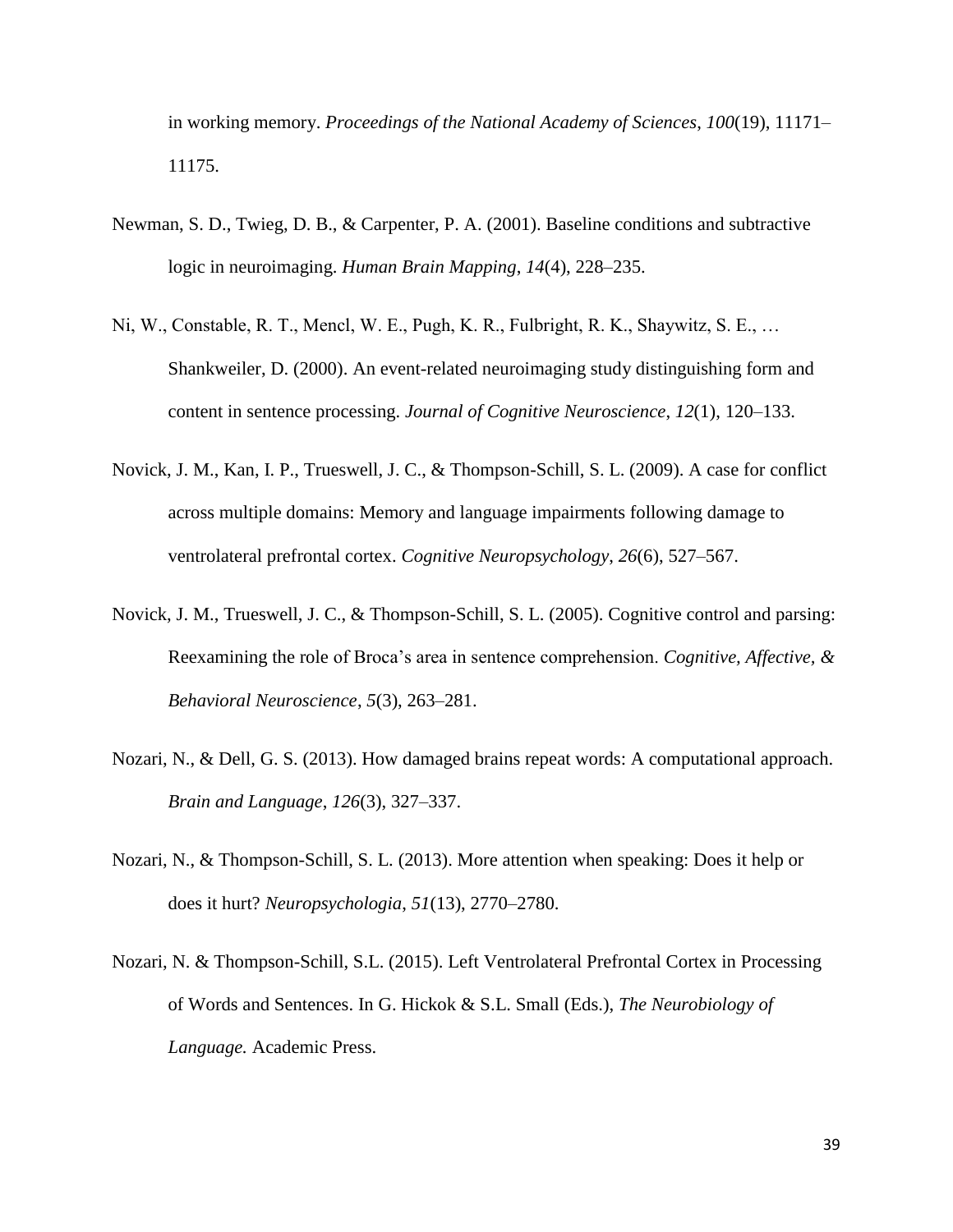- Petersen, S. E., Fox, P. T., Snyder, A. Z., & Raichle, M. E. (1990). Activation of extrastriate and frontal cortical areas by visual words and word-like stimuli. *Science*, *249*(4972), 1041- 1044.
- Pierrot-Deseilligny, C., Müri, R. M., Ploner, C. J., Gaymard, B., Demeret, S., & Rivaud-Pechoux, S. (2003). Decisional role of the dorsolateral prefrontal cortex in ocular motor behaviour. *Brain*, *126*(6), 1460-1473.
- Price, C. J., Wise, R. J. S., Watson, J. D., Patterson, K., Howard, D., & Frackowiak, R. S. (1994). Brain activity during reading The effects of exposure duration and task. *Brain*, *117*(6), 1255–1269.
- Raichle, M. E., Fiez, J. A., Videen, T. O., MacLeod, A.-M. K., Pardo, J. V., Fox, P. T., & Petersen, S. E. (1994). Practice-related Changes in Human Brain Functional Anatomy during Nonmotor Learning. *Cerebral Cortex*, *4*(1), 8–26.
- Ratcliff, R. (1978). A theory of memory retrieval. *Psychological Review*, *85*(2), 59.
- Ratcliff, R., Gomez, P., & McKoon, G. (2004). A diffusion model account of the lexical decision task. *Psychological Review*, *111*(1), 159.
- Ratcliff, R., & McKoon, G. (1997). A counter model for implicit priming in perceptual word identification. *Psychological Review*, *104*(2), 319.
- Rodd, J. M., Davis, M. H., & Johnsrude, I. S. (2005). The neural mechanisms of speech comprehension: fMRI studies of semantic ambiguity. *Cerebral Cortex*, *15*(8), 1261– 1269.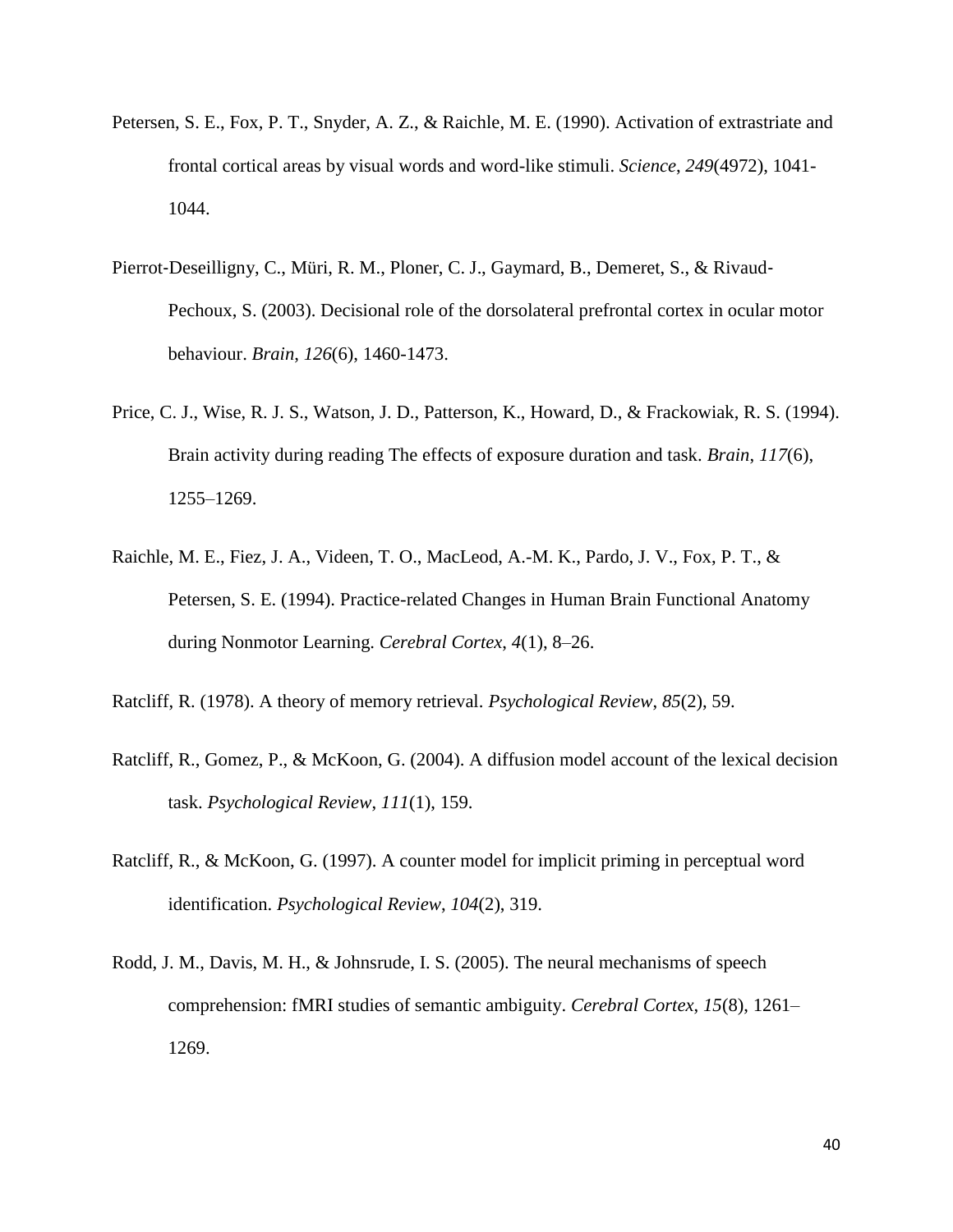- Rodd, J. M., Johnsrude, I. S., & Davis, M. H. (2012). Dissociating frontotemporal contributions to semantic ambiguity resolution in spoken sentences. *Cerebral Cortex*, *22*(8), 1761– 1773.
- Rodd, J. M., Longe, O. A., Randall, B., & Tyler, L. K. (2010). The functional organisation of the fronto-temporal language system: evidence from syntactic and semantic ambiguity. *Neuropsychologia*, *48*(5), 1324–1335.
- Salverda, A. P., Dahan, D., & McQueen, J. M. (2003). The role of prosodic boundaries in the resolution of lexical embedding in speech comprehension. *Cognition*, *90*(1), 51–89.
- Schwartz, M. F., Brecher, A. R., Whyte, J., & Klein, M. G. (2005). A patient registry for cognitive rehabilitation research: a strategy for balancing patients' privacy rights with researchers' need for access. *Archives of Physical Medicine and Rehabilitation*, *86*(9), 1807–1814.
- Snyder, H. R., Banich, M. T., & Munakata, Y. (2014). All competition is not alike: Neural mechanisms for resolving underdetermined and prepotent competition. *Journal of Cognitive Neuroscience, 26*(11), 2608–2623.
- Stone, M. (1960). Models for choice-reaction time. *Psychometrika*, *25*(3), 251–260.
- Stokes, M. G. (2015). 'Activity-silent'working memory in prefrontal cortex: a dynamic coding framework. *Trends in cognitive sciences*, *19*(7), 394-405.
- Szekely, A., Jacobsen, T., D'Amico, S., Devescovi, A., Andonova, E., Herron, D., … Wicha, N. (2004). A new on-line resource for psycholinguistic studies. *Journal of Memory and Language*, *51*(2), 247–250.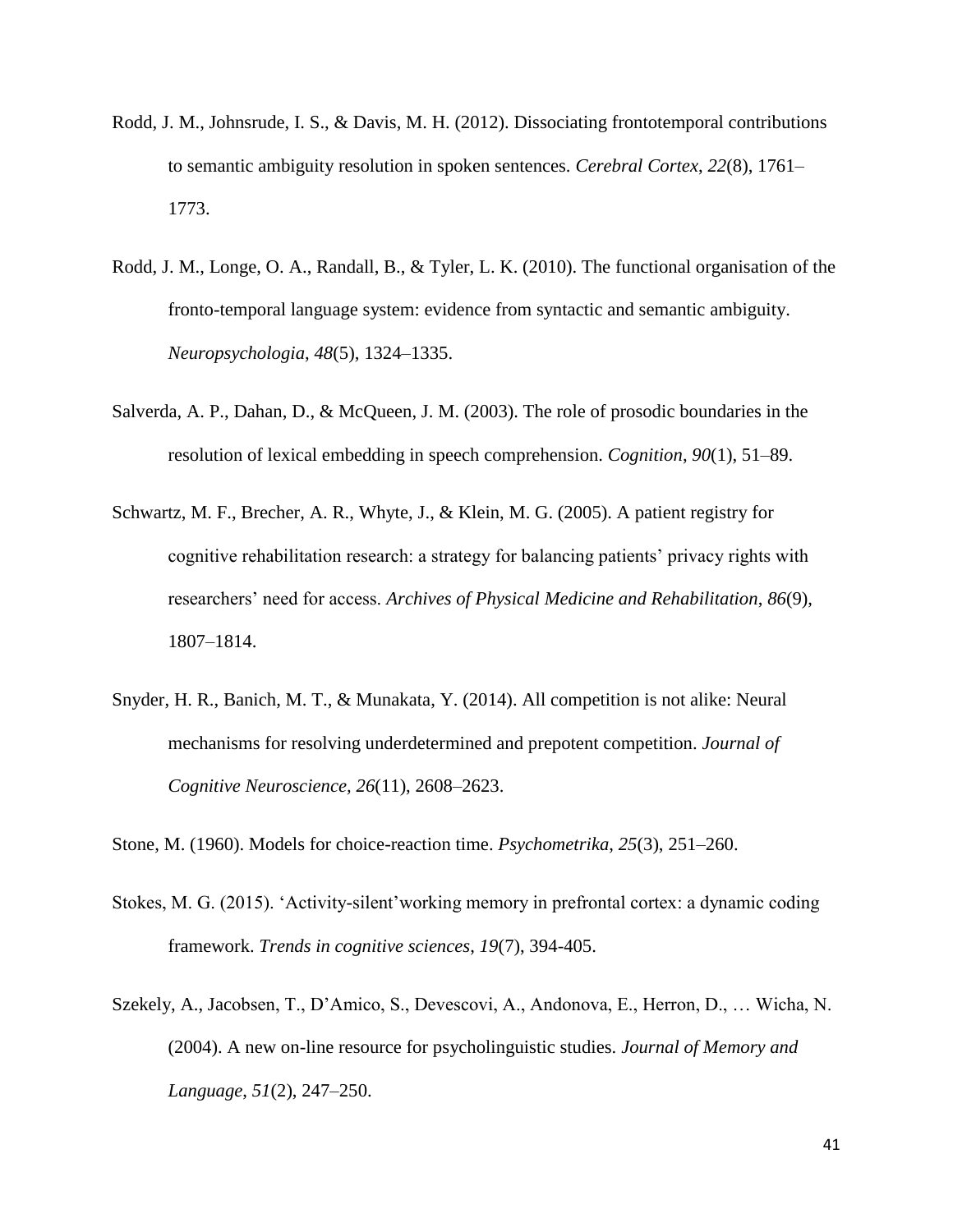- Tesink, C. M., Petersson, K. M., Van Berkum, J. J., van den Brink, D., Buitelaar, J. K., & Hagoort, P. (2009). Unification of speaker and meaning in language comprehension: an fMRI study. *Journal of Cognitive Neuroscience*, *21*(11), 2085–2099.
- Thompson-Schill, S. L., D'Esposito, M., Aguirre, G. K., & Farah, M. J. (1997). Role of left inferior prefrontal cortex in retrieval of semantic knowledge: A reevaluation. *Proceedings of the National Academy of Sciences*, *94*(26), 14792–14797.
- Thothathiri, M., Kim, A., Trueswell, J. C., & Thompson-Schill, S. L. (2012). Parametric effects of syntactic–semantic conflict in Broca's area during sentence processing. *Brain and Language*, *120*(3), 259–264.
- Usher, M., & McClelland, J. L. (2001). The time course of perceptual choice: the leaky, competing accumulator model. *Psychological Review*, *108*(3), 550.
- Vickers, D. (1970). Evidence for an accumulator model of psychophysical discrimination. *Ergonomics*, *13*(1), 37–58.
- Wagenmakers, E.-J., Ratcliff, R., Gomez, P., & McKoon, G. (2008). A diffusion model account of criterion shifts in the lexical decision task. *Journal of Memory and Language*, *58*(1), 140–159.
- Wagenmakers, E.-J., Van Der Maas, H. L., & Grasman, R. P. (2007). An EZ-diffusion model for response time and accuracy. *Psychonomic Bulletin & Review*, *14*(1), 3–22.
- Wagner, A. D., Paré-Blagoev, E. J., Clark, J., & Poldrack, R. A. (2001). Recovering meaning: left prefrontal cortex guides controlled semantic retrieval. *Neuron*, *31*(2), 329–338.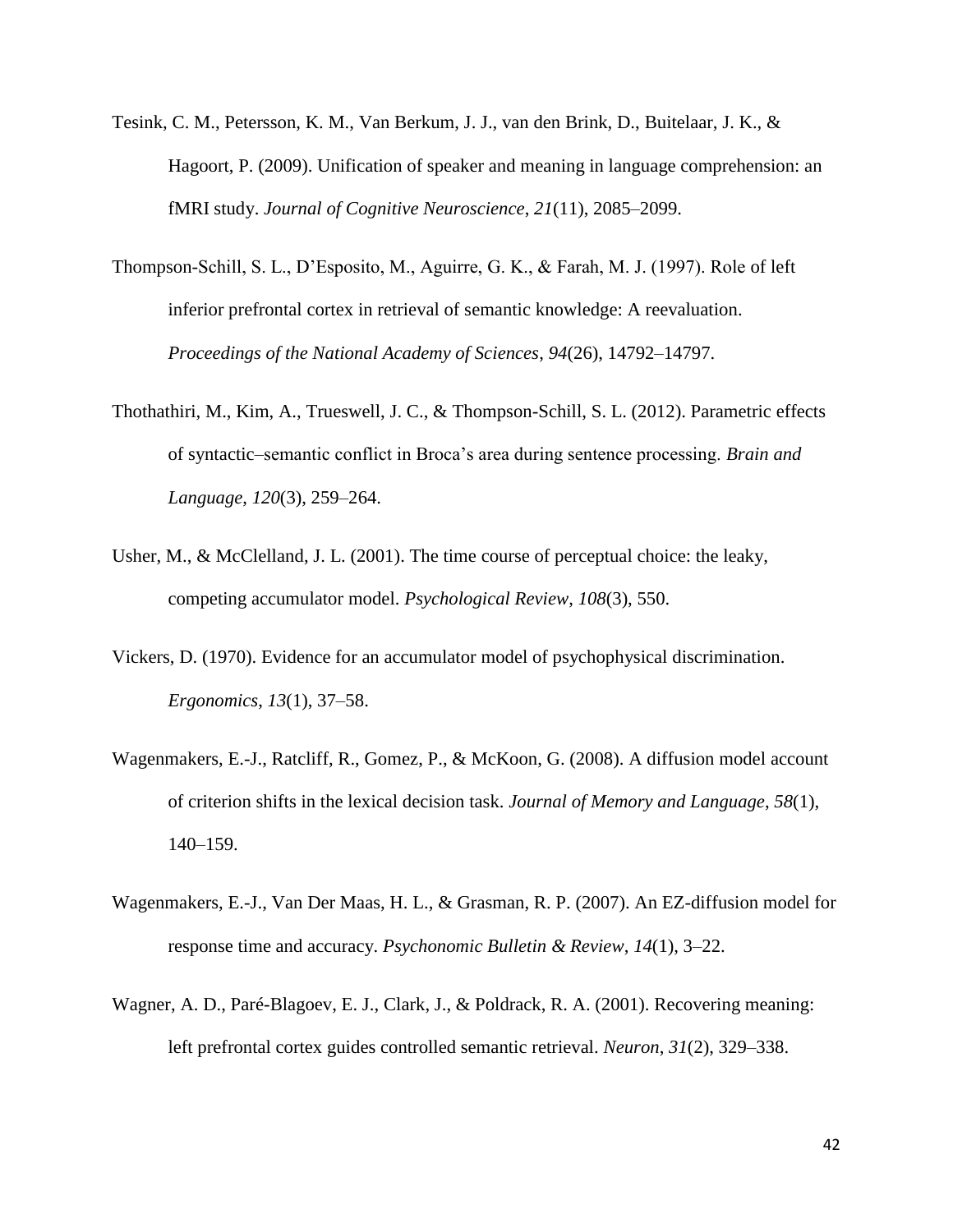- Whitney, C., Kirk, M., O'Sullivan, J., Ralph, M. A. L., & Jefferies, E. (2011). The neural organization of semantic control: TMS evidence for a distributed network in left inferior frontal and posterior middle temporal gyrus. *Cerebral Cortex*, *21*(5), 1066–1075.
- Willems, R. M., Özyürek, A., & Hagoort, P. (2007). When language meets action: the neural integration of gesture and speech. *Cerebral Cortex*, *17*(10), 2322–2333.
- Zatorre, R. J., Evans, A. C., Meyer, E., & Gjedde, A. (1992). Lateralization of phonetic and pitch discrimination in speech processing. *Science*, *256*(5058), 846–849.
- Zempleni, M.-Z., Renken, R., Hoeks, J. C., Hoogduin, J. M., & Stowe, L. A. (2007). Semantic ambiguity processing in sentence context: Evidence from event-related fMRI. *Neuroimage*, *34*(3), 1270–1279.
- Zhu, Z., Feng, G., Zhang, J. X., Li, G., Li, H., & Wang, S. (2013). The role of the left prefrontal cortex in sentence-level semantic integration. *NeuroImage*, *76*, 325–331.
- Zwitserlood, P., & Schriefers, H. (1995). Effects of sensory information and processing time in spoken-word recognition. *Language and Cognitive Processes*, *10*(2), 121–136.

### **Figure captions**

Figure 1 – Average fixation proportions ( $\pm$ SE) to the target (left panel) and the three distractors (right panel) in the Restrictive and Non-Restrictive conditions for the Anterior and Posterior groups in Experiment 1.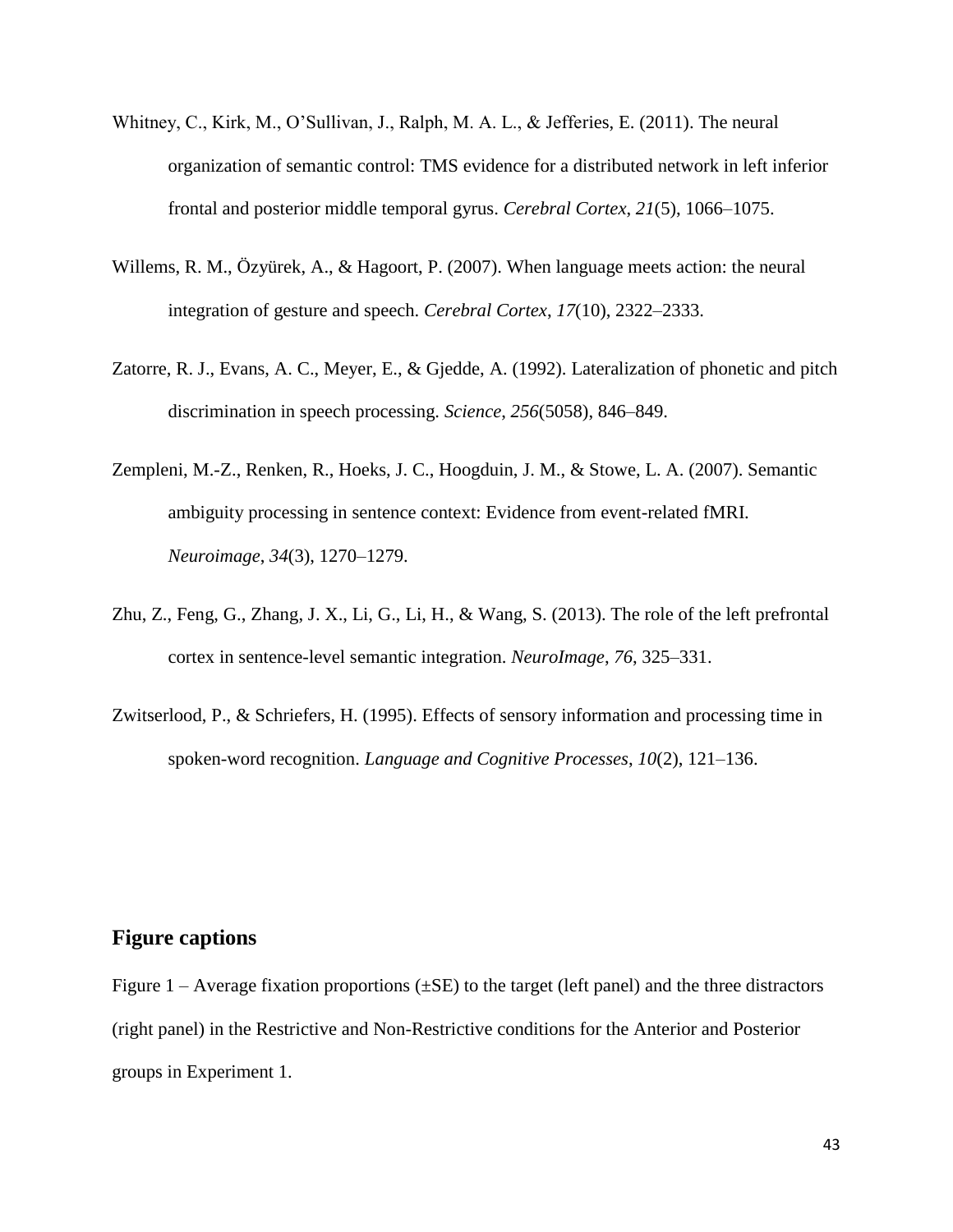Figure 2 – The individual effect sizes (±SE) in Experiment 1. Effect size is calculated as the average of looks to the target in the Restrictive – Non-restrictive conditions in the time-window of the analysis, thus capturing the degree that contextual information were used for quicker integration of information. Black triangles are patients in the Anterior group. Red squares are patients in the Posterior group. The data are spread out horizontally (i.e., each column is a patient) to avoid point overlap for patients with similar effect sizes.

Figure  $3 -$  Average fixation proportions ( $\pm$ SE) to the target (left panel) and the three distractors (right panel) in the Restrictive and Non-Restrictive conditions for the Anterior and Posterior groups in Experiment 2.

Figure  $4$  – The individual effect sizes ( $\pm$ SE) in Experiment 2. Black triangles are patients in the Anterior group. Red squares are patients in the Posterior group.

Figure 5 – A schema of the Drift Diffusion Model. Blue lines show the process of locating a target with low association to input (e.g., the Non-restrictive condition). Black lines show the process of locating a target with high association to input (e.g., the Restrictive condition). The dotted lines show the accumulation of evidence in the absence of VLPFC contribution. The solid line show this process facilitated by VLPFC. Parameters *v* and *v'* are drift rates (see text), and the difference between them marks the difference in the speed of target activation with and without VLPFC contribution. The top part of the figure shows hypothetical response latency distributions. Parameter *d* is related to the distance between the means of the two distributions and quantifies the effect of VLPFC in facilitating the process of locating the target; the smaller the possible contribution of VLPFC.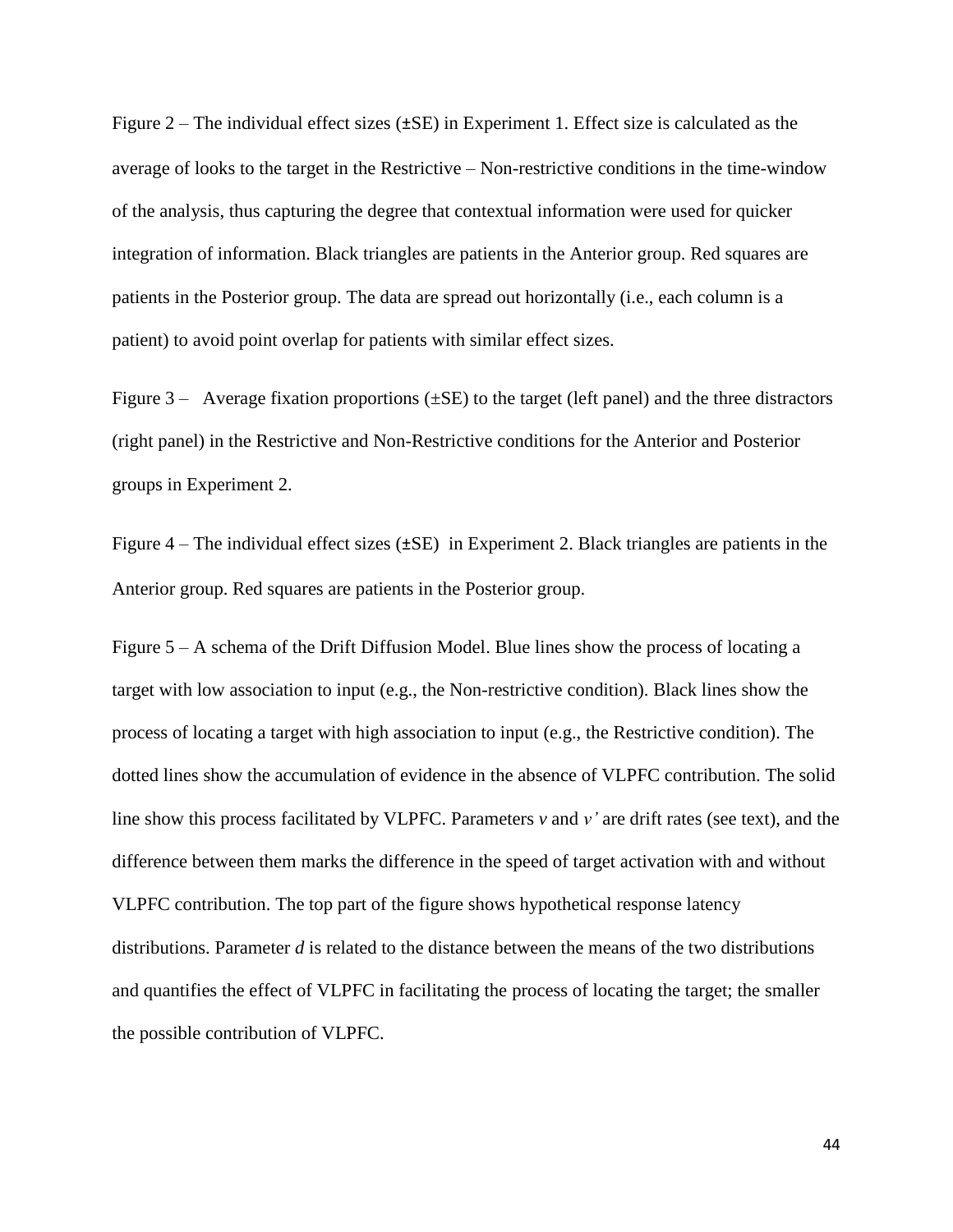| Group     | <b>Patient</b> | Gender | <b>WAB</b>     | <b>WAB</b> | <b>WAB</b>    | <b>PPT</b> | <b>PNVT</b> | Synonym | <b>PNT</b> | <b>PRT</b> | <b>Auditory</b> | <b>Category</b> | <b>Rhyme</b> |
|-----------|----------------|--------|----------------|------------|---------------|------------|-------------|---------|------------|------------|-----------------|-----------------|--------------|
|           |                |        | A <sub>O</sub> | fluency    | comprehension |            |             | (verbs) |            |            | discrimination  | probe           | probe        |
| Anterior  | A1             |        | 59.8           |            | 7.2           | 85         | 88          | 73      | 62         | 96         | 85              | 1.347           |              |
| Anterior  | A <sub>2</sub> |        | 91.5           |            | 8.85          | 94         | 97          | 73      | 95         | 97         | 95              | 3.5             |              |
| Anterior  | A <sub>3</sub> | M      | 74.5           |            | 7.75          | 96         | 91          | 87      | 86         | 97         | 85              | 3.52            | b            |
| Anterior  | A <sub>4</sub> |        | 90.2           | 8          | 10            | 90         | 94          | 87      | 87         | 95         | 90              | 2.45            | 6.55         |
| Posterior | p1             | M      | 65.3           | b          | 7.05          | .90        | 96          | 73      | 53         | 65         | 90              | 1.61            | 4.67         |
| Posterior | p2             |        | 68             |            | 9.4           | -98        | 97          | 80      | 87         | 97         | 95              |                 | 5.2          |
| Posterior | p3             |        | 78.8           | $\Omega$   | 8.8           | -85        | 83          | 60      | -86        | 100        | 88              | 1.25            |              |

Table 1- Patients' test scores on standardized tests.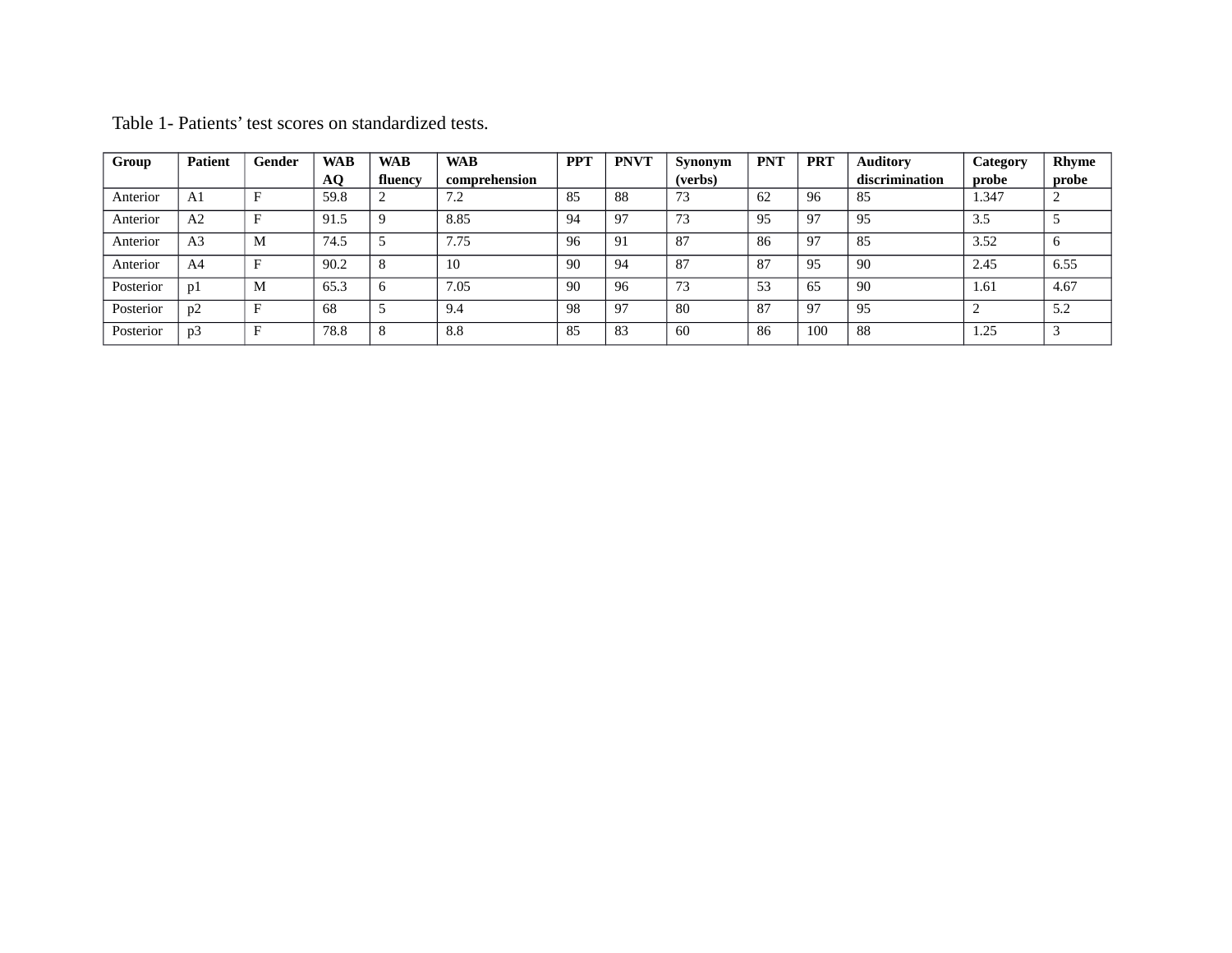Table 2- Results of GCA analysis for Experiment 1 (semantic restriction)

| <b>Fixed effects</b>        |                 |           |          |         |  |
|-----------------------------|-----------------|-----------|----------|---------|--|
|                             | coefficient     | <b>SE</b> | t        | p-value |  |
| intercept                   | 0.160           | 0.021     | 7.782    | < 0.001 |  |
| linear term                 | 0.118           | 0.03      | 3.613    | 0.008   |  |
| quadratic term              | 0.053           | 0.020     | 2.610    | 0.027   |  |
| cubic term                  | $-0.014$        | 0.01      | $-0.927$ | 0.379   |  |
| condition*intercept         | $-0.024$        | 0.007     | $-3.219$ | 0.013   |  |
| condition*linear term       | $-0.085$        | 0.027     | $-3.179$ | 0.012   |  |
| condition*quadratic term    | $-0.021$        | 0.018     | $-1.203$ | 0.250   |  |
| condition*cubic term        | 0.008           | 0.01      | 0.646    | 0.530   |  |
| group* intercept            | 0.011           | 0.021     | 0.544    | 0.603   |  |
| group*linear term           | 0.015           | 0.03      | 0.449    | 0.666   |  |
| group*quadratic term        | 0.015           | 0.020     | 0.758    | 0.467   |  |
| group* cubic term           | $-0.014$        | 0.01      | $-0.903$ | 0.391   |  |
| condition*group*intercept   | $-0.031$        | 0.007     | $-4.132$ | 0.004   |  |
| condition*group*linear term | $-0.055$        | 0.027     | $-2.056$ | 0.072   |  |
| condition*group*quadratic   | 0.018           | 0.018     | 1.015    | 0.328   |  |
| condition*group*cubic term  | 0.016           | 0.01      | 1.31     | 0.214   |  |
| <b>Random effects</b>       |                 |           |          |         |  |
| <b>Subject</b>              | <b>Variance</b> |           |          |         |  |
| intercept                   | 0.0025          |           |          |         |  |
| linear term                 | 0.0023          |           |          |         |  |
| quadratic term              | 0.0007          |           |          |         |  |
| cubic term                  | 0.0005          |           |          |         |  |
| <b>Condition</b>  Subject   | <b>Variance</b> |           |          |         |  |
| intercept                   | 0.0007          |           |          |         |  |
| linear term                 | 0.0095          |           |          |         |  |
| quadratic term              | 0.0038          |           |          |         |  |
| cubic term                  | 0.0017          |           |          |         |  |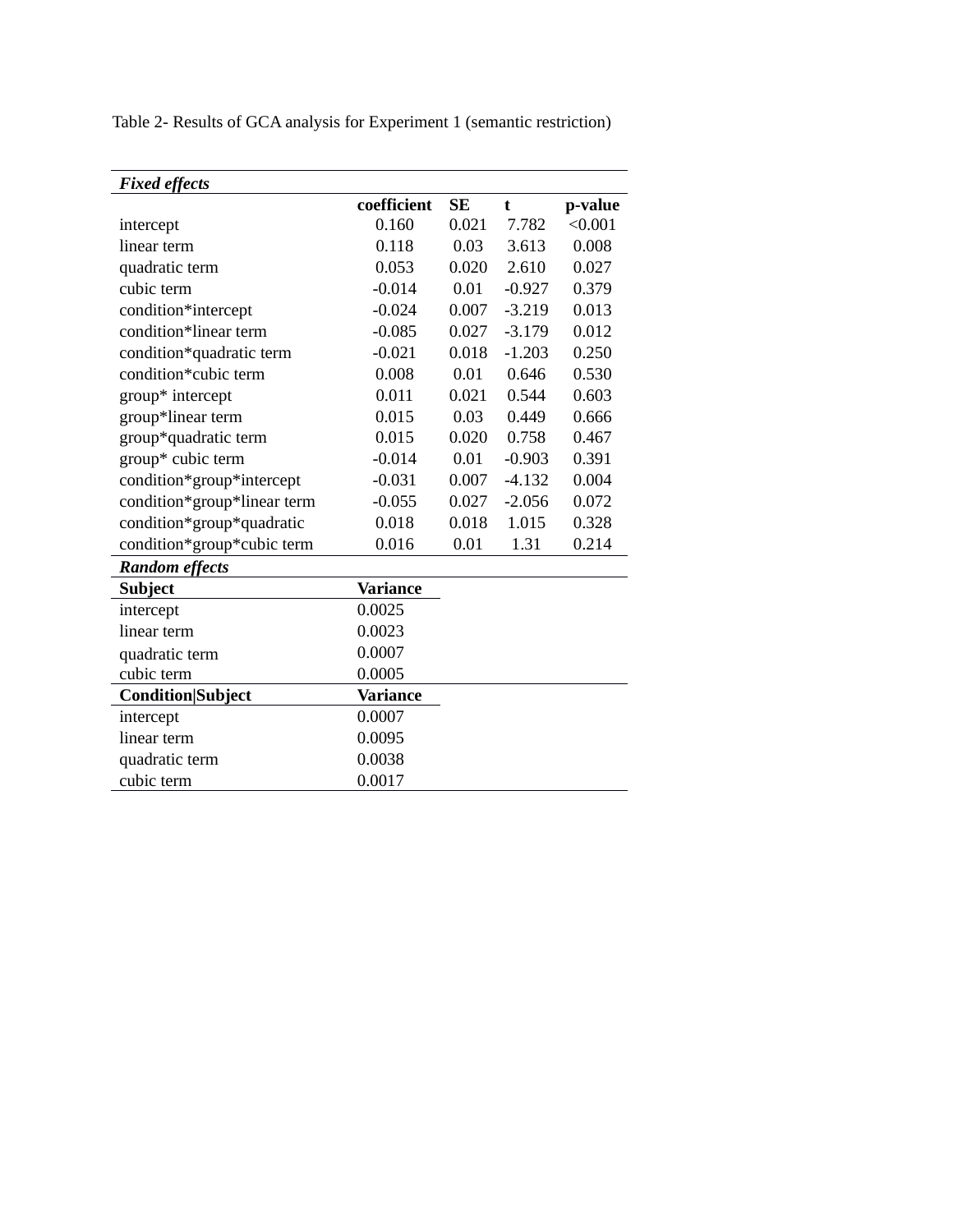Table 3- Results of GCA analysis for Experiment 2 (phonological restriction)

| <b>Fixed effects</b>        |                 |           |          |         |  |
|-----------------------------|-----------------|-----------|----------|---------|--|
|                             | coefficient     | <b>SE</b> | t        | p-value |  |
| intercept                   | 0.203           | 0.061     | 3.342    | 0.028   |  |
| linear term                 | 0.064           | 0.06      | 1.011    | 0.345   |  |
| quadratic term              | $-0.045$        | 0.04      | $-0.979$ | 0.356   |  |
| cubic term                  | $-0.016$        | 0.04      | $-0.365$ | 0.723   |  |
| condition*intercept         | $-0.037$        | 0.011     | $-3.362$ | 0.012   |  |
| condition*linear term       | 0.021           | 0.071     | 0.298    | 0.776   |  |
| condition*quadratic term    | 0.097           | 0.05      | 1.780    | 0.112   |  |
| condition*cubic term        | 0.029           | 0.048     | 0.605    | 0.553   |  |
| group* intercept            | 0.003           | 0.086     | 0.038    | 0.971   |  |
| group*linear term           | 0.006           | 0.089     | 0.066    | 0.949   |  |
| group*quadratic term        | 0.095           | 0.06      | 1.455    | 0.183   |  |
| group* cubic term           | 0.033           | 0.060     | 0.548    | 0.597   |  |
| condition*group*intercept   | 0.061           | 0.01      | 3.957    | 0.005   |  |
| condition*group*linear term | 0.149           | 0.100     | 1.489    | 0.186   |  |
| condition*group*quadratic   | $-0.124$        | 0.077     | $-1.608$ | 0.145   |  |
| condition*group*cubic term  | $-0.059$        | 0.068     | $-0.863$ | 0.399   |  |
| <b>Random effects</b>       |                 |           |          |         |  |
| <b>Subject intercept</b>    | <b>Variance</b> |           |          |         |  |
| intercept                   | 0.0109          |           |          |         |  |
| linear term                 | 0.0044          |           |          |         |  |
| quadratic term              | 0.0020          |           |          |         |  |
| cubic term                  | 0.0020          |           |          |         |  |
| <b>Condition</b> Subject    | <b>Variance</b> |           |          |         |  |
| intercept                   | < 0.0001        |           |          |         |  |
| linear term                 | 0.0045          |           |          |         |  |
| quadratic term              | 0.0015          |           |          |         |  |

cubic term 0.0005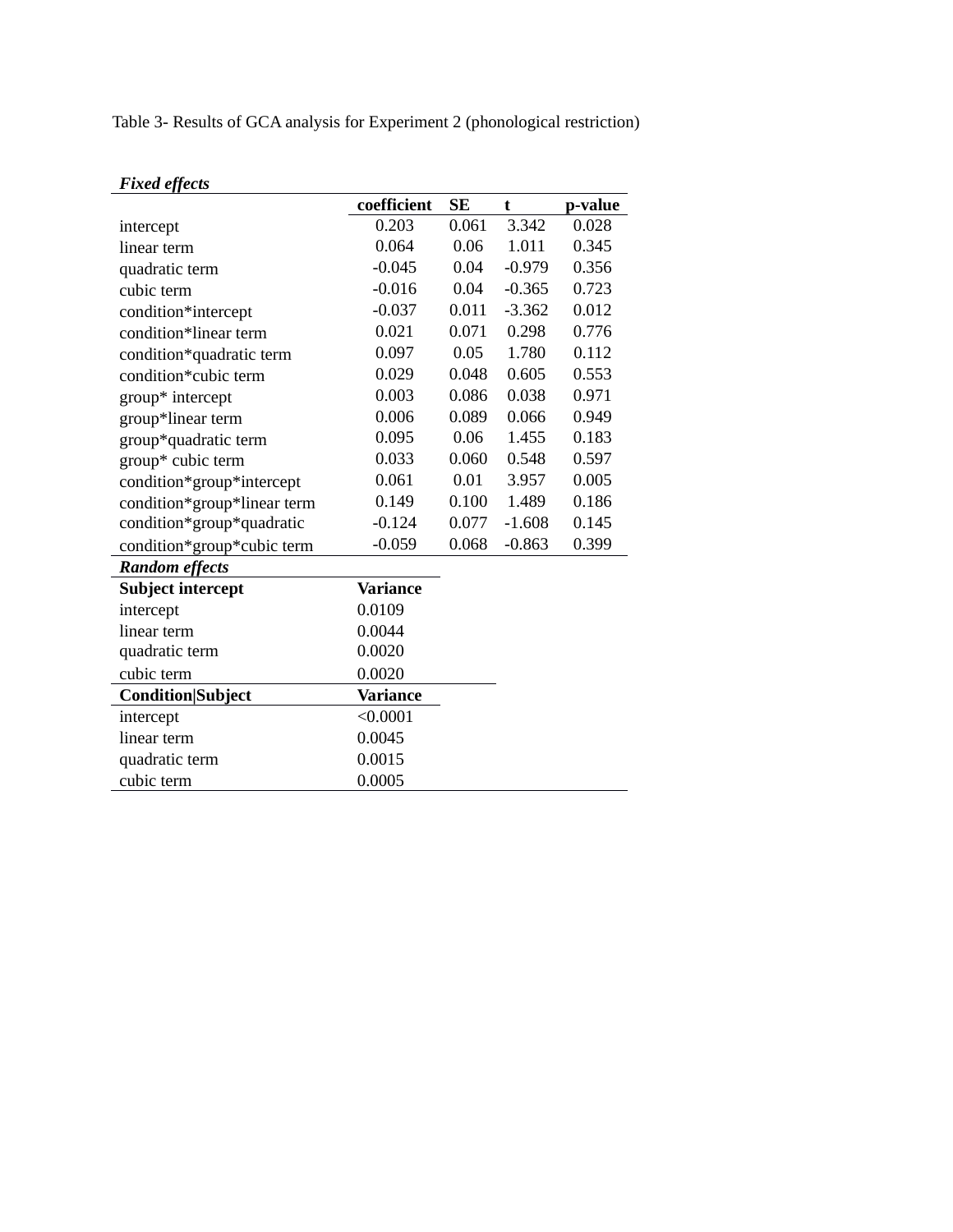

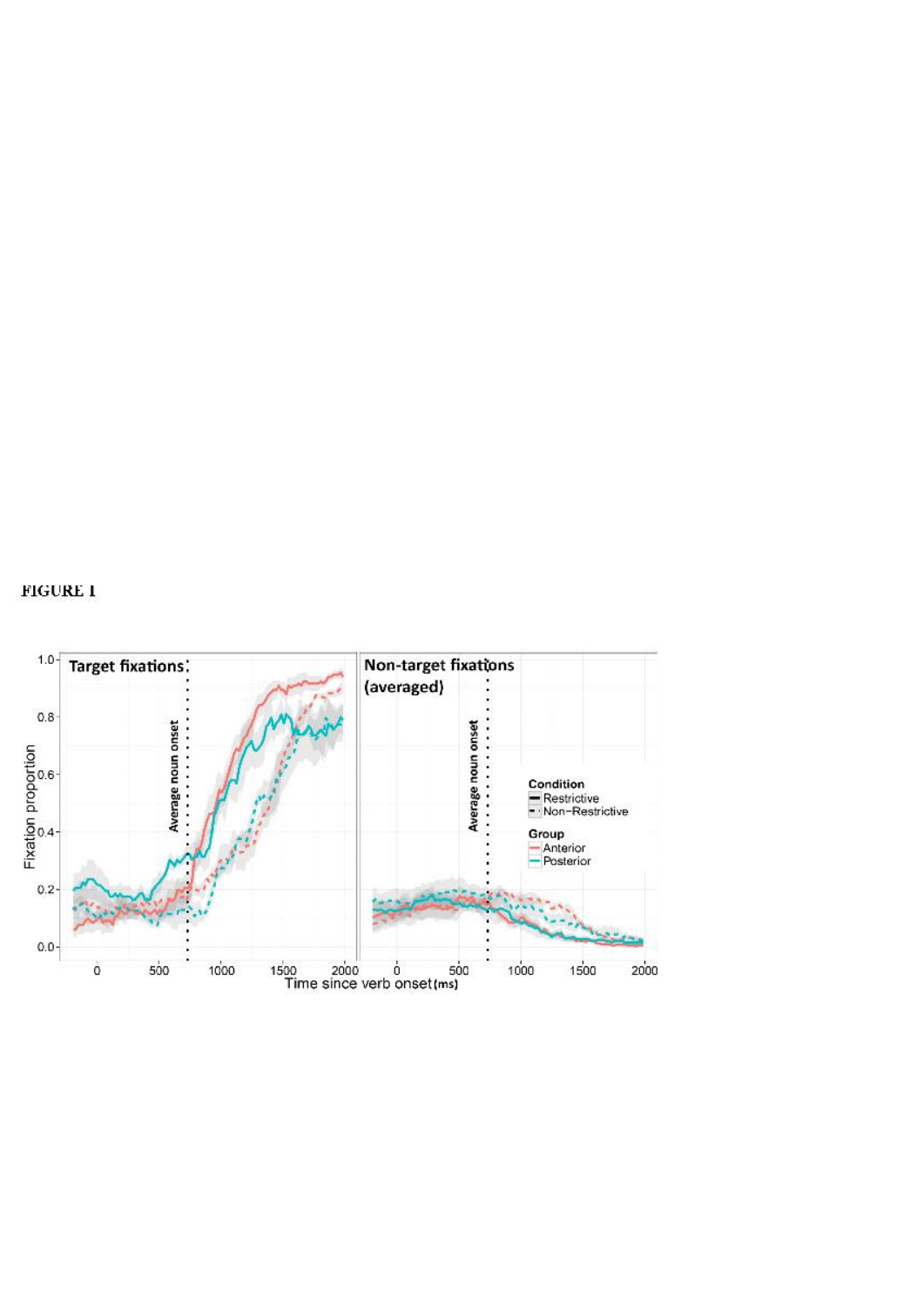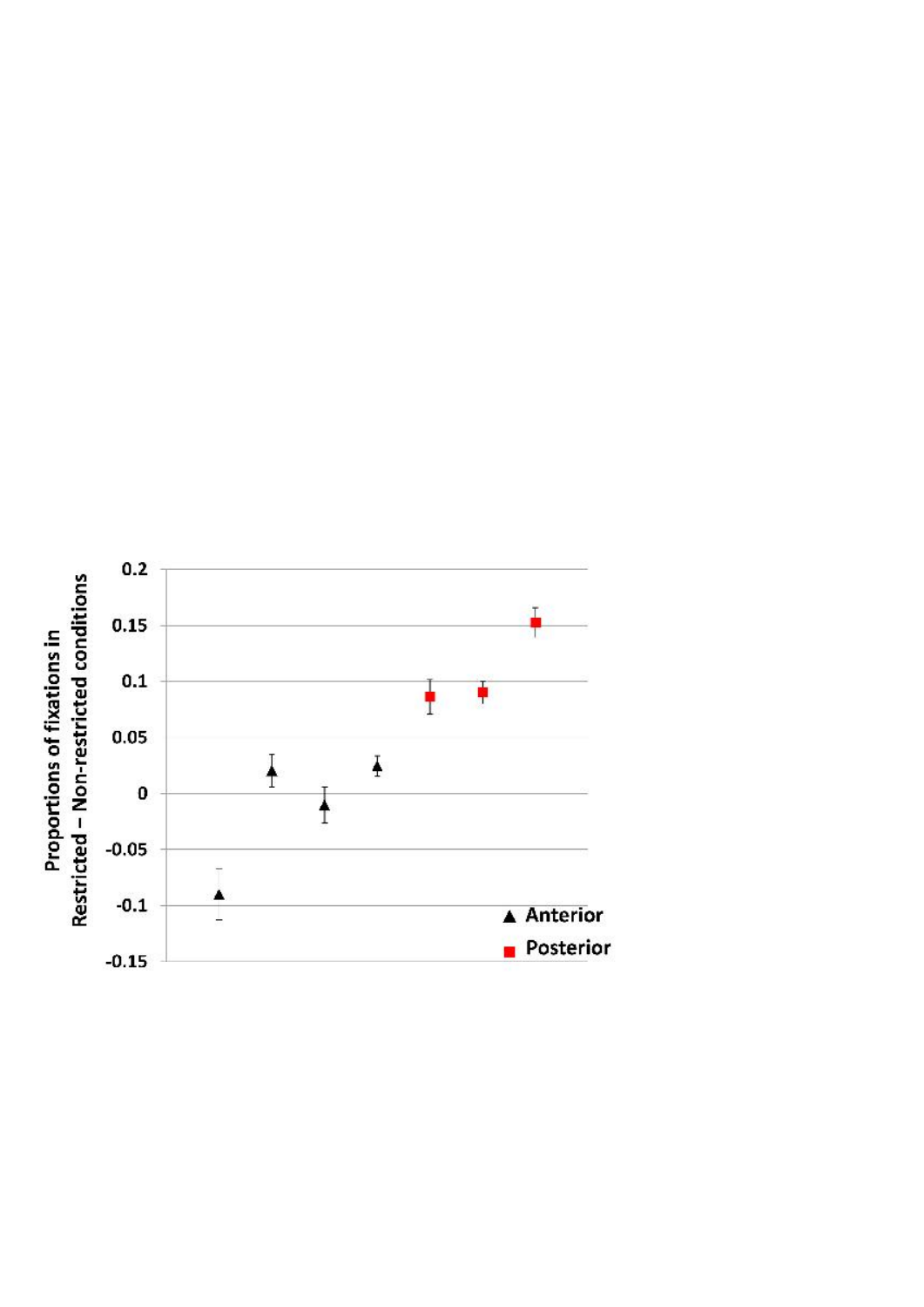

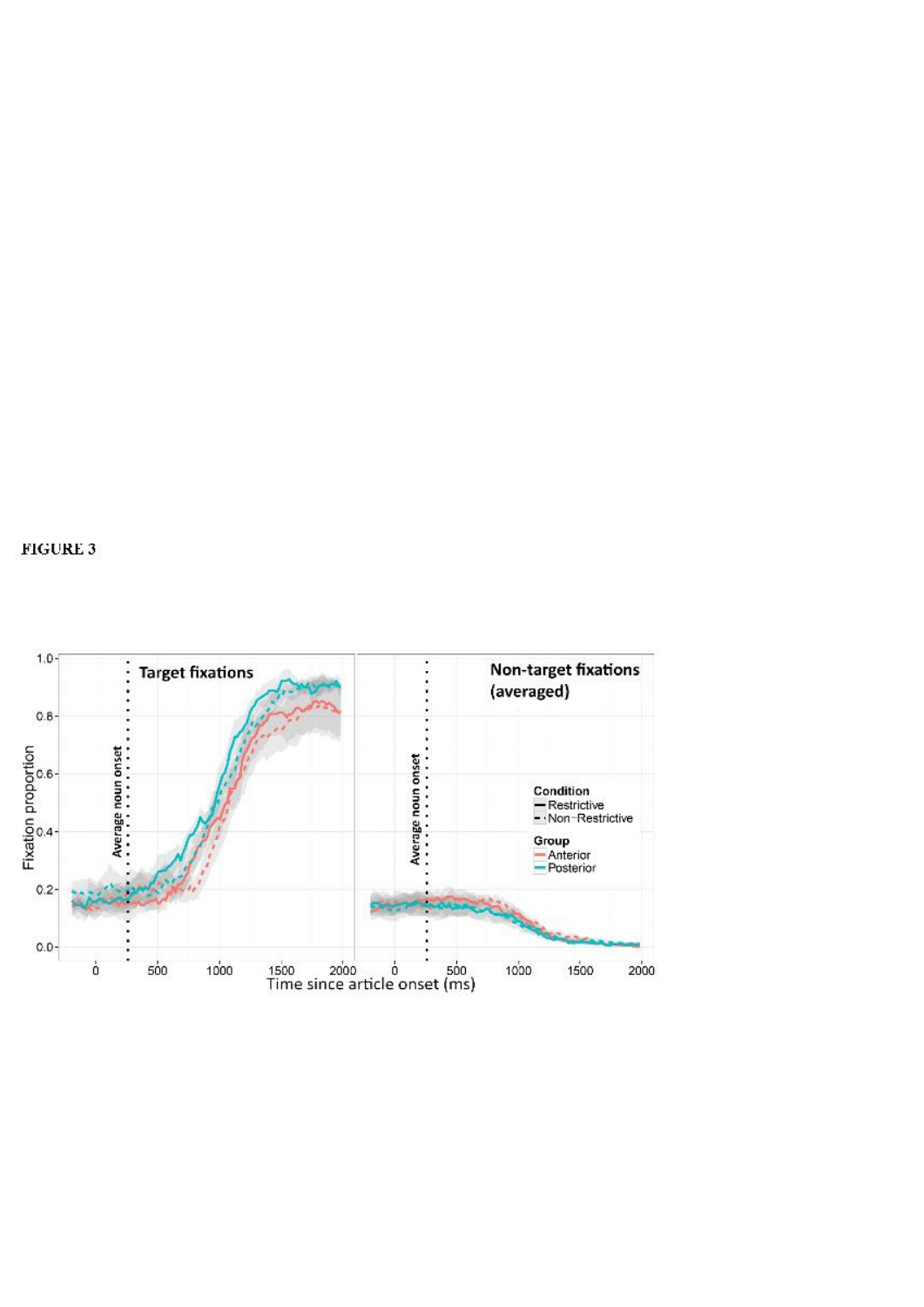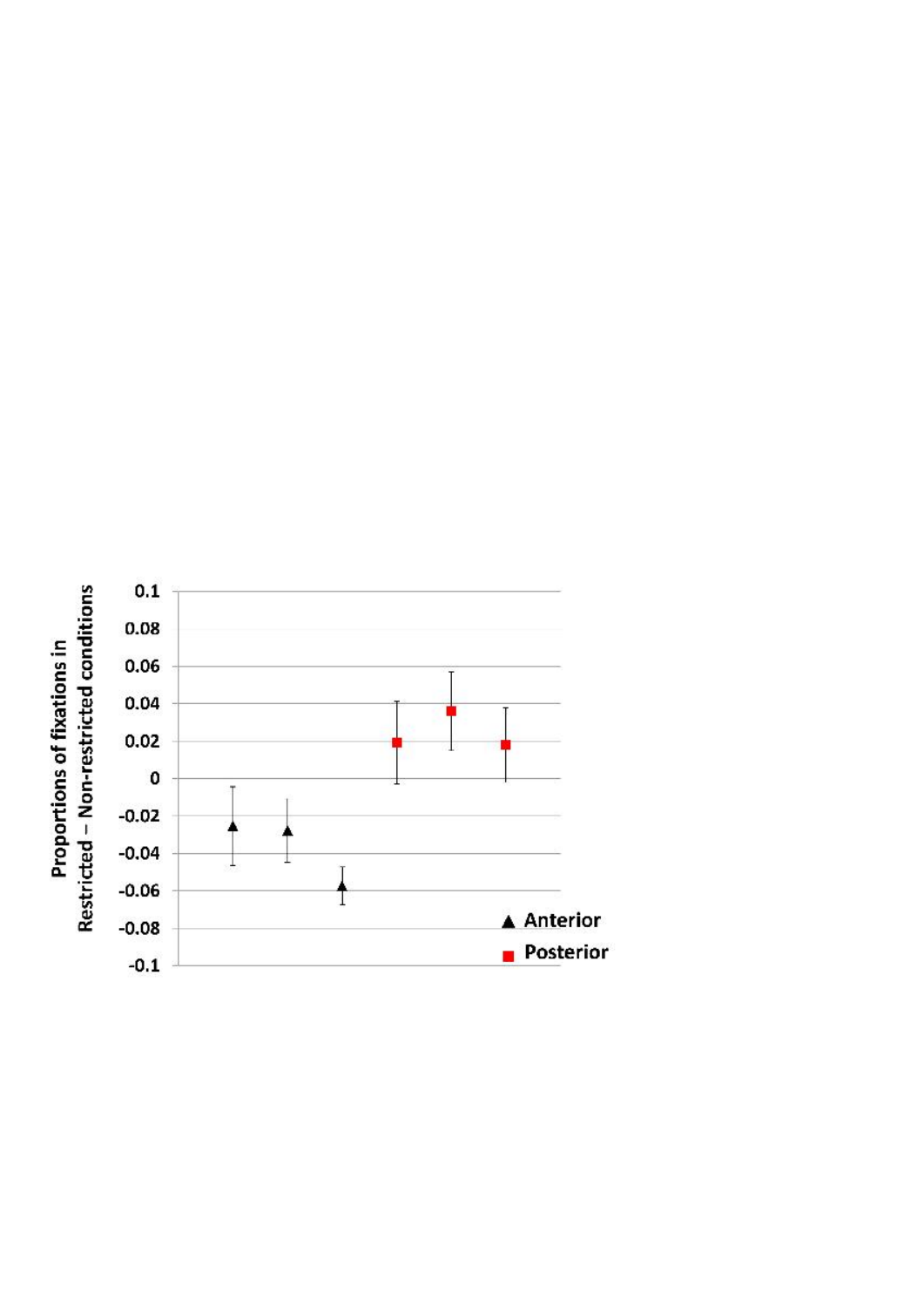### **FIGURE 5**

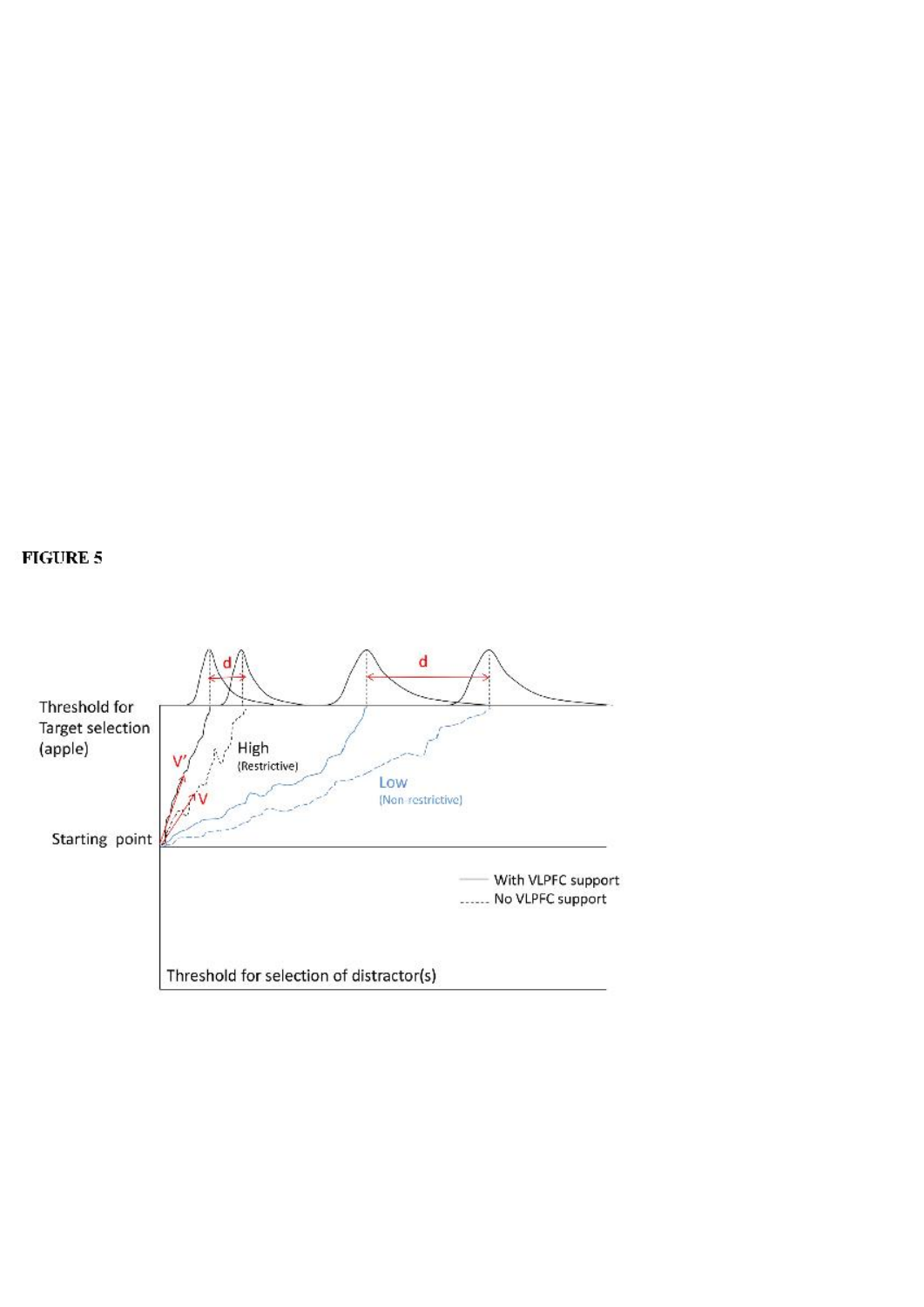## **Appendix : Materials for Experiment 1 and 2**

| <b>Target noun</b> | <b>Restrictive verb</b> | Non-restrictive verb |
|--------------------|-------------------------|----------------------|
| baby               | nurse                   | spot                 |
| banana             | peel                    | get                  |
| boat               | sail                    | hate                 |
| book               | read                    | see                  |
| bow                | tie                     | eye                  |
| bus                | ride                    | draw                 |
| candle             | light                   | bring                |
| car                | drive                   | study                |
| deer               | hunt                    | examine              |
| dog                | walk                    | paint                |
| doll               | cradle                  | remember             |
| fish               | fry                     | stare at             |
| flashlight         | turn off                | leave                |
| flower             | pluck                   | describe             |
| guitar             | play                    | picture              |
| gun                | fire                    | imagine              |
| hat                | take off                | hold                 |
| horse              | saddle                  | point to             |
| kite               | fly                     | sketch               |
| ladder             | climb                   | forget               |
| pear               | eat                     | look at              |
| pie                | taste                   | take                 |
| pipe               | smoke                   | notice               |
| pool               | swim in                 | gaze at              |
| present            | unwrap                  | keep                 |
| shirt              | button                  | need                 |
| towel              | fold                    | move                 |
| watch              | wind                    | like                 |
| whistle            | blow                    | recognize            |
| window             | close                   | observe              |

Table A1- Target nouns, each paired with a restrictive and a non-restrictive noun in Experiment 1.